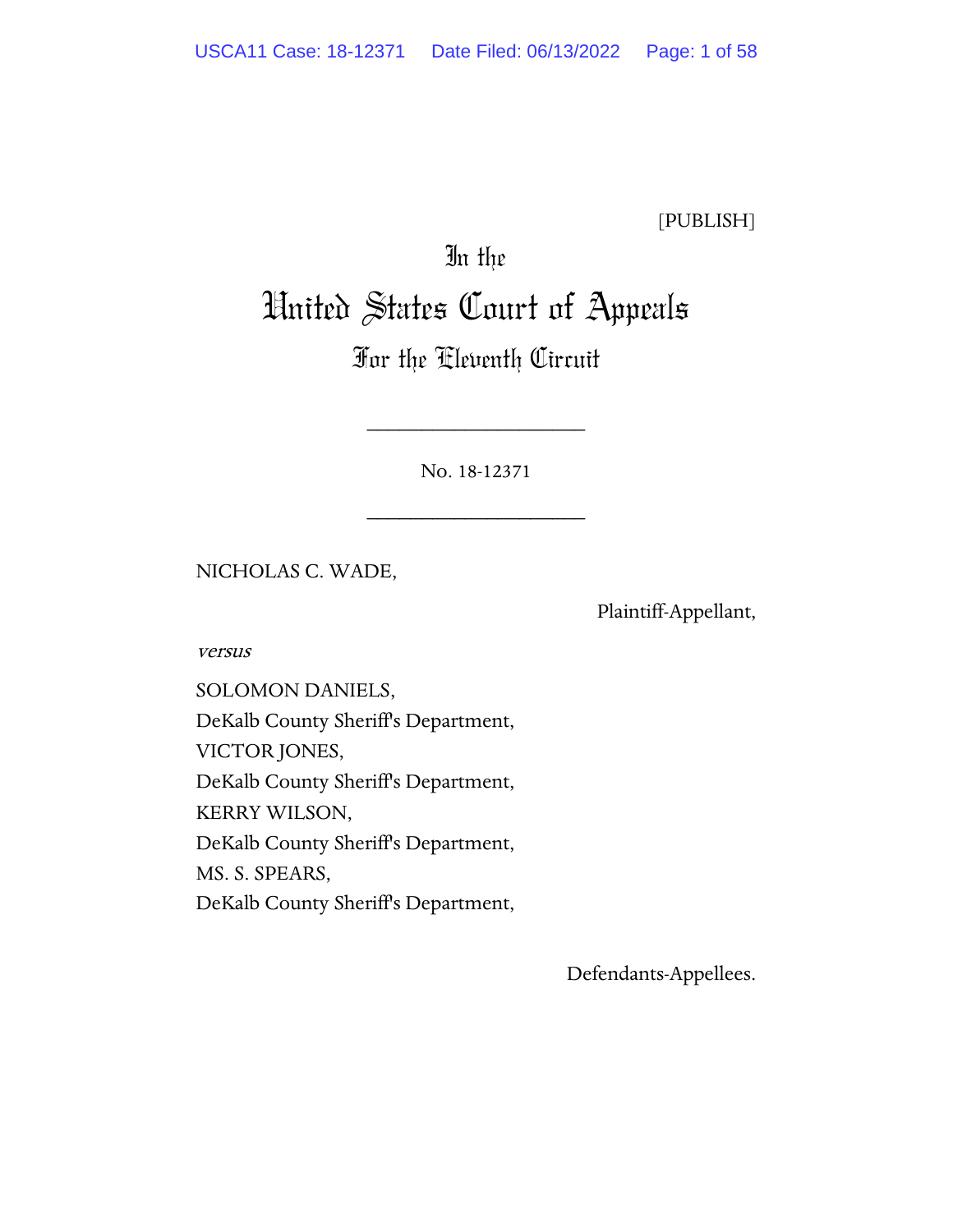2 Dpinion of the Court 18-12371

\_\_\_\_\_\_\_\_\_\_\_\_\_\_\_\_\_\_\_\_

Appeal from the United States District Court for the Northern District of Georgia D.C. Docket No. 1:16-cv-00095-MLB

\_\_\_\_\_\_\_\_\_\_\_\_\_\_\_\_\_\_\_\_

Before WILSON, JILL PRYOR, and LAGOA, Circuit Judges.

WILSON, Circuit Judge:

Nicholas Wade brought this 42 U.S.C. § 1983 action against several DeKalb County, Georgia investigators, alleging that they violated his constitutional rights during his arrest. Wade claims that Solomon Daniels used excessive force when he shot him three times, that Victor Jones used excessive force when he pistolwhipped him, and that Daniels, Jones, and Kerry Wilson were deliberately indifferent to his serious medical need after the shooting. The district court granted summary judgment for the investigators on every claim. The district court also denied Wade's motion to amend his complaint to add  $A$ . Beach<sup>[1](#page-1-0)</sup> as futile.

In deciding this case, we express no sympathy for Wade; he was pursued and arrested for murdering a child, for which he was ultimately convicted. But we must view the facts in the light most favorable to him and draw reasonable inferences in his favor. Bound by that standard, we reverse the district court's grant of

<span id="page-1-0"></span><sup>&</sup>lt;sup>1</sup> The record includes only Beach's first initial.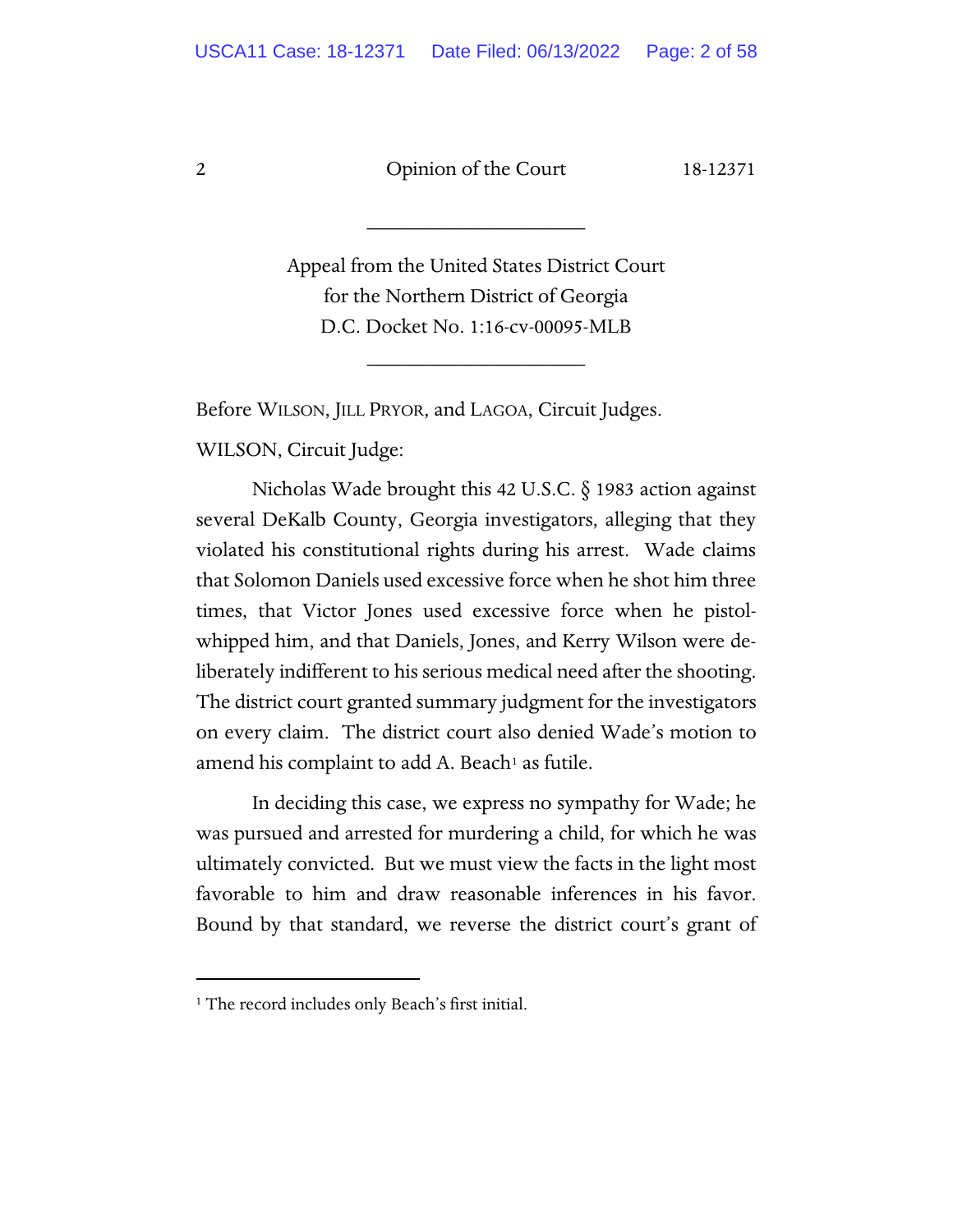18-12371 Opinion of the Court 3

summary judgment for Jones on the pistol-whip claim. But we affirm the district court's grant of summary judgment for Daniels on the shooting claim and for Daniels, Jones, and Wilson on the deprivation of medical care claim. We also affirm the district court's denial of Wade's motion to amend his complaint.

#### BACKGROUND

The record, viewed in the light most favorable to Wade, would support these findings. The DeKalb County Sheriff's Department identified Wade as a suspect in the death of Keon Belk, a toddler. Keon's mother, Jillian Belk (Belk), was Wade's girlfriend.

Investigators convinced Belk to meet with Wade. On February 5, 2014, Belk picked up Wade. Before she picked him up, the investigators had left a cell phone in the backseat of her car so that they could hear what Belk and Wade were saying. The officers heard Wade accuse Belk of having led the police to him and heard Belk say, "I'm scared." The investigators followed Belk's car into a parking lot, where they surrounded the car. At least eleven officers were on the scene.

Daniels and Wilson approached the driver's side of Belk's vehicle, and Jones and Beach (incorrectly identified in the complaint as Stacey Spears) approached the passenger side. Each investigator drew his or her gun and noticed that Wade held a sawed-off shotgun with the barrel pointed at his own chin. Upon hearing the investigators, Wade instinctively turned his head towards Jones while still pointing the weapon at his own chin. Then, without warning, Daniels fired three shots through the driver-side window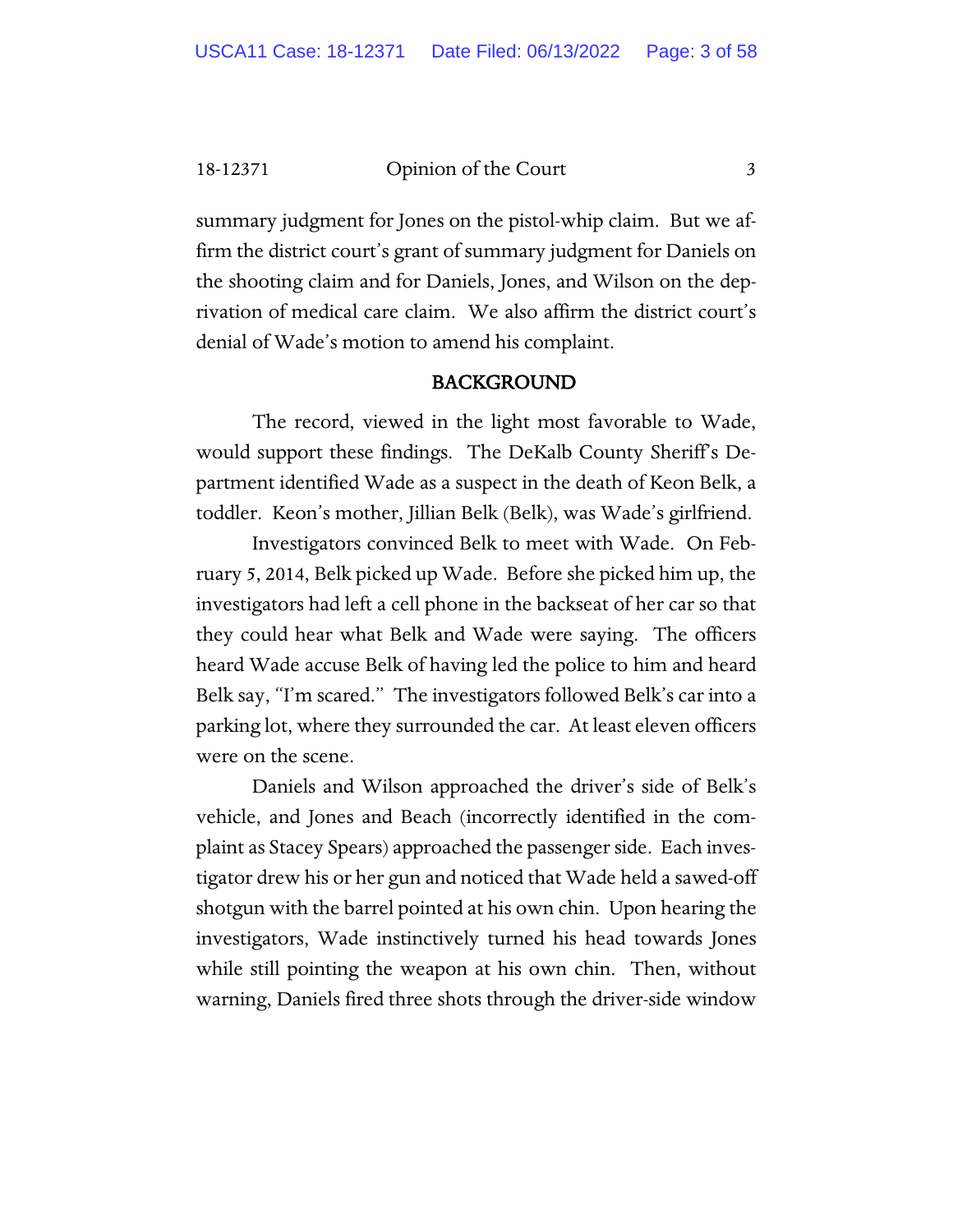#### 4 Opinion of the Court 18-12371

at about 2:03 p.m., hitting Wade in the head, shoulder, and leg. Wade crumpled onto the vehicle's center console and dropped the shotgun between his legs. Daniels said, "I shot that motherfucker in the head," and that "mother-fucker will die any [] minute."

Beach opened the passenger door of the vehicle, removed the shotgun, placed Wade in handcuffs, and searched him for weapons. She then pinned Wade down to restrict his movements, and he began to suffocate on the blood filling his mouth. Wade asked Beach to allow him to sit up so he could breathe, but Beach maintained pressure on Wade's head. Wade, still handcuffed, "removed" Beach's hands from his head and tried to sit up. In response, Jones slammed his handgun against Wade's face, chipping his tooth and causing lacerations to his face and mouth.

Wilson instructed another investigator on the scene to call an ambulance. At 2:07 p.m.—four minutes after the shooting—an investigator communicated over his radio that shots were fired and requested EMS. One minute later the investigator said that someone had been shot in the head. The ambulance arrived at 2:16 p.m. and transported Wade to the hospital at 2:39 p.m.

Wade was indicted on several counts, including aggravated assault on a peace officer relating to an arrest. A jury convicted Wade on that count. Wade then filed this  $\S$  1983 action against Daniels, Jones, Wilson, and Spears, alleging that they used excessive force and deprived him of medical care during his arrest. The investigators ultimately moved for summary judgment, claiming that they were entitled to qualified immunity on all of Wade's claims. After reviewing the documents provided by the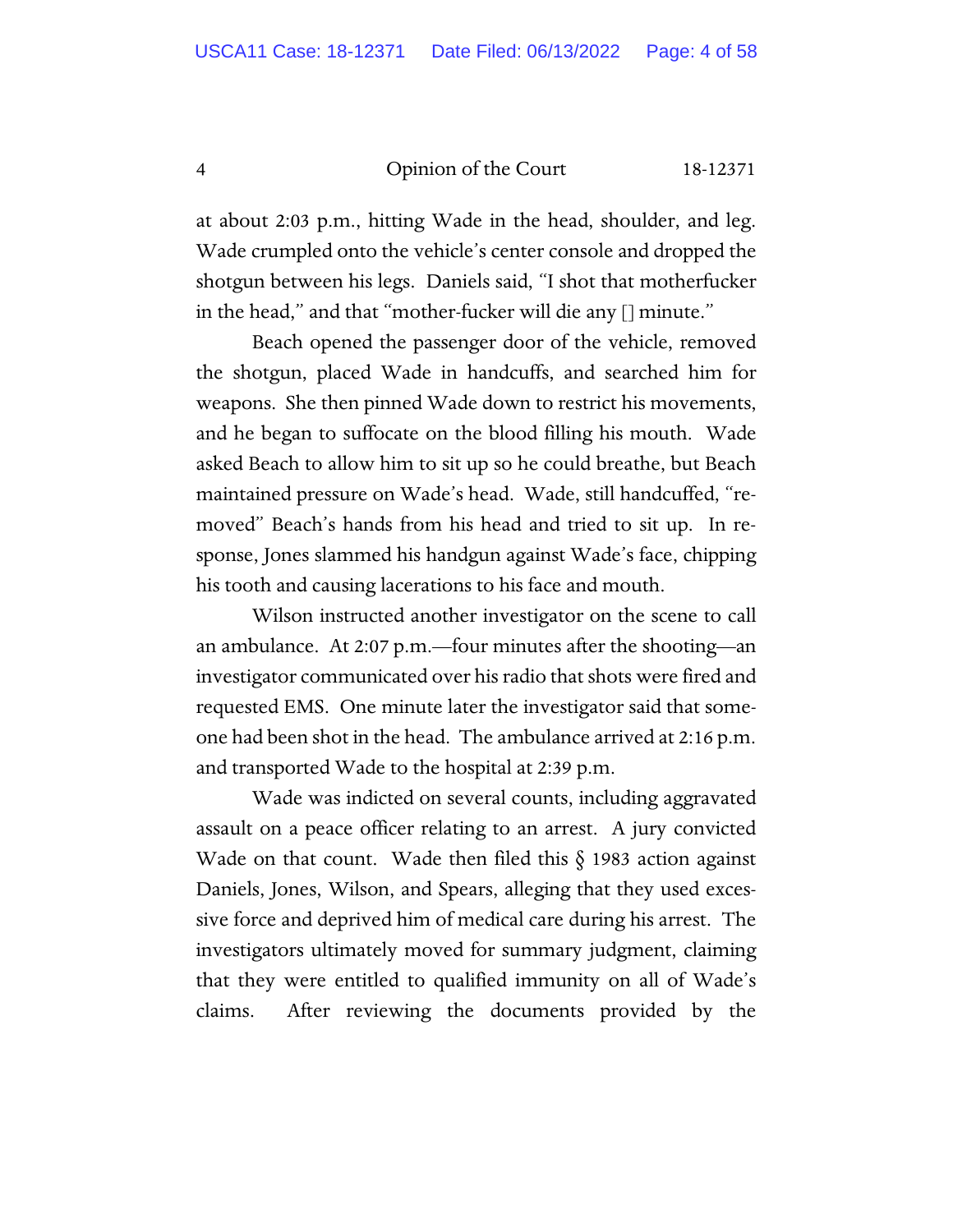18-12371 Opinion of the Court 5

investigators in their motion, Wade realized that he had wrongly identified Beach as Spears, so he requested leave to amend his complaint accordingly. The district court granted the investigators' motion for summary judgment on all claims and as to all defendants. It also denied Wade's request to amend his complaint.

#### DISCUSSION

#### I. Summary Judgment

We review a grant of summary judgment de novo, viewing the evidence and all resulting inferences and doubts in the light most favorable to the non-moving party. *Kingsland v. City of Mi*ami, 382 F.3d 1220, 1225–26 (11th Cir. 2004), abrogated in part on other grounds by Nieves v. Bartlett, 587 U.S. \_\_\_, 139 S. Ct. 1715, 1726 (2019). Summary judgment is appropriate only "if the movant shows that there is no genuine dispute as to any material fact and the movant is entitled to judgment as a matter of law." Fed. R. Civ. P. 56(a).

Wade argues that the district court erred in granting the investigators summary judgment on his excessive force and deprivation of medical care claims because they were not entitled to qualified immunity. "When determining whether a defendant is entitled to qualified immunity, we resolve any issues of material fact in favor of the plaintiff." Alston v. Swarbrick, 954 F.3d 1312, 1317–18 (11th Cir. 2020). Qualified immunity protects government officers acting within their discretionary authority from liability for civil damages unless a plaintiff can show (1) that the officer violated a federal statutory or constitutional right, and (2) that the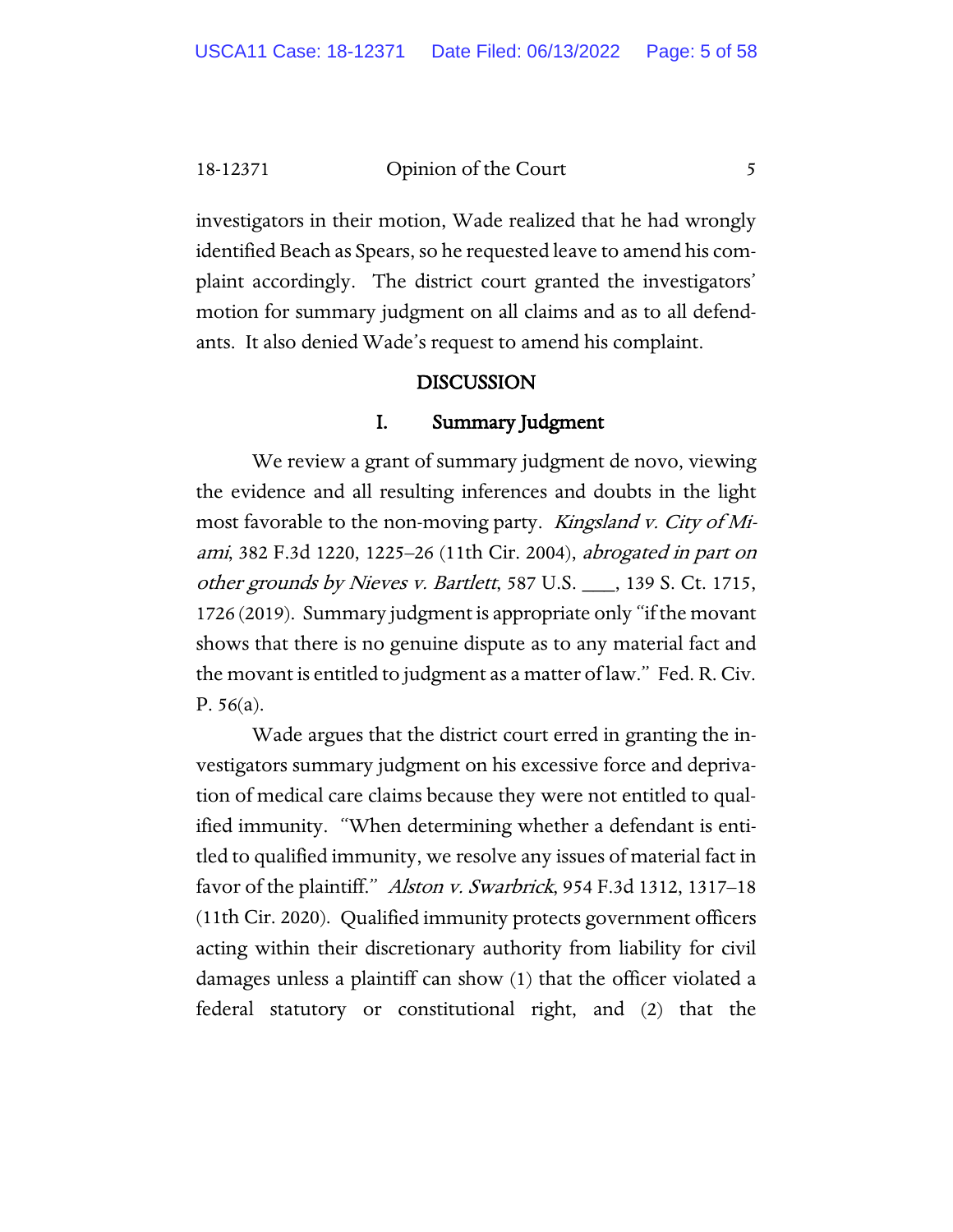6 Opinion of the Court 18-12371

unlawfulness of the officer's conduct was clearly established at the time. Williams v. Aguirre, 956 F.3d 1147, 1156 (11th Cir. 2020).

A right is clearly established if (1) a case with facts materially similar has been decided by the United States Supreme Court, the Eleventh Circuit, or the applicable state supreme court before the challenged conduct; (2) a broader, clearly established principle controls the facts of the situation; or (3) the conduct so obviously violates the constitution that prior case law is unnecessary. *Gaines v.* Wardynski, 871 F.3d 1203, 1208 (11th Cir. 2017). The goal is to ensure that "some established law" provided officers with "fair warning" that their conduct was unconstitutional. Sebastian v. Ortiz, 918 F.3d 1301, 1311 (11th Cir. 2019).

#### A. Excessive Force Claims

"The Fourth Amendment's freedom from unreasonable searches and seizures encompasses the plain right to be free from the use of excessive force in the course of an arrest." *Vinyard v.* Wilson, 311 F.3d 1340, 1347 (11th Cir. 2002). But this right does not protect against "a use of force that is necessary in the situation at hand." Jean-Baptiste v. Gutierrez, 627 F.3d 816, 821 (11th Cir. 2010) (quotation marks omitted). We determine whether an officer's use of force was lawful by assessing whether an "objectively reasonable officer in the same situation could have believed the use of force was not excessive." Brown v. City of Huntsville, 608 F.3d 724, 738 (11th Cir. 2010).

Wade argues that Daniels and Jones used excessive force in violation of his clearly established rights and thus are not entitled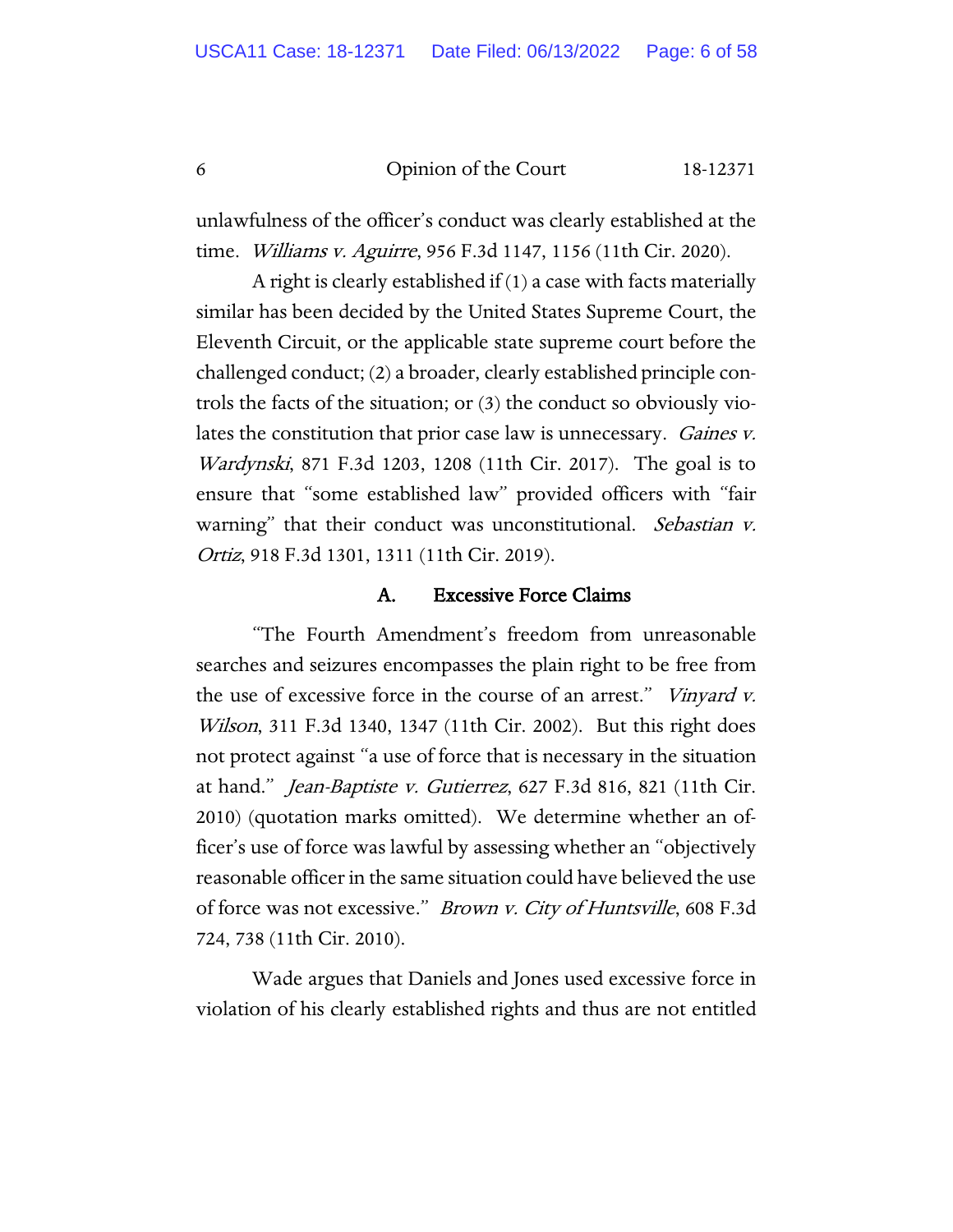18-12371 Opinion of the Court 7

to qualified immunity. Even if we assume that Daniels used excessive force in shooting Wade, we conclude that there was no law clearly establishing that Daniels's conduct violated Wade's constitutional rights. But we hold that Jones used excessive force in pistol-whipping Wade and that Wade's right to be free of Jones's use of force was clearly established at the time.

#### 1. Daniels's Shooting

Wade argues that Daniels violated his Fourth Amendment right to be free of excessive force when he shot him three times. When evaluating the reasonableness of a use of deadly force, we must weigh "the seriousness of the crime, whether the suspect poses an immediate danger to the officer or others, whether the suspect resisted or attempted to evade arrest, and the feasibility of providing a warning before employing deadly force." Jean-Baptiste, 627 F.3d at 821. The second factor essentially asks "whether, given the circumstances, the suspect would have appeared to reasonable police officers to have been gravely dangerous." *Penley v.* Eslinger, 605 F.3d 843, 851 (11th Cir. 2010) (alteration accepted).

Wade claims that these factors show that Daniels's use of deadly force was unreasonable. He argues that he was not resisting or trying to evade arrest, and he was not posing any immediate danger by pointing a shotgun at his own chin. He also asserts that the district court improperly applied *Heck v. Humphrey*, 512 U.S.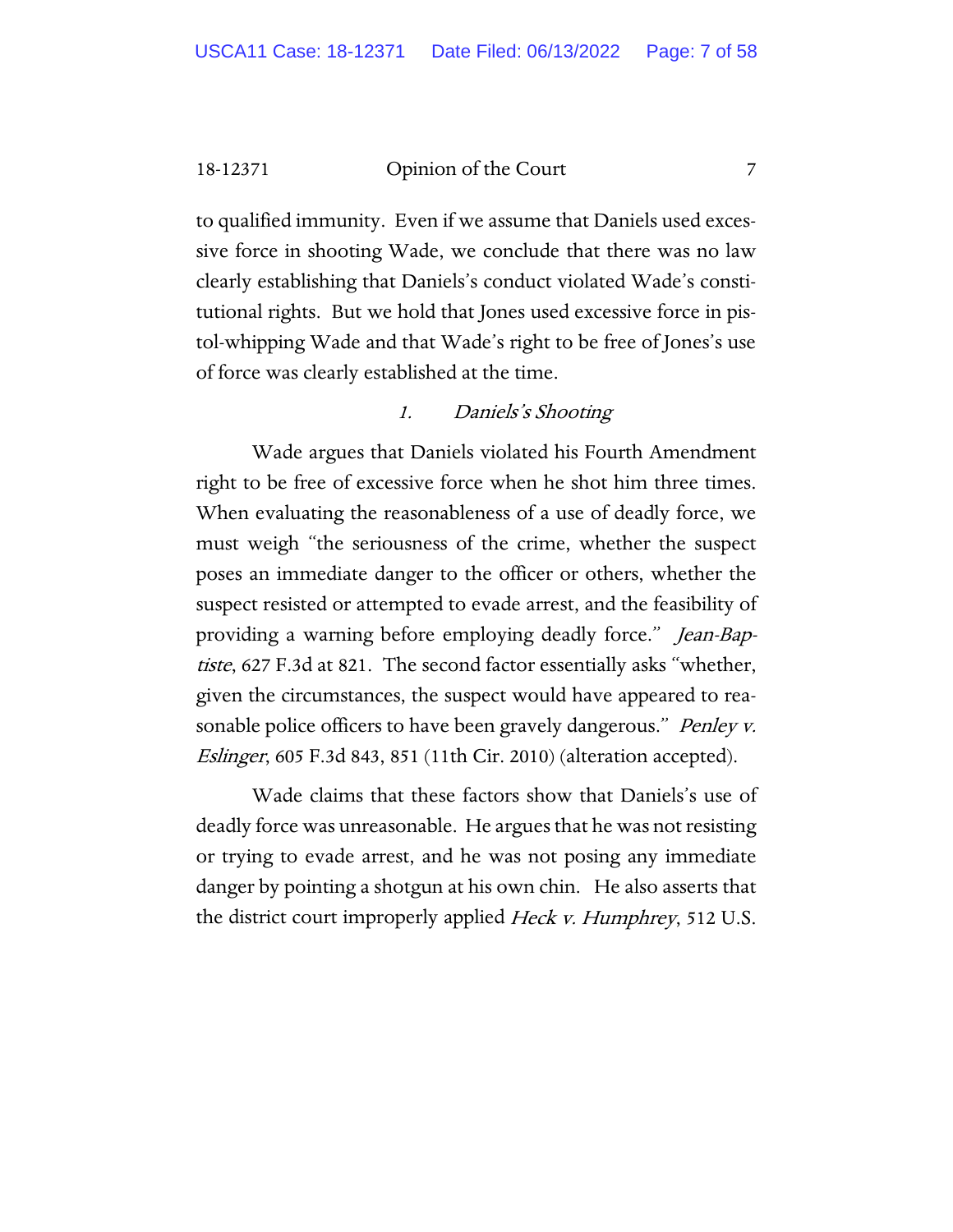8 Opinion of the Court 18-12371

 $477$  (1994),<sup>[2](#page-7-0)</sup> to hold that it was required to accept that Wade "swung the gun in the direction of" Jones "moments before" Daniels shot Wade. Wade claims that the district court should have accepted his version of the facts instead.

We need not address the *Heck* issue because even accepting Wade's version of the facts, and even assuming that Daniels's use of deadly force was unreasonable, the unlawfulness of his conduct was not clearly established at the time. Wade cites only Mercado v. City of Orlando, 407 F.3d 1152, 1161 (11th Cir. 2005), to support his argument that Daniels violated a clearly established right, and that case is readily distinguishable.

In Mercado, law enforcement officers responded to a call that a man was threatening suicide. *Id.* at 1154. When the police arrived on the scene, Mercado was crying on the kitchen floor. Id. He was holding a knife and pointing it towards his heart. Id. The officers directed Mercado to drop his knife at least twice, but he refused. *Id.* He made no threatening moves towards the officers, and the officers failed to warn him that they would use force if he did not drop the weapon. *Id.* But one of the officers hit Mercado with a Sage SL6 Launcher—a "less lethal munition"—twice to subdue him. Id. at 1154–55 (internal quotation mark omitted). Mercado suffered a fractured skull and disabling brain injuries. Id. at 1155. We concluded that the officer who fired the weapon was not

<span id="page-7-0"></span><sup>&</sup>lt;sup>2</sup> Heck bars a  $\S$  1983 claim if success on the claim would render a conviction invalid. 512 U.S. at 486–87.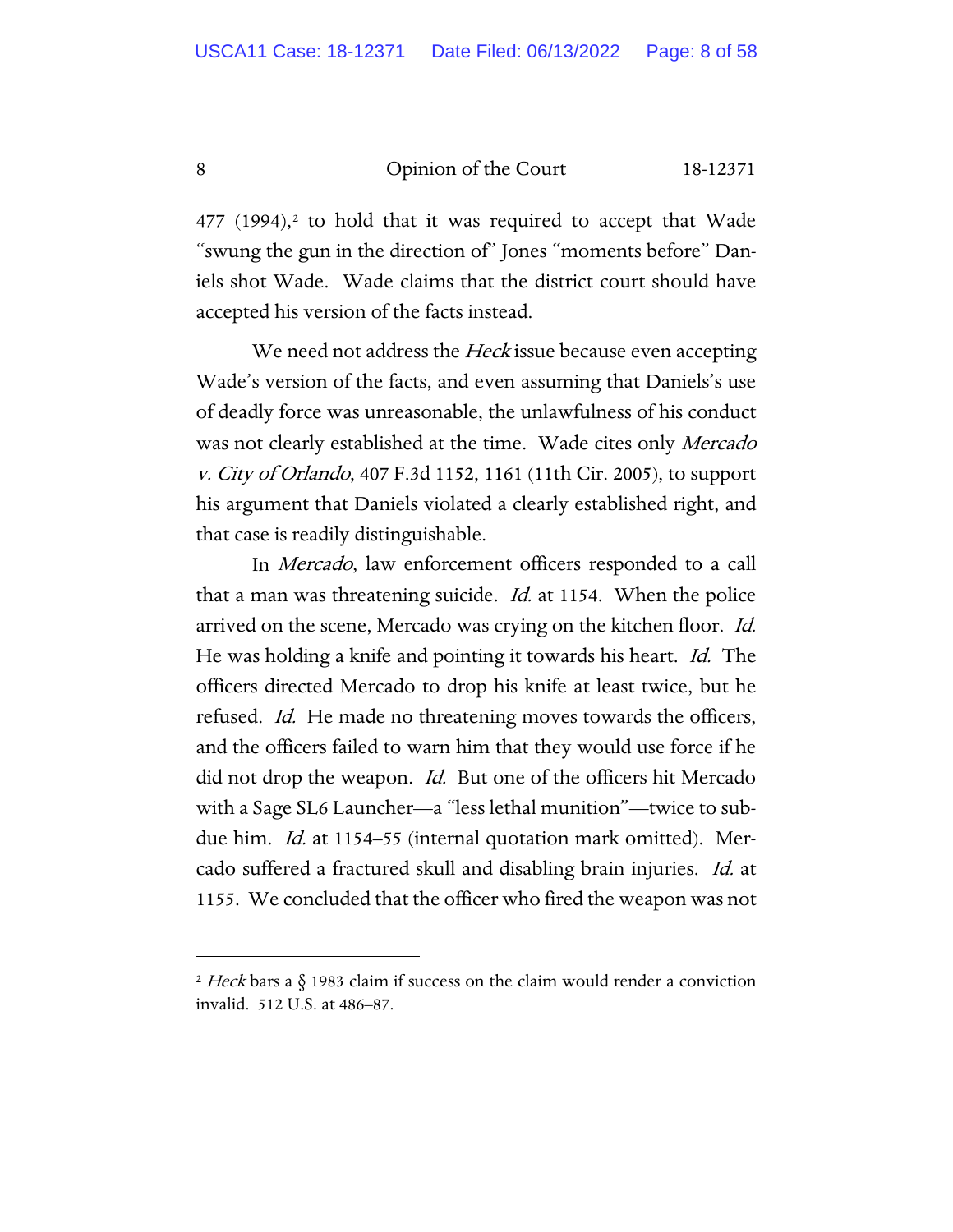#### 18-12371 Opinion of the Court 9

entitled to qualified immunity on Mercado's excessive force claim. Id. at 1157–61.

There are several notable differences between Mercado and this case. First, Mercado was not suspected of any crime, whereas Wade was wanted for a grave crime: the murder of an 18-monthold child. Second, there was no indication in *Mercado* that anyone felt threatened by Mercado, whereas the investigators here had heard Belk say that she was afraid. And most importantly, the weapon in *Mercado* was a knife, not a gun. As we have recognized, "a person standing six feet away from an officer with a knife may present a different threat than a person six feet away with a gun." See Perez v. Suszczynski, 809 F.3d 1213, 1220 (11th Cir. 2016). Given these material differences, Mercado did not clearly establish that an officer uses excessive force by shooting a suicidal individual who is holding a gun. Daniels is thus entitled to qualified immunity on Wade's excessive force claim against him.

#### 2. Jones's Pistol-Whip

Wade argues that Jones violated his Fourth Amendment rights when he struck Wade in the head with his pistol. Much like the factors we weigh when evaluating a use of deadly force, we consider these factors when evaluating any other use of force: (1) the severity of the suspect's crime, (2) whether the suspect poses an immediate threat of harm to others, (3) whether the suspect is actively resisting arrest or trying to flee, (4) the need for the use of force, (5) the relationship between the need for force and the amount of force used, and (6) how much injury was inflicted. See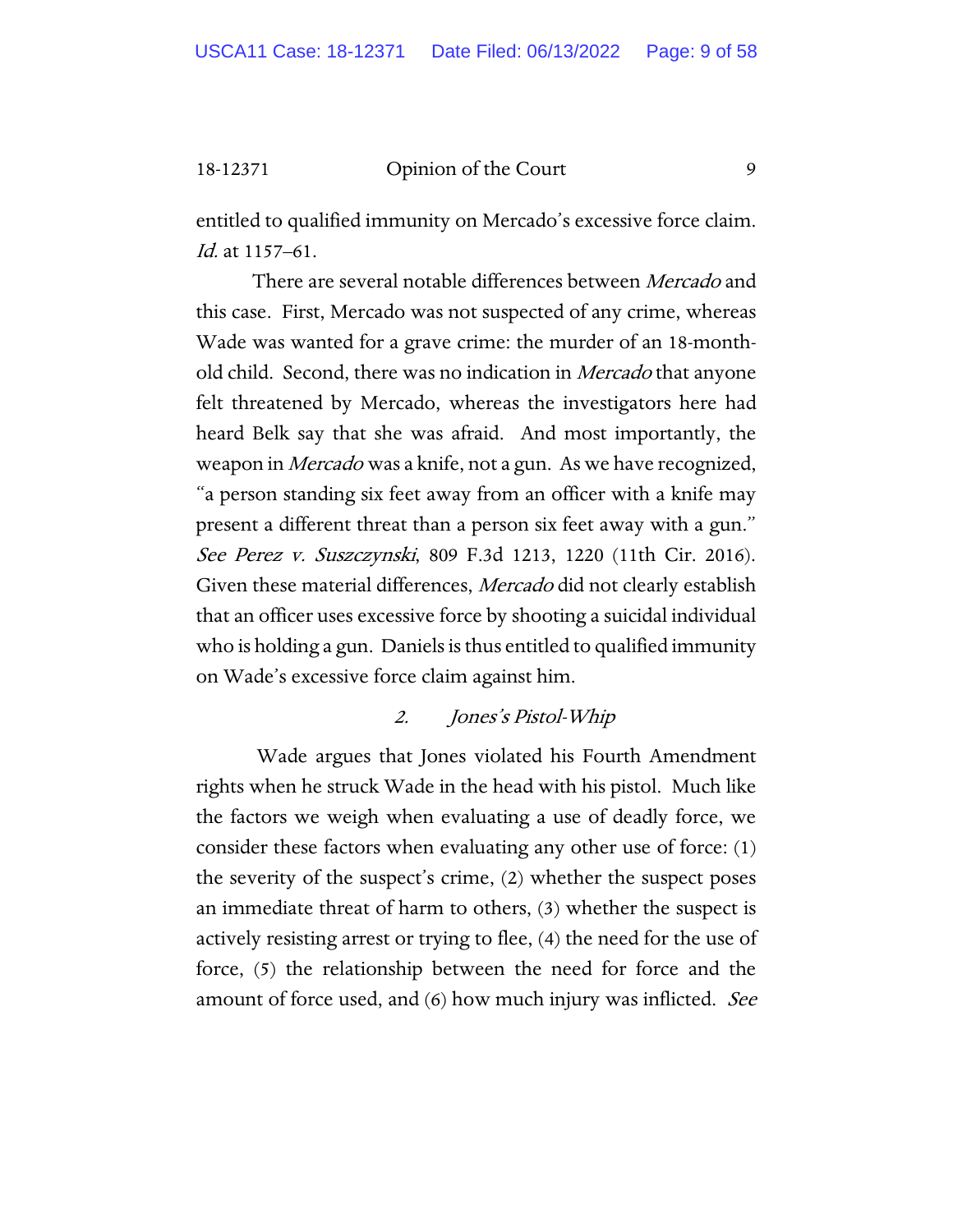10 Opinion of the Court 18-12371

Mobley v. Palm Beach Cnty. Sherriff Dep't, 783 F.3d 1347, 1353 (11th Cir. 2015) (per curiam). The "gratuitous use of force when a criminal suspect is not resisting arrest constitutes excessive force." Hadley v. Gutierrez, 526 F.3d 1324, 1330 (11th Cir. 2008).

After the shooting, Beach handcuffed Wade, removed the shotgun from the vehicle, and searched Wade for other weapons. Viewing the evidence in the light most favorable to Wade, he no longer posed an immediate threat of harm to anyone at that point. He was slumped over the center console—unarmed and severely injured from three gunshot wounds—and Beach was holding him down. He was not actively resisting arrest or trying to flee. Even though Wade removed Beach's hands from his head, he did so only after communicating that he could not breathe and needed to sit up so that blood would not fill his mouth. Because Jones was close enough to pistol-whip Wade right after he tried to sit up, a jury could reasonably infer that he was close enough to hear Wade say that he needed to sit up so that he could breathe. And regardless, striking Wade in the head with a pistol was disproportionate to any need to restrain Wade given his condition. Finally, the pistol-whip significantly injured Wade because it struck him in the head, chipping his tooth and cutting his face and mouth. Given the circumstances, Jones's pistol-whip was an unreasonable, "gratuitous use of force" against a non-resisting suspect. See Hadley, 526 F.3d at 1330.

Having determined that Jones's pistol-whip violated Wade's Fourth Amendment right to be free of excessive force, we turn to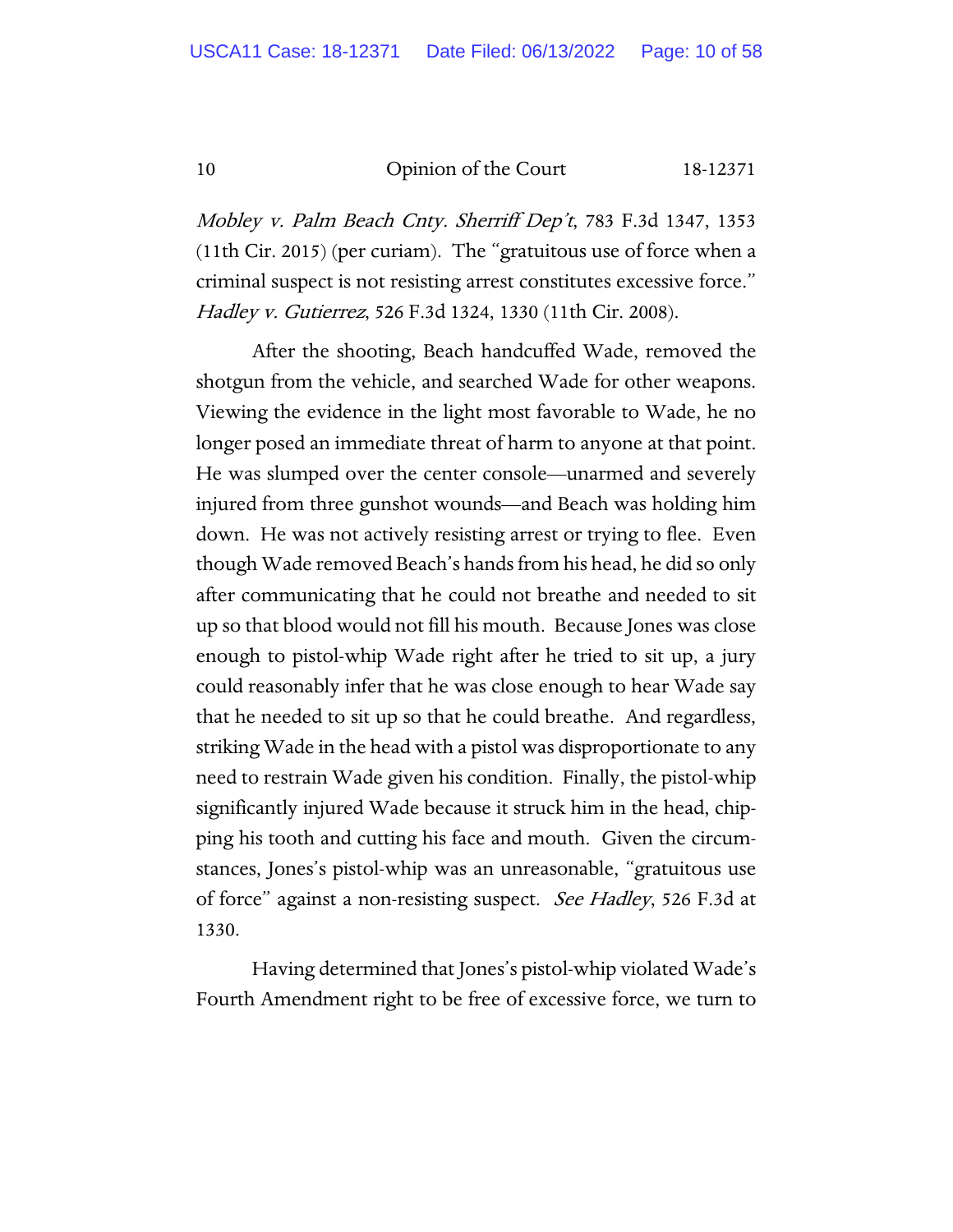18-12371 Opinion of the Court 11

whether that right was clearly established at the time. Wade identifies three factually analogous cases. First, in *Hadley*, this court held that an officer was not entitled to qualified immunity when he punched the plaintiff while he was "handcuffed and not struggling or resisting" because "a handcuffed, non-resisting [suspect's] right to be free from excessive force was clearly established in February 2002" and every reasonable officer would know that use of force was unconstitutional. 526 F.3d at 1330, 1333–34. Second, in Lee v. Ferraro, we held that an officer used excessive force by slamming an arrestee's head against a car when she was secured in handcuffs because "[o]nce an arrestee has been fully secured, such force is wholly unnecessary to any legitimate law enforcement purpose." 284 F.3d 1188, 1198–99 (11th Cir. 2002). And finally, in Slicker v. Jackson, this court held that officers were not entitled to qualified immunity where they hit the plaintiff's head on the pavement and kicked him because he "was handcuffed and did not resist, attempt to flee, or struggle with the officers in any way." 215 F.3d 1225, 1233 (11th Cir. 2000).

The district court distinguished these cases by assuming that Wade was resisting or being uncooperative when he removed Beach's hands from his head. In so doing, the district court failed to view the facts in the light most favorable to Wade and draw reasonable inferences in his favor. Viewing the facts through the appropriate lens, Jones could not have reasonably believed that Wade was resisting when he tried to sit up after communicating that he needed to do so to breathe. And because "a handcuffed, non-resisting [suspect's] right to be free from excessive force was clearly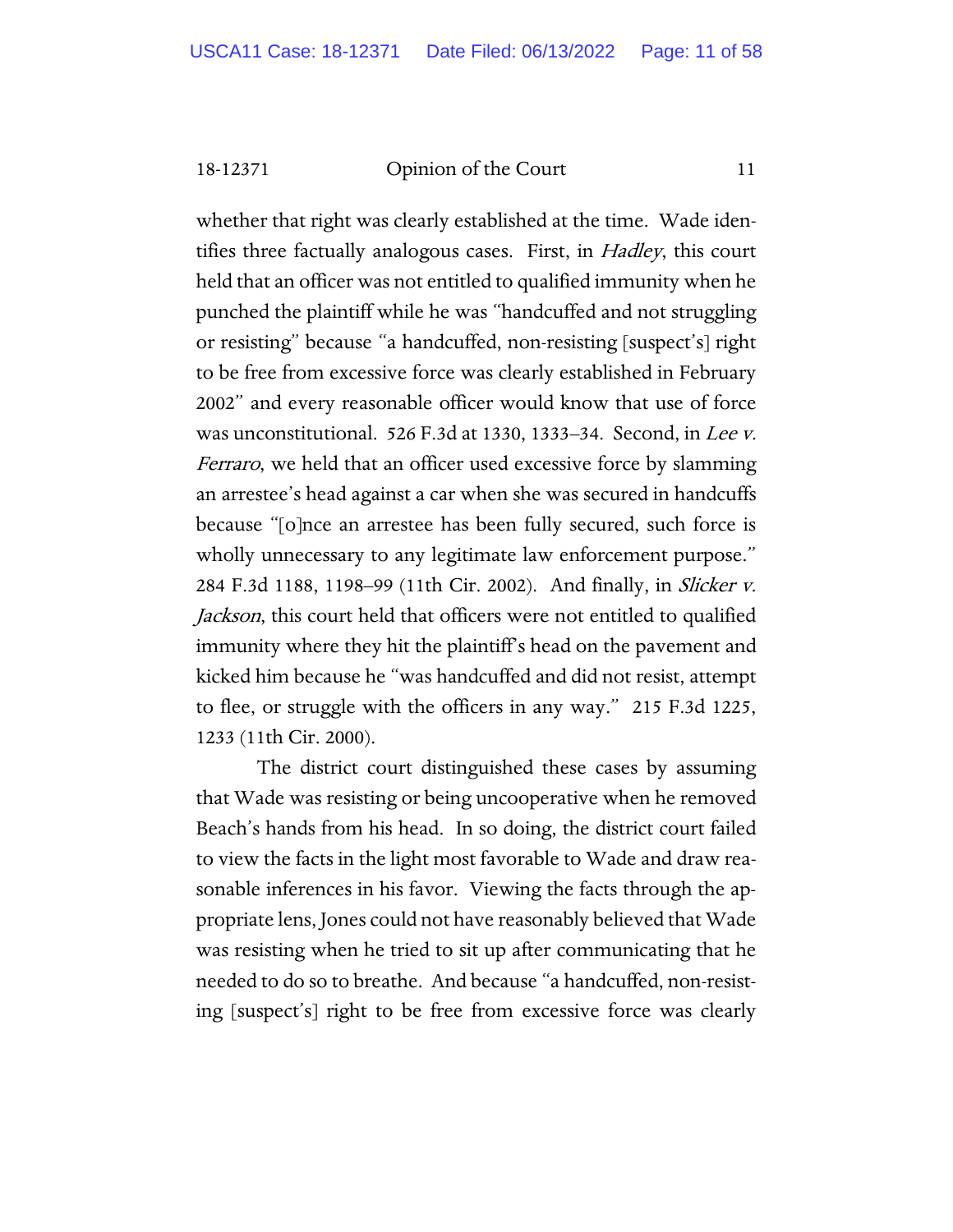12 Opinion of the Court 18-12371

established" at the time, *see Hadley*, 526 F.3d at 1333, Jones is not entitled to qualified immunity on Wade's excessive force claim against him.

#### B. Deprivation of Medical Care Claim

The Due Process Clause of the Fourteenth Amendment requires government officials to provide medical aid to individuals who have been injured during an arrest. *City of Revere v. Mass.* Gen. Hosp., 463 U.S. 239, 244 (1983). To succeed on a claim for deprivation of medical care, a plaintiff must prove (1) the existence of an objectively serious medical need, and (2) that the officer was deliberately indifferent to that need. Valderrama v. Rousseau, 780 F.3d 1108, 1116 (11th Cir. 2015). There is no dispute here that a gunshot wound is an objectively serious medical need. To prove deliberate indifference, the "plaintiff must present, for each officer, evidence from which a reasonable jury could conclude that (1) the officer was aware of facts from which the inference could be drawn that a substantial risk of serious harm exists, (2) the officer actually drew that inference, (3) the officer disregarded the risk of serious harm, and (4) the officer's conduct amounted to more than gross negligence." Id.

An officer may act with deliberate indifference by delaying the treatment of a serious medical need. *McElligott v. Foley*, 182 F.3d 1248, 1255 (11th Cir. 1999).<sup>3</sup> "The tolerable length of delay in

<span id="page-11-0"></span><sup>&</sup>lt;sup>3</sup> The standards for assessing deliberate indifference under the Eighth and Fourteenth Amendments are the same. See Lancaster v. Monroe Cnty., 116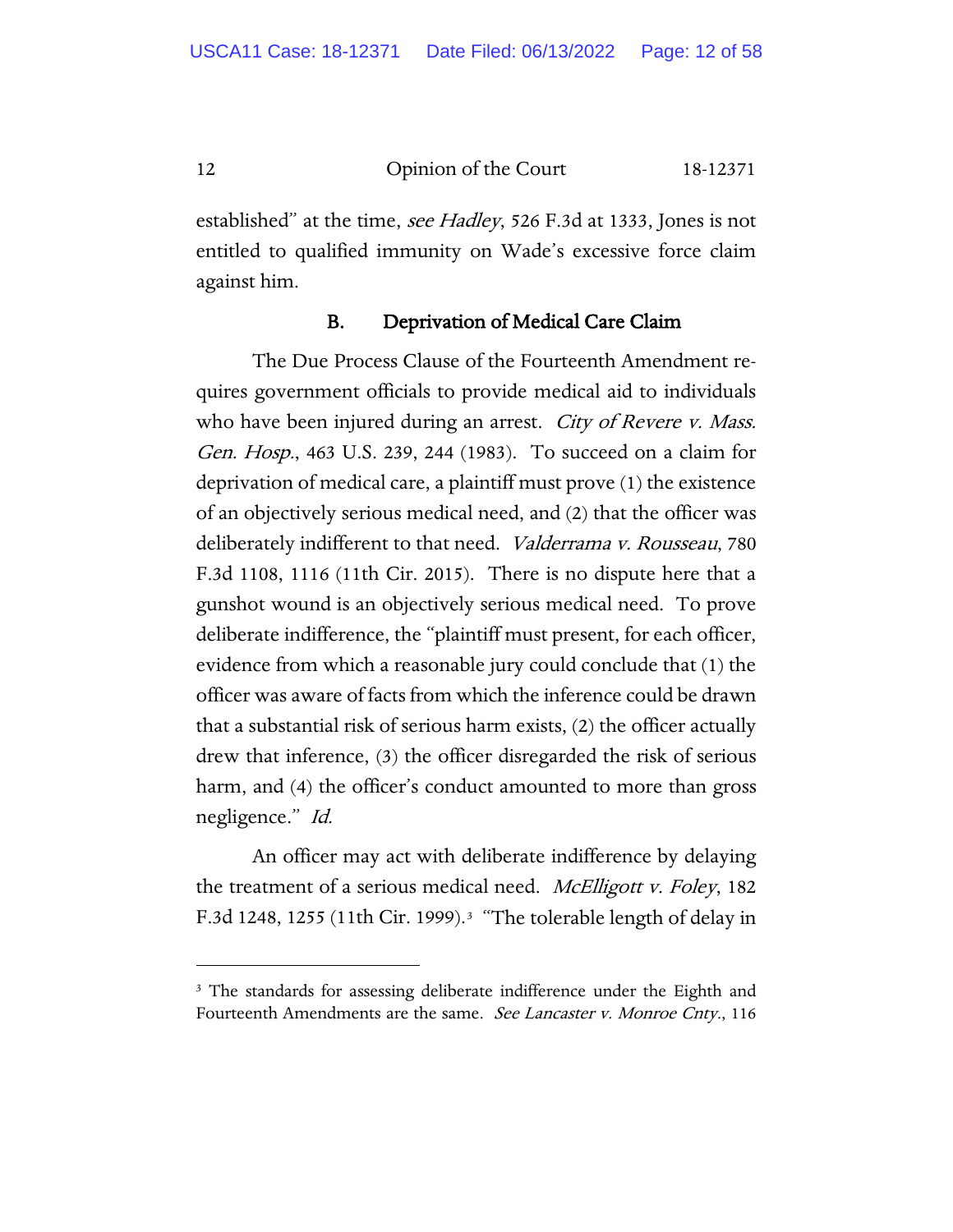18-12371 Opinion of the Court 13

providing medical attention depends on the nature of the medical need and the reason for the delay." *Bozeman v. Orum*, 422 F.3d 1265, 1273 (11th Cir. 2005) (per curiam), abrogated on other grounds by Kingsley v. Hendrickson, 576 U.S. 389, 395 (2015). "[W]hen officers *intentionally* delay seeking treatment for a lifethreatening injury, they act with deliberate indifference." Valderrama, 780 F.3d at 1121 (emphasis added). A jury can also infer deliberate indifference when an officer fails to justify or explain a delay in medical treatment. See Bozeman, 422 F.3d at 1273; Brown v. Hughes, 894 F.2d 1533, 1538 (11th Cir. 1990) (per curiam).

Wade argues that Daniels, Jones, and Wilson violated his Fourteenth Amendment rights by delaying in seeking medical treatment for his gunshot wounds for four minutes. We agree. There is no question that the investigators knew that Wade had been shot in the head and that a substantial risk of serious harm existed. And viewing the evidence in the light most favorable to Wade, a jury could reasonably conclude that the investigators were deliberately indifferent to that harm.

F.3d 1419, 1425 n.6 (11th Cir. 1997) ("We have held that the minimum standard for providing medical care to a pre-trial detainee under the Fourteenth Amendment is the same as the minimum standard required by the Eighth Amendment for a convicted prisoner; both the right to due process and the right to be free from cruel and unusual punishment are violated by a government official's deliberate indifference to serious medical needs."), overruled on other grounds by LeFrere v. Quezada, 588 F.3d 1317, 1317–18 (11th Cir. 2009).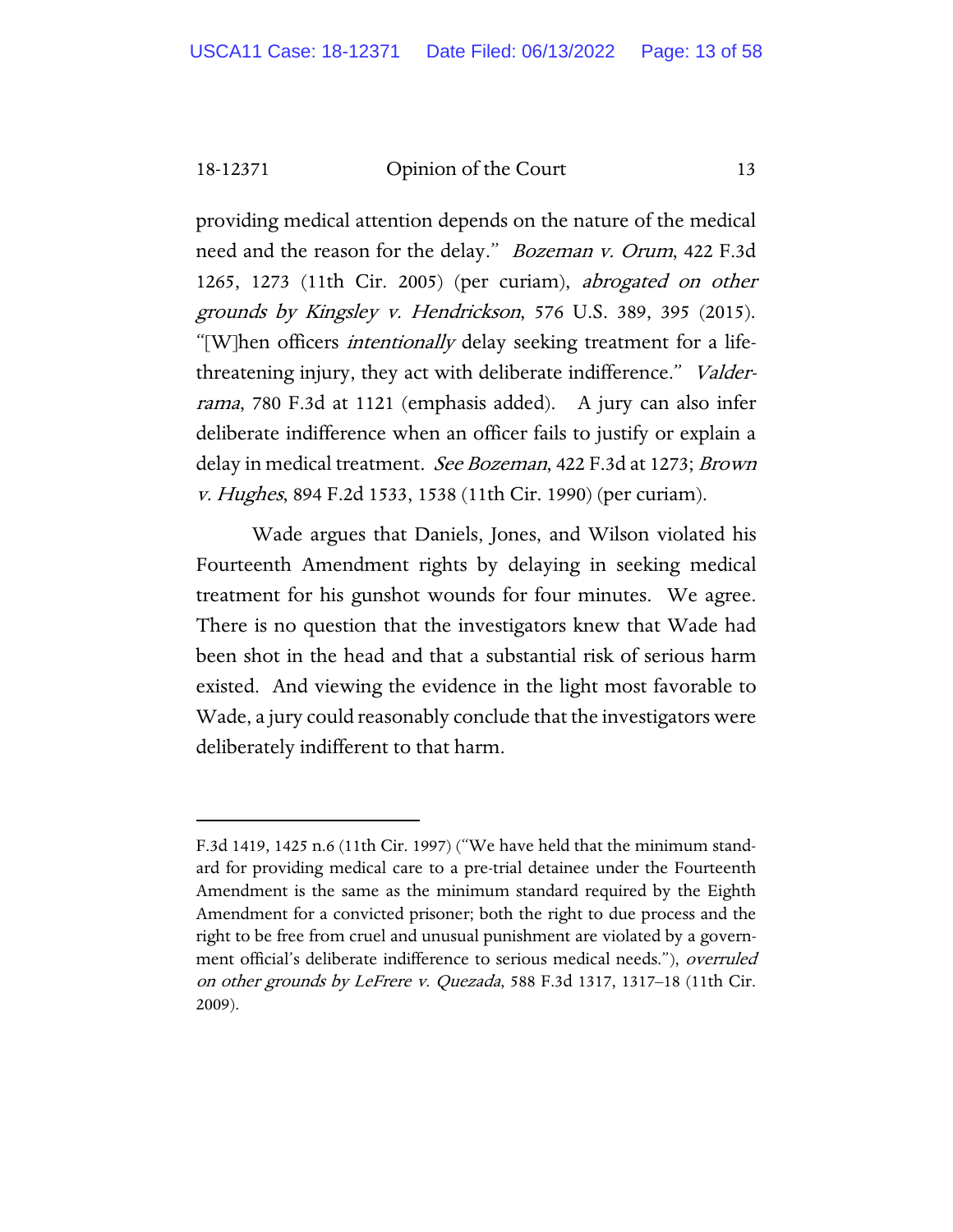#### 14 Opinion of the Court 18-12371

To start, a jury could find that there was a four-minute delay in seeking medical care. Wade says that he was shot at 2:03 p.m., and that the investigators waited until 2:07 p.m. to call for an ambulance. Although the investigators dispute the timing of the shots to suggest there was no delay, Wilson claimed in his statement that the investigators noticed Wade pointing his gun and that Daniels responded by firing his weapon at "approximately 1403." And the CAD report shows that an investigator communicated "Shots Fired" and requested EMS at 2:07 p.m., and that an investigator communicated that Wade had been shot in the head at 2:08 p.m. Therefore, there is at least a dispute of material fact as to the timing that must be resolved by a jury.

A jury could also infer that the investigators' delay was deliberately indifferent because they provided no explanation for it. Although the investigators claim that Beach provided medical care by pressing on Wade's gunshot wounds, this neither justifies nor explains the delay in requesting real medical attention, much like applying a Band-Aid would neither justify nor explain a delay in seeking medical attention for a stab wound. *See, e.g., Ancata v.* Prison Health Servs., Inc., 769 F.2d 700, 704 (11th Cir. 1985) ("Although the plaintiff has been provided with aspirin, this may not constitute adequate medical care. If, 'deliberate indifference caused an easier and less efficacious treatment' to be provided, the defendants have violated the plaintiff's Eighth Amendment rights by failing to provide adequate medical care."). And even though a four-minute delay may seem short, this court has explained that evaluating a delay in providing medical attention for life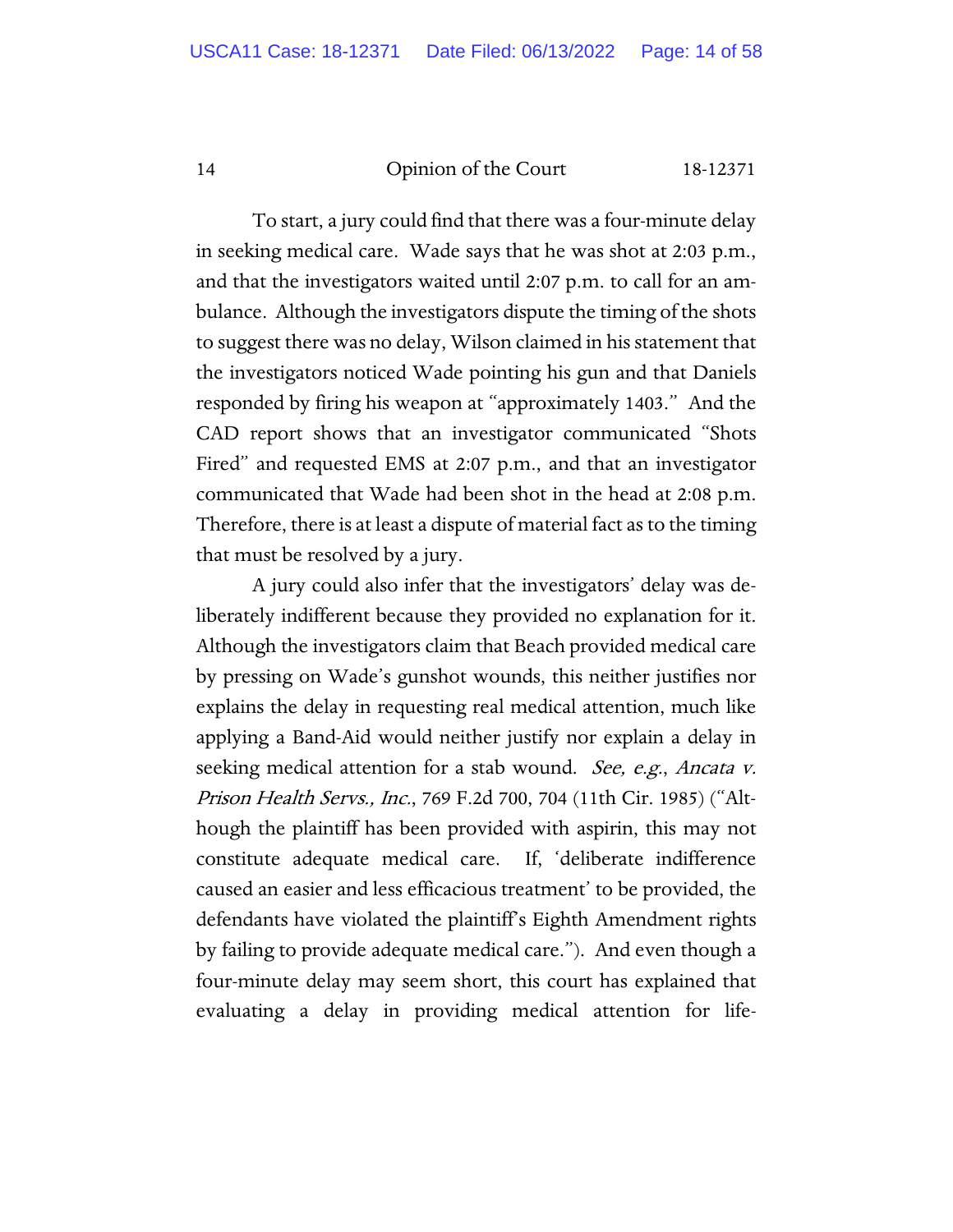18-12371 Opinion of the Court 15

threatening injuries "is especially time-sensitive and must ordinarily be measured not in hours, but in a few minutes." See Valderrama, 780 F.3d at 1120 (emphasis added) (quoting Bozeman, 422 F.3d at 1273). Here, the investigators provide no justification for why it took *eleven* investigators *four minutes* to call an ambulance when Beach had searched, handcuffed, and restrained Wade. And the investigators have failed to point the court to any evidence in the record providing an explanation for what could have preoccupied the investigators while Wade had three gunshot wounds and his mouth filled with blood. Thus, the delay in requesting treatment, coupled with the investigators' failure to provide any explanation for that delay, could lead a jury to reasonably infer that Daniels, Jones, and Wilson were deliberately indifferent to Wade's serious medical need. See Bozeman, 422 F.3d at 1273.

From a different angle, a jury could reasonably infer that the investigators intentionally delayed seeking medical attention for Wade. Wade claims that Daniels said, "I shot that motherfucker in the head," and that "mother-fucker will die any [] minute." And after waiting four minutes to ask for ambulance, it took an extra minute for the investigators to report that Wade had been shot in the head. From this evidence, a reasonable jury could infer that the investigators intentionally delayed seeking medical attention to see if Wade would die of his injuries.

To be sure, a reasonable jury could conclude that four minutes was a reasonable amount of time for the investigators to wait to request an ambulance. But it could also conclude just the opposite; whether because the investigators failed to justify their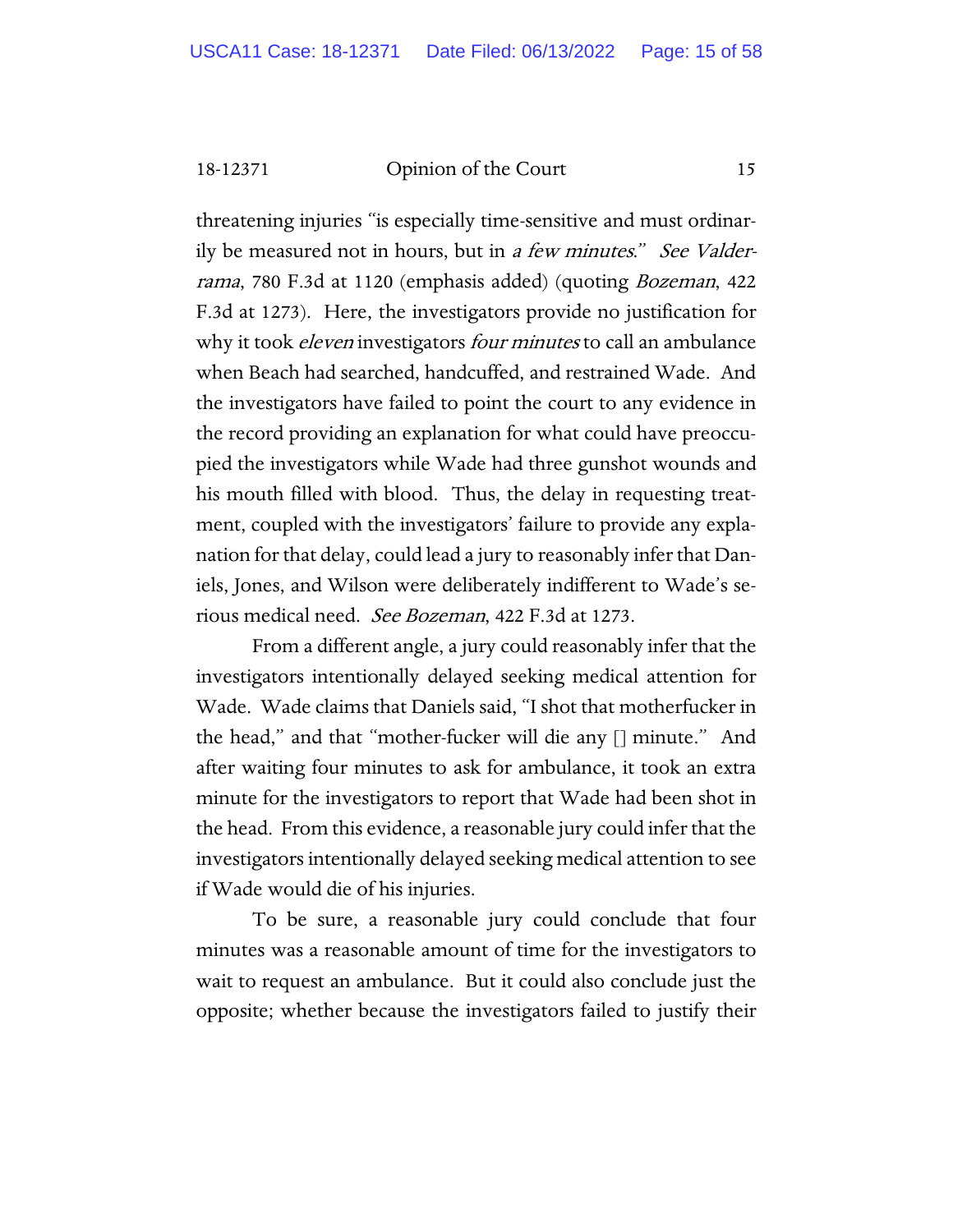16 Opinion of the Court 18-12371

delay or because they intentionally delayed, a jury could reasonably conclude that Daniels, Jones, and Wilson acted with deliberate indifference. And for that reason, we must conclude that Wade has met his burden at this stage to show that those three investigators violated his Fourteenth Amendment rights.

Even though Wade met his burden that Daniels, Jones, and Wilson violated Wade's Fourteenth Amendment rights, we conclude that there was no established law on how long before officers must request medical care for a suspect that has been shot to constitute deliberate indifference. Although it is clearly established that an officer cannot ignore an individual's serious medical condition, Brown, 894 F.2d at 1538, we have not drawn a bright-line rule on how long before officers must seek medical care for a suspect that has been shot to constitute deliberate indifference, Valderrama, 780 F.3d at 1120. In *Valderrama*, after considering all the facts of the case, we found that Valderrama proved a deliberate indifference claim because the officers "delayed Valderrama's medical care *for more than ten minutes* for no good or legitimate reason." *Id.* (emphasis added). We specifically noted that "a three and half minute delay standing alone may be insufficient to establish deliberate indifference." Id. Accordingly, Daniels, Jones, and Wilson did not have fair warning that their four minute delay in not requesting medical care after a shooting involving a suspect could rise to a deliberate indifference claim. Sebastian, 918 F.3d at 1311.

Thus, Daniels, Jones, and Wilson are entitled to qualified immunity on Wade's deprivation of medical care claim.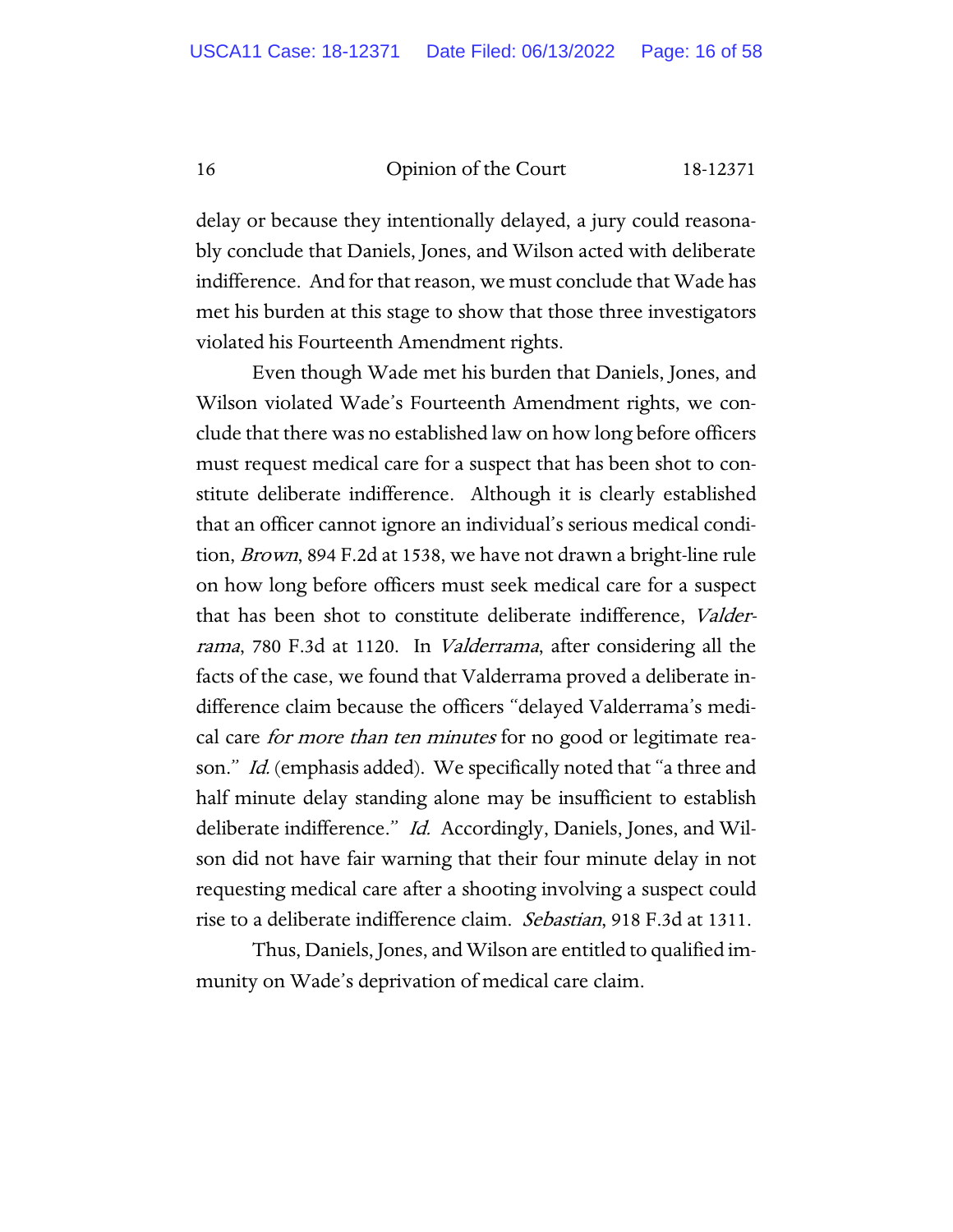#### 18-12371 Opinion of the Court 17

#### II. Motion to Amend the Complaint

After the time to file an amendment as a matter of course expires, Federal Rule of Civil Procedure 15 allows a plaintiff to amend his complaint only with the opposing party's written consent or leave of court. Fed. R. Civ. P. 15(a)(2). Leave to amend should be freely given, but a district court can deny leave to amend the complaint when amendment would be futile. See id.; Hall v. United Ins. Co. of Am., 367 F.3d 1255, 1262–63 (11th Cir. 2004). Leave to amend is futile if "the complaint as amended is still subject to dismissal." Id. at 1263. We review the denial of a motion to amend for abuse of discretion, but we review the underlying legal conclusion that an amendment would be futile de novo. Corsello v. Lincare, Inc., 428 F.3d 1008, 1012 (11th Cir. 2005) (per curiam).

 In his complaint, Wade alleged that Spears used excessive force and deprived him of medical care when she held Wade down after the shooting. But the investigators' summary judgment papers revealed that Wade had incorrectly identified Beach as Spears. To correct the error, Wade sought leave to amend his complaint. The district court denied the request, claiming that amendment would be futile because Beach would be entitled to summary judgment on qualified immunity grounds for both claims. Wade argues that the district court abused its discretion in doing so.

We disagree. Wade claims that Beach deprived him of medical care by refusing to let him sit up when he said he could not breathe. Even if Beach's actions were deliberately indifferent to Wade's need to breathe, Wade cites no analogous cases showing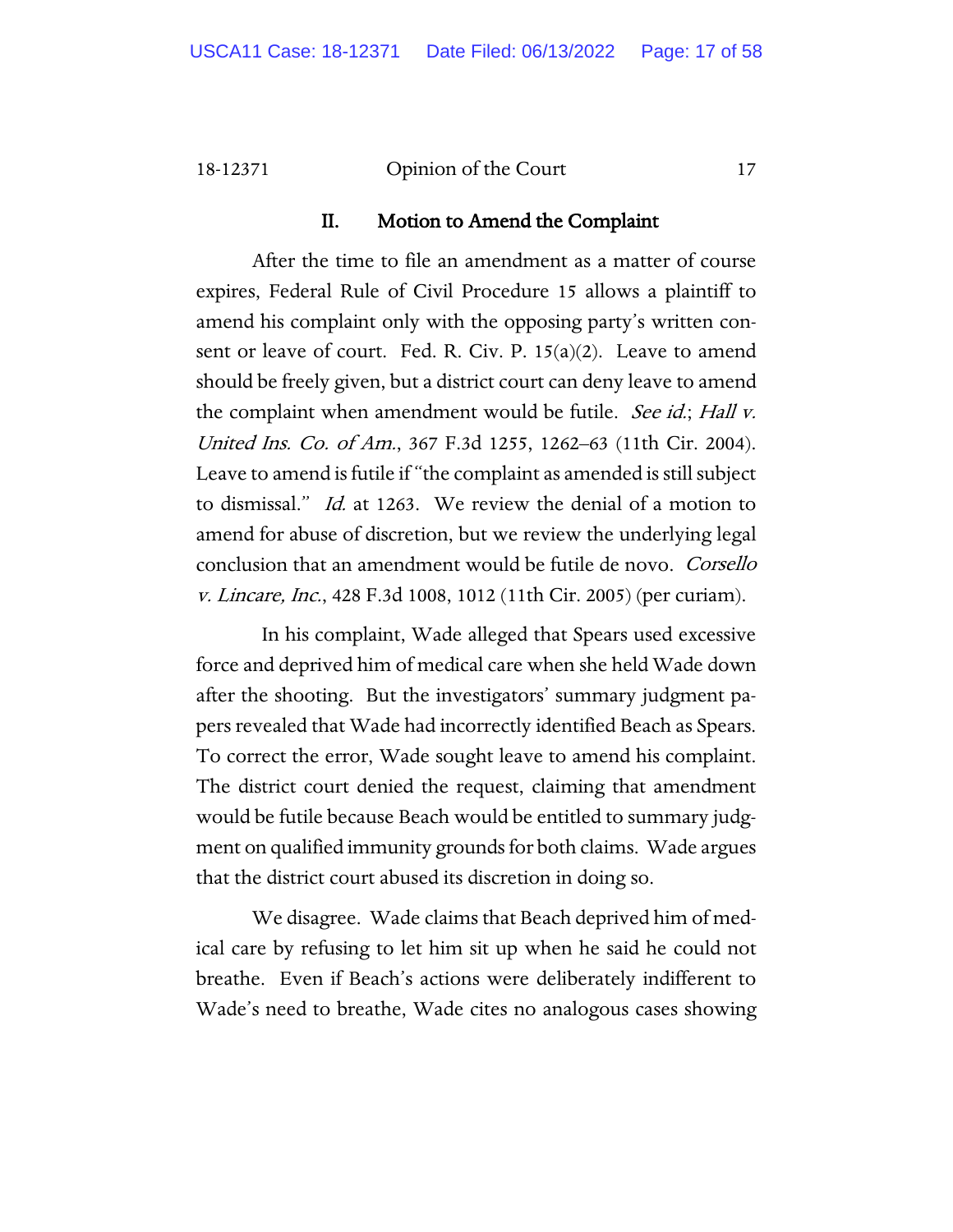18 Opinion of the Court 18-12371

that Beach violated a clearly established right. The general proposition that an officer acts with deliberate indifference by failing to provide medical treatment to a suspect who communicates his medical distress is not clearly applicable to this situation; there is no allegation that Beach failed to provide medical treatment or delayed Wade's access to medical treatment. Wade's primary issue appears to be with Beach's use of force in restricting Wade's movements.

But Wade's excessive force claim against Beach is futile as well. Although Wade claims that Beach held him down to give the "false appearance of medical aid," it would be unreasonable to infer that Beach used excessive force. That Beach applied pressure to Wade's head and body—two places he had been shot—shows that she was trying to prevent excessive bleeding. And there is no indication that Beach applied an unreasonable or excessive amount of pressure because Wade was able to "remove[] her hand from holding [his] cranium down" so that he could try to sit up and breathe. Thus, any force that Beach used was proportional to the need to restrict Wade's movements and apply pressure to his wounds to control the bleeding. Because both claims against Beach would be futile, the district court did not abuse its discretion in denying Wade's request for leave to amend his complaint.

#### **CONCLUSION**

For the reasons stated above, we REVERSE the district court's grant of summary judgment on the excessive force claim against Jones. We **AFFIRM** the district court's grant of summary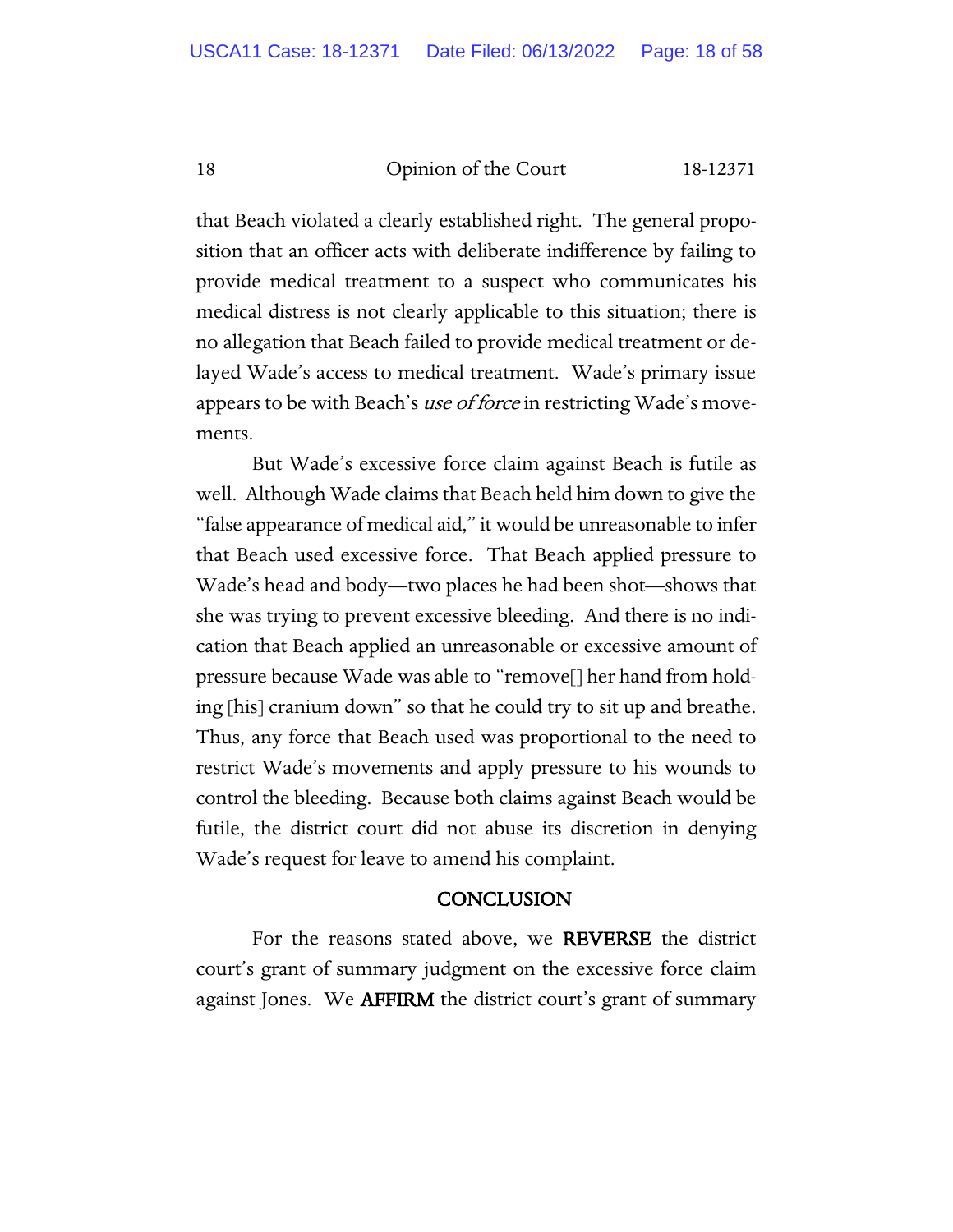### 18-12371 Opinion of the Court 19

judgment on the excessive force claim against Daniels and the deprivation of medical care claim against Daniels, Jones, and Wilson and the district court's denial of leave to amend the complaint.

# REVERSED IN PART AND AFFIRMED IN PART.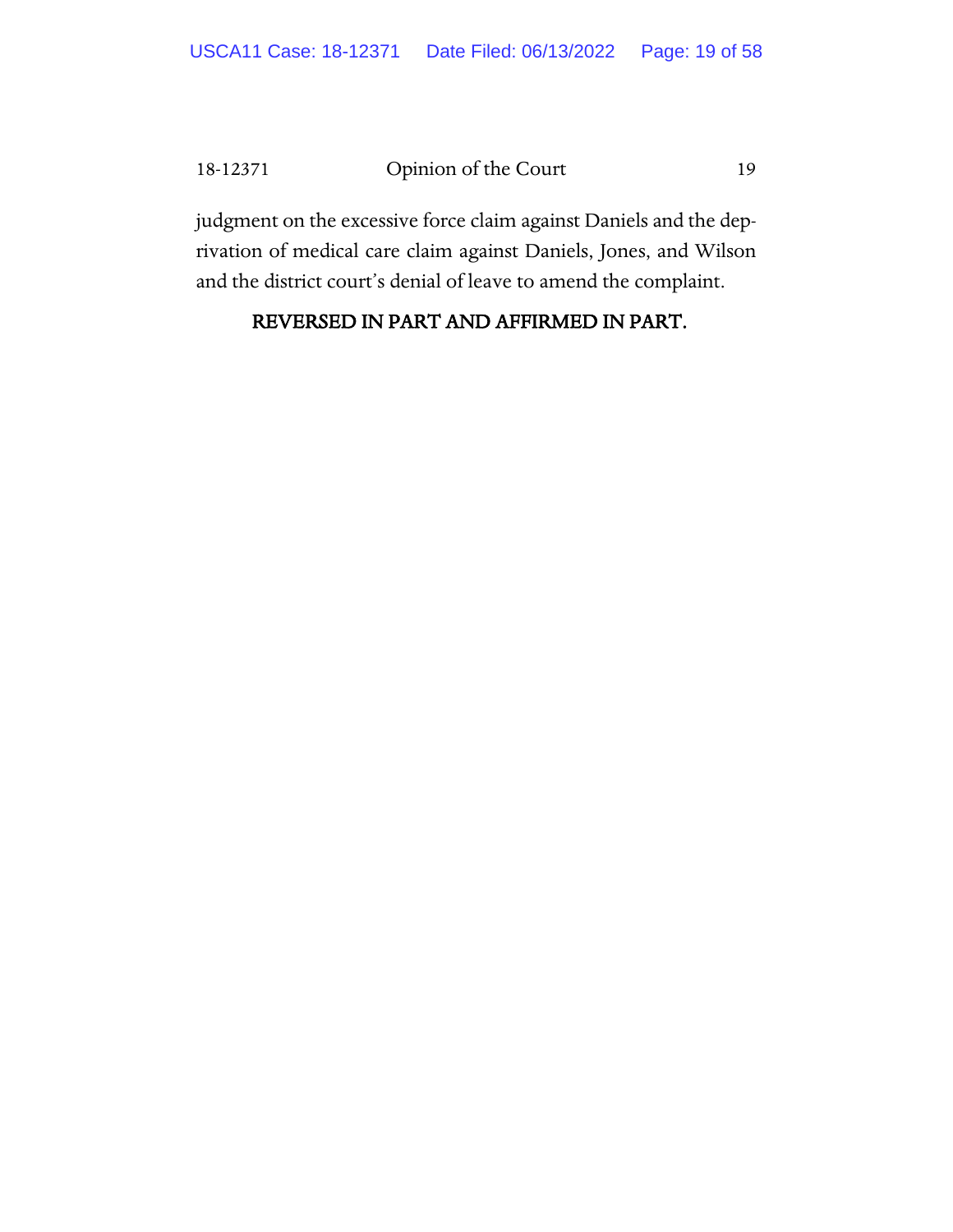LAGOA, Circuit Judge, Concurring in Part and in the Result:

I concur in the majority's decision to affirm the district court's order denying Nicholas Wade's motion for leave to add Investigator A. Beach as a defendant and in the majority's decision to reverse the district court's order granting summary judgment in favor of Investigator Victor Jones on Wade's excessive force claim. I further concur in the result to affirm the district court's order granting summary judgment in favor of Investigator Solomon Daniels on Wade's excessive force claim, although I would affirm the district court's finding of qualified immunity for Investigator Daniels based on the conclusion that his use of force was not excessive.

As the majority's decision notes, Investigator Daniels was part of a team looking to arrest Wade for the murder of a child. During their investigation, the investigative team stopped the vehicle Wade was in after Jillian Belk, the driver of the vehicle and the mother of the murder victim, expressed fear for her safety. As Investigator Daniels approached the vehicle, he saw Wade holding a sawed-off shotgun in close proximity to Ms. Belk and his fellow officers.

In such a "tense and dangerous situation," where the suspect's actions pose a significant risk of serious harm to others, officers are justified in their use of lethal force. See Long v. Slaton, 508 F.3d 576, 581 (11th Cir. 2007). Indeed, this Court recognizes that officers are not required "to wait until the moment a suspect uses a deadly weapon to act to stop the suspect." Id. For example,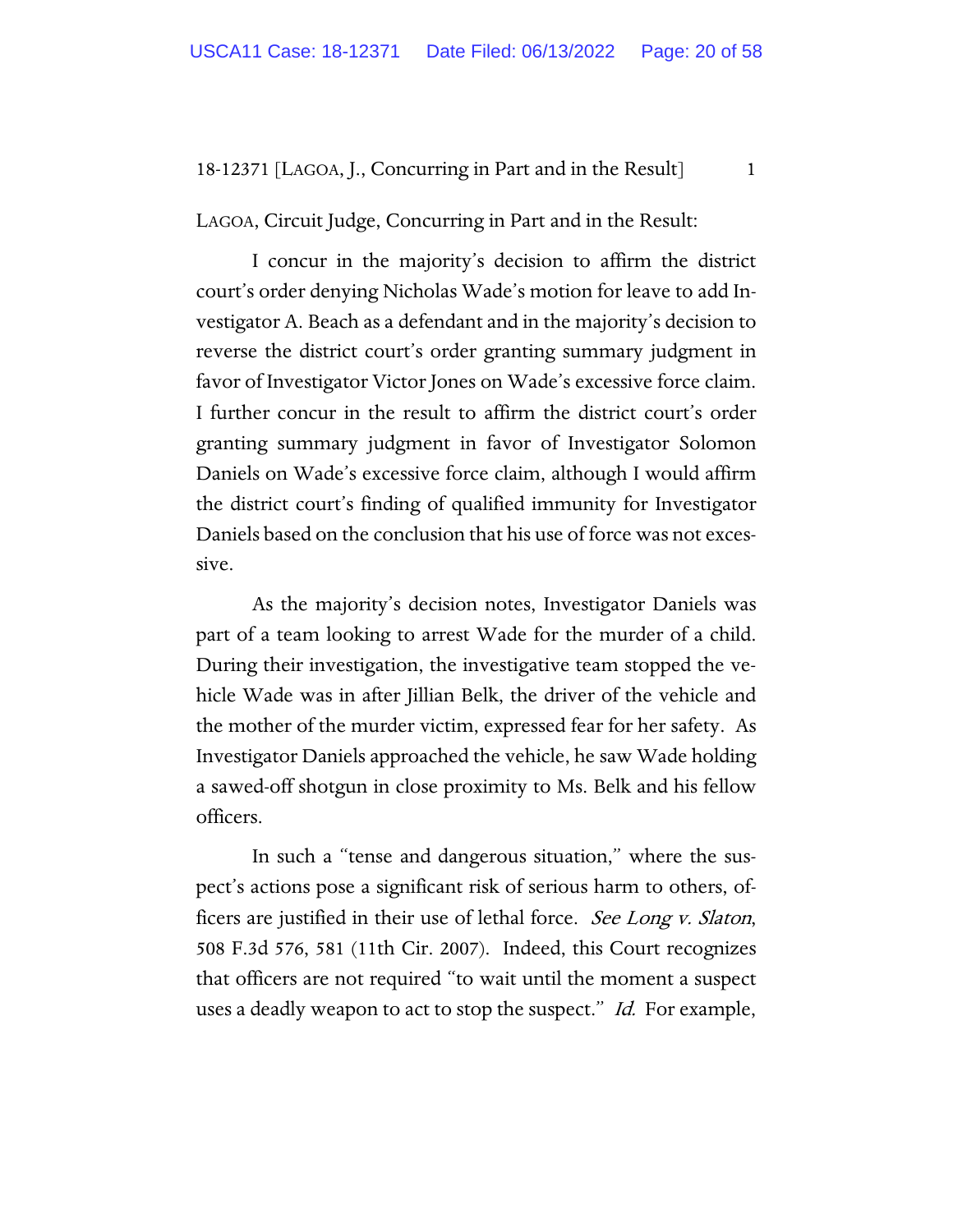in Jean-Baptiste v. Gutierrez, 627 F.3d 816 (11th Cir. 2010), this Court held that an officer's decision to shoot an armed suspect was objectively reasonable because the officer was suddenly faced with the suspect and "was forced to decide in a matter of seconds whether to employ deadly force." *Id.* at 821–22. This Court further concluded that the officer reasonably perceived the suspect as posing a threat of serious harm to others and "[r]egardless of whether [the suspect] had drawn his gun, [the suspect's] gun was available for ready use, and [the officer] was not required to wait 'and hope[] for the best." *Id.* at 821 (last alteration in original) (quoting *Scott* v. Harris, 550 U.S. 372, 385 (2007)).

Similarly, in Montoute v. Carr, 114 F.3d 181 (11th Cir. 1997), this Court concluded that an officer acted objectively reasonably when he shot a suspect who was fleeing with a sawed-off shotgun in hand. Id. at 183–85. The suspect had not pointed the shotgun at anyone and was not even facing the officer, but we acknowledged that "there was nothing to prevent him from doing either, or both, in a split second." *Id.* at 185. Because of the events that reasonably could have unfolded, this Court concluded that a reasonable officer could have believed that the suspect "posed a risk of serious physical injury to [the officer] or others." *Id.; see also Long*, 508 F.3d at 583 (finding that an officer's decision to shoot a "psychotic man [to prevent him] from driving away in a marked sheriff's cruiser" was reasonable because of the serious harm that could have occurred if the suspect was allowed to flee in the stolen cruiser).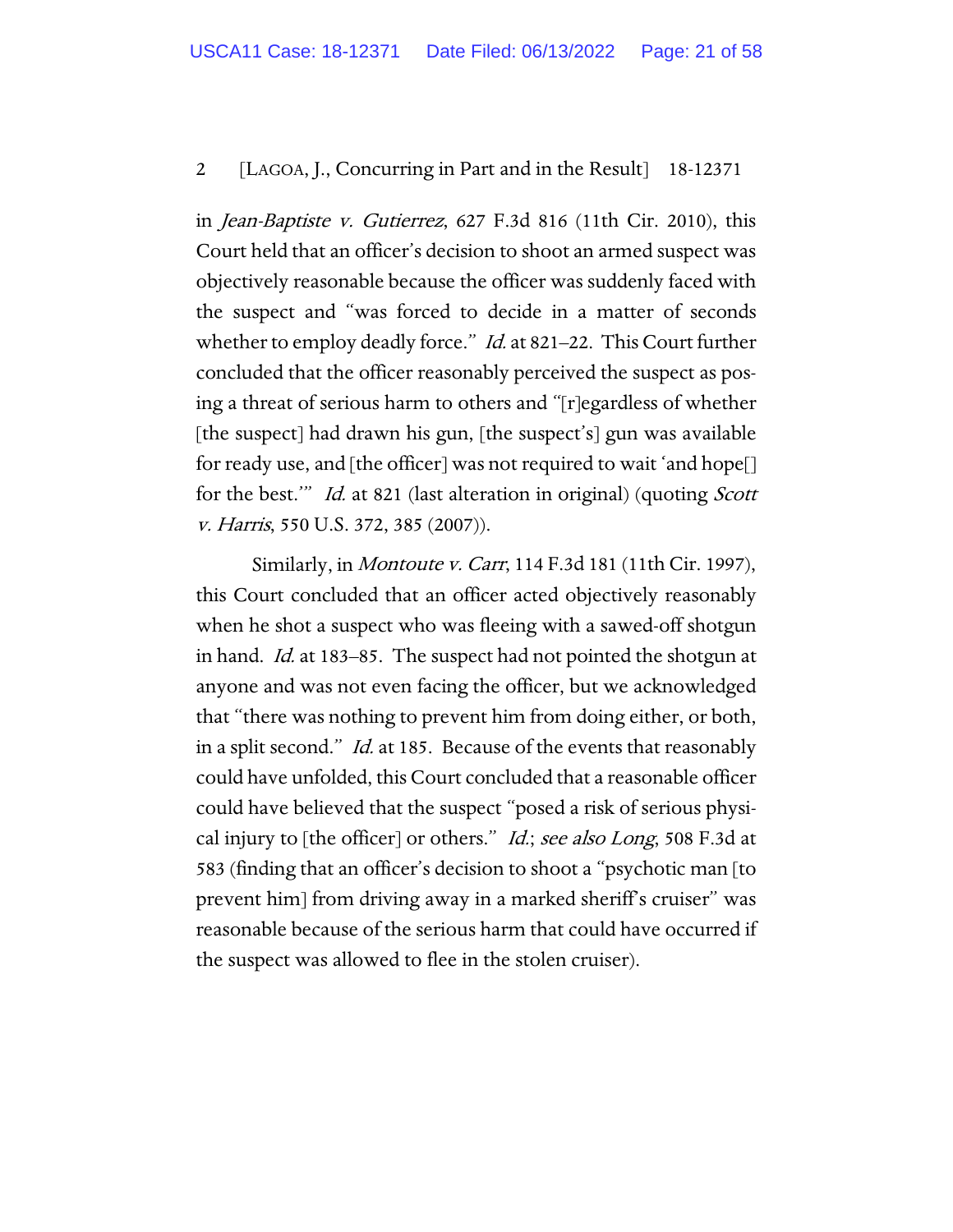Based on this Court's precedent, Investigator Daniels was justified in shooting Wade to diffuse the situation and prevent a real risk of serious harm to others. See, e.g., Montoute, 114 F.3d at 185. Investigator Daniels encountered Wade—armed with a sawed-off shotgun—and was forced to immediately decide whether deadly force was necessary. Based on Wade's holding the shotgun in close proximity to Ms. Belk, admitted willingness to end his own life, and admission that he "turned with the weapon beneath [his] chin" when the officers approached the vehicle, Investigator Daniels was faced with a tense situation presenting immediate risk of serious harm to Ms. Belk, the driver of the vehicle, and the other officers. From the standpoint of a reasonable officer, it is not unreasonable to believe that Wade was capable and willing to suddenly reposition his shotgun and begin shooting others. Investigator Daniels's use of force was therefore objectively reasonable, as he was not required to wait for Wade to attempt to use his shotgun. Jean-Baptiste, 627 F.3d at 821.

The majority correctly concludes that Investigator Daniels is entitled to qualified immunity for his actions but reaches this conclusion based on a determination that Investigator Daniels did not violate Wade's clearly established rights. It is not necessary to decide this claim on the "clearly established" prong of the qualified immunity analysis because, as a threshold matter and as discussed above, Investigator Daniels did not use objectively unreasonable force against Wade. I would therefore affirm the district court's grant of qualified immunity to Investigator Daniels by holding that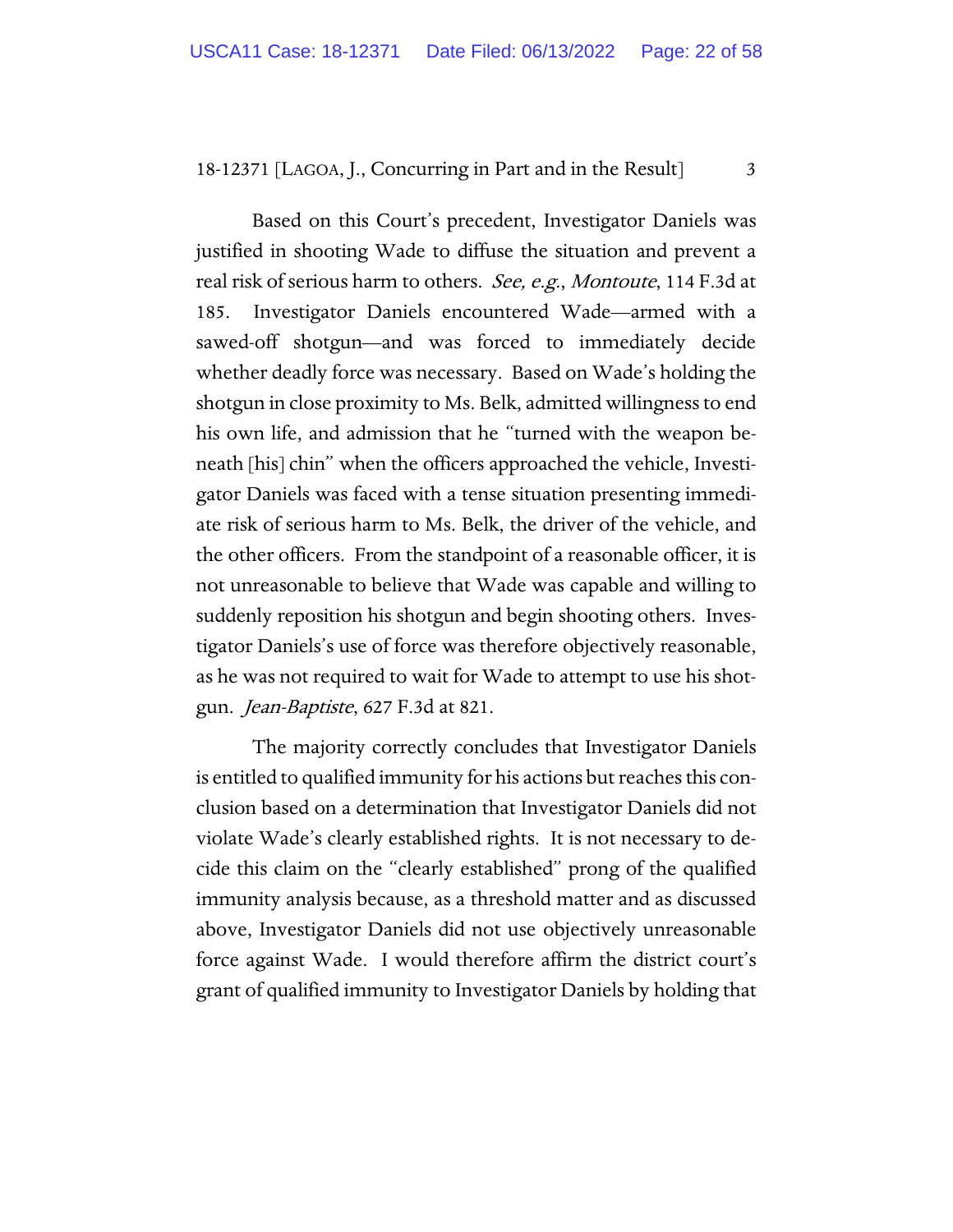his use of force was not excessive. I therefore concur in the result only as to this claim.

Finally, while I concur in the result of the majority's holding that Investigators Daniels, Jones, and Kerry Wilson are entitled to qualified immunity on Wade's deliberate indifference claim on the basis that "there was no established law on how long before officers must request medical care for a suspect that has been shot to constitute deliberate indifference," Maj. Op. at 16, I respectfully disagree with the majority's conclusion that a jury could infer deliberate indifference by Investigators Daniels, Jones, and Kerry Wilson regarding Wade's medical deprivation claim. I do so for several reasons. First, both Wade and the majority opinion fail to judge each defendant separately and on the basis of what that defendant knew.<sup>[1](#page-22-0)</sup> Second, a *de novo* review of the record establishes that there was not a four-minute delay from the shooting of an armed suspect to the calling of an ambulance. However, even accepting as true that a four-minute delay had transpired from the time of the shooting to the calling of the ambulance, Wade presented no evidence from which a jury could infer that Investigators Daniels, Jones, or Wilson exhibited deliberate indifference to his serious medical needs.

Before turning to Wade's deliberate indifference claim, I first address the procedural posture of this case, our standard of review,

<span id="page-22-0"></span><sup>&</sup>lt;sup>1</sup> Both the magistrate judge in its report and recommendation and the district court properly analyzed each defendant separately.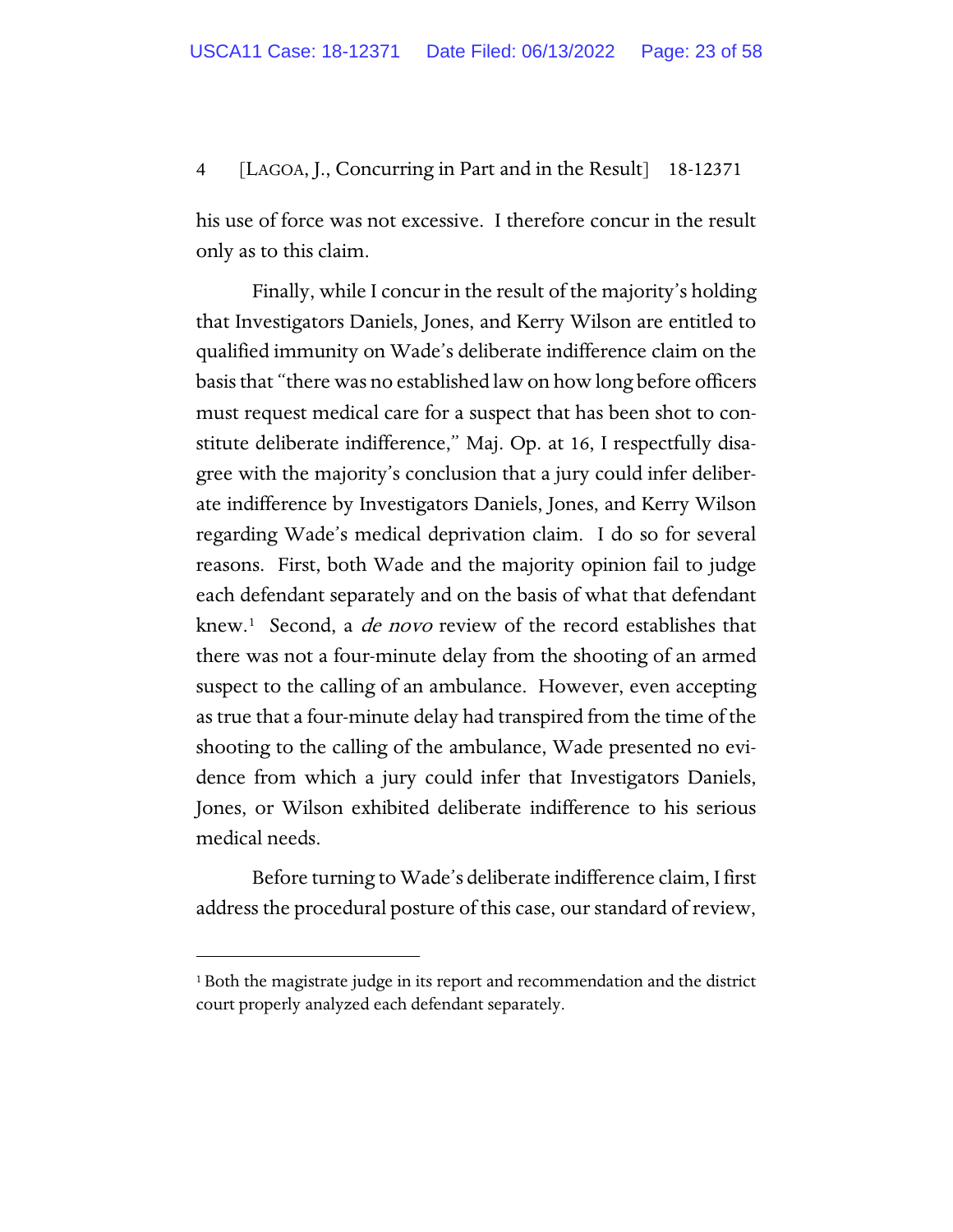and the undisputed facts in the record. Then, I discuss the doctrine of the qualified immunity and legal framework involving a deliberate indifference claim under the Fourteenth Amendment, as relevant to this case. And I conclude with a discussion of Wade's deliberate indifference claim against Investigators Daniels, Jones, and Wilson.

### I. Summary Judgment and this Court's Standard of Review

Because this case concerns the entry of summary judgment, each of the elements relevant to Wade's deliberate indifference claim must be judged using the standard for summary judgment. This Court reviews *de novo* a district court's order granting summary judgment based on qualified immunity. Glasscox v. City of Argo, 903 F.3d 1207, 1212 (11th Cir. 2018); CAMP Legal Def. Fund, Inc. v. City of Atlanta, 451 F.3d 1257, 1268 (11th Cir. 2006). "When considering a motion for summary judgment, including one asserting qualified immunity, 'courts must construe the facts and draw all inferences in the light most favorable to the nonmoving party and when conflicts arise between the facts evidenced by the parties, [they must] credit the nonmoving party's version." Feliciano v. City of Miami Beach, 707 F.3d 1244, 1252 (11th Cir. 2013) (alteration in original) (quoting *Davis v. Williams*, 451 F.3d 759, 763 (11th Cir. 2006)).

"Summary judgment is appropriate if 'the evidence before the court shows that there is no genuine issue as to any material fact and that the moving party is entitled to a judgment as a matter of law.'" McCullough v. Antolini, 559 F.3d 1201, 1204 (11th Cir.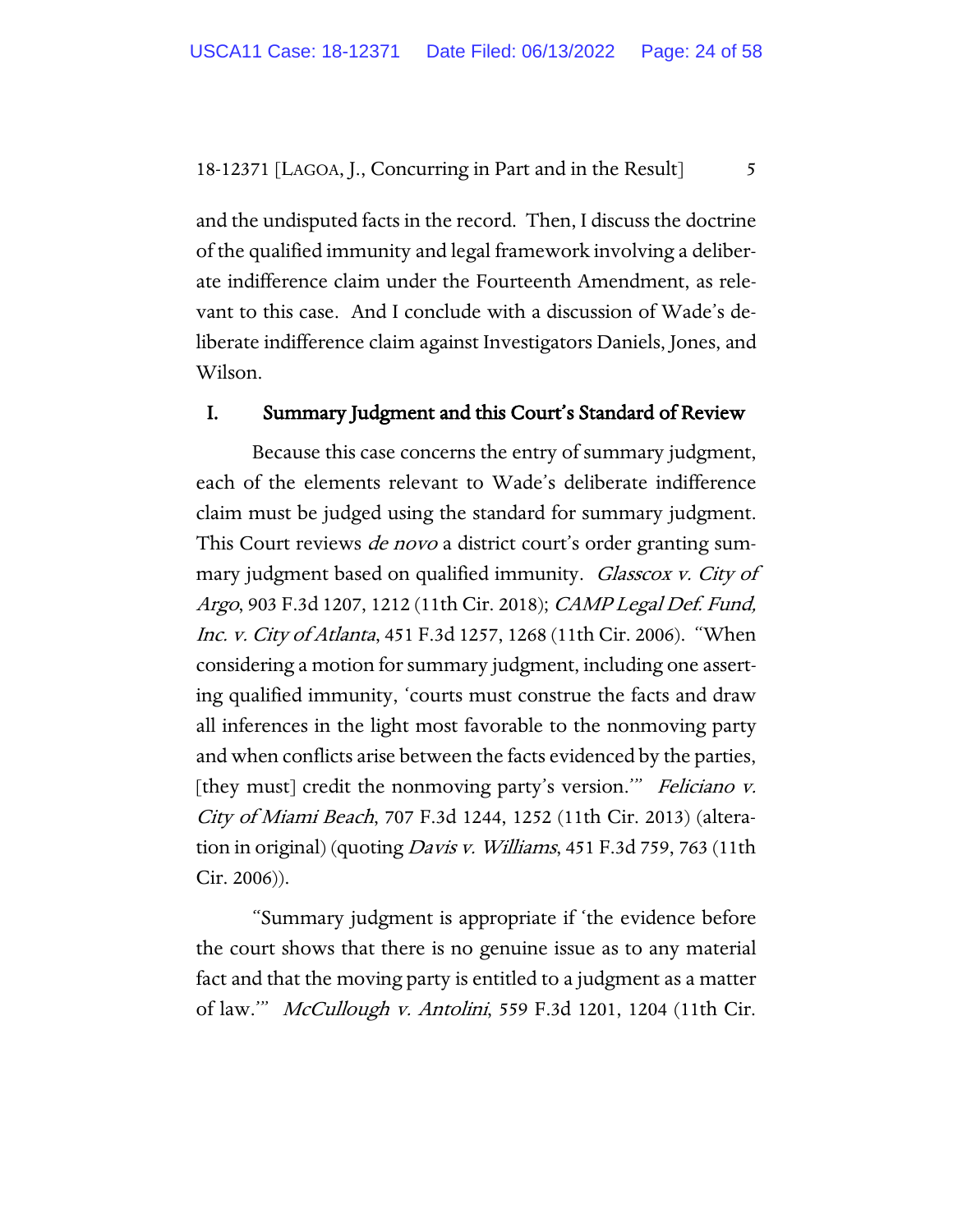2009) (quoting *Haves v. City of Miami*, 52 F.3d 918, 921 (11th Cir. 1995)). The nonmoving party must show more than the existence of a "metaphysical doubt" regarding the material facts. Matsushita Elec. Indus. Co. v. Zenith Radio Corp., 475 U.S. 574, 586 (1986). Speculation, conjecture, or conclusory statements from a party cannot create a genuine issue of material fact. See Glasscox, 903 F.3d at 1213; Cordoba v. Dillard's, Inc., 419 F.3d 1169, 1181 (11th Cir. 2005). The nonmoving party must either point to evidence in the record or present additional evidence sufficient to withstand a directed verdict motion at trial based on the alleged evidentiary deficiency. See Fitzpatrick v. City of Atlanta, 2 F.3d 1112, 1116 (11th Cir. 1993); Owen v. Wille, 117 F.3d 1235, 1236 (11th Cir. 1997). But "[a] mere scintilla of evidence in support of the nonmoving party will not suffice to overcome a motion for summary judgment." *Young v. City of Palm Bay*, 358 F.3d 859, 860 (11th Cir. 2004).

#### II. The Undisputed Record Evidence<sup>[2](#page-24-0)</sup>

Viewing the facts in the light most favorable to the nonmoving party, Wade, the undisputed facts show the following:

Investigator Wilson, Investigator Daniels, and Investigator Jones are investigators with the DeKalb County Sheriff's Office and are assigned to the Fugitive Division. Investigator Wilson's daily

<span id="page-24-0"></span><sup>&</sup>lt;sup>2</sup> The undisputed facts are taken from the affidavits and accompanying exhibits filed in support of and in opposition to the summary judgment motion as well as Defendants' Responses to Wade's Request for Admissions.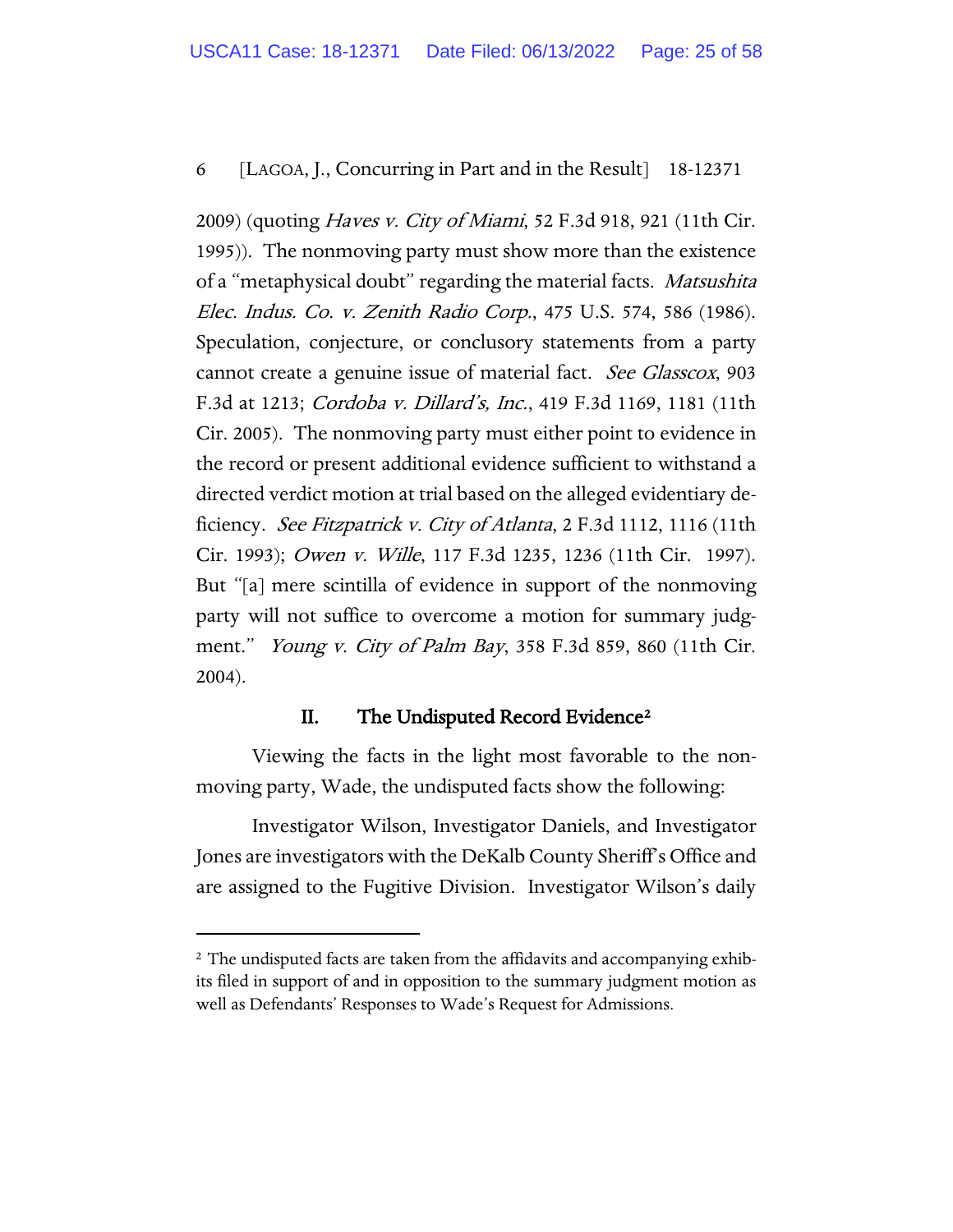duties involve serving criminal warrants. On February 5, 2014, Investigator Wilson was assigned a murder case, and, that morning, he conducted a briefing attended by investigators of the Fugitive Division, where he informed them that there was a warrant for Wade on the charges of murder and Cruelty to Children-First Degree. Investigator Peterson created a "Be on the Lookout" ("BOLO") notice for Wade, which noted that Wade was armed and dangerous. The Fugitive Unit then began working the case to locate Wade, and Investigator Wilson instructed the investigators to follow up on several leads involving residences. Investigator Jones and Investigator Beach went to several residences looking for Wade but did not find him.

While at one of the lead residences, Investigators Daniels and Wilson spoke to Alicia Stevenson, the sister of the victim's mother, Jillian Belk, who took the Investigators to Ms. Belk. Investigators Daniels and Wilson interviewed the victim's mother, Ms. Belk, at an apartment complex and advised her to call them if Wade attempted to contact her. Investigator Wilson gave his card to Ms. Belk. Shortly after leaving, Wilson received a call from Ms. Stevenson advising him that Ms. Belk was on the phone with Wade. Investigators Daniels, Wilson, and Peterson returned to the apartment. Wade wanted to see Ms. Belk, and she agreed to meet him at a Wal-Mart.

Ms. Stevenson, Ms. Belk, and Daniels left the apartment and drove to the meeting location in Ms. Stevenson's black BMW. During this time, Investigator Peterson informed the criminal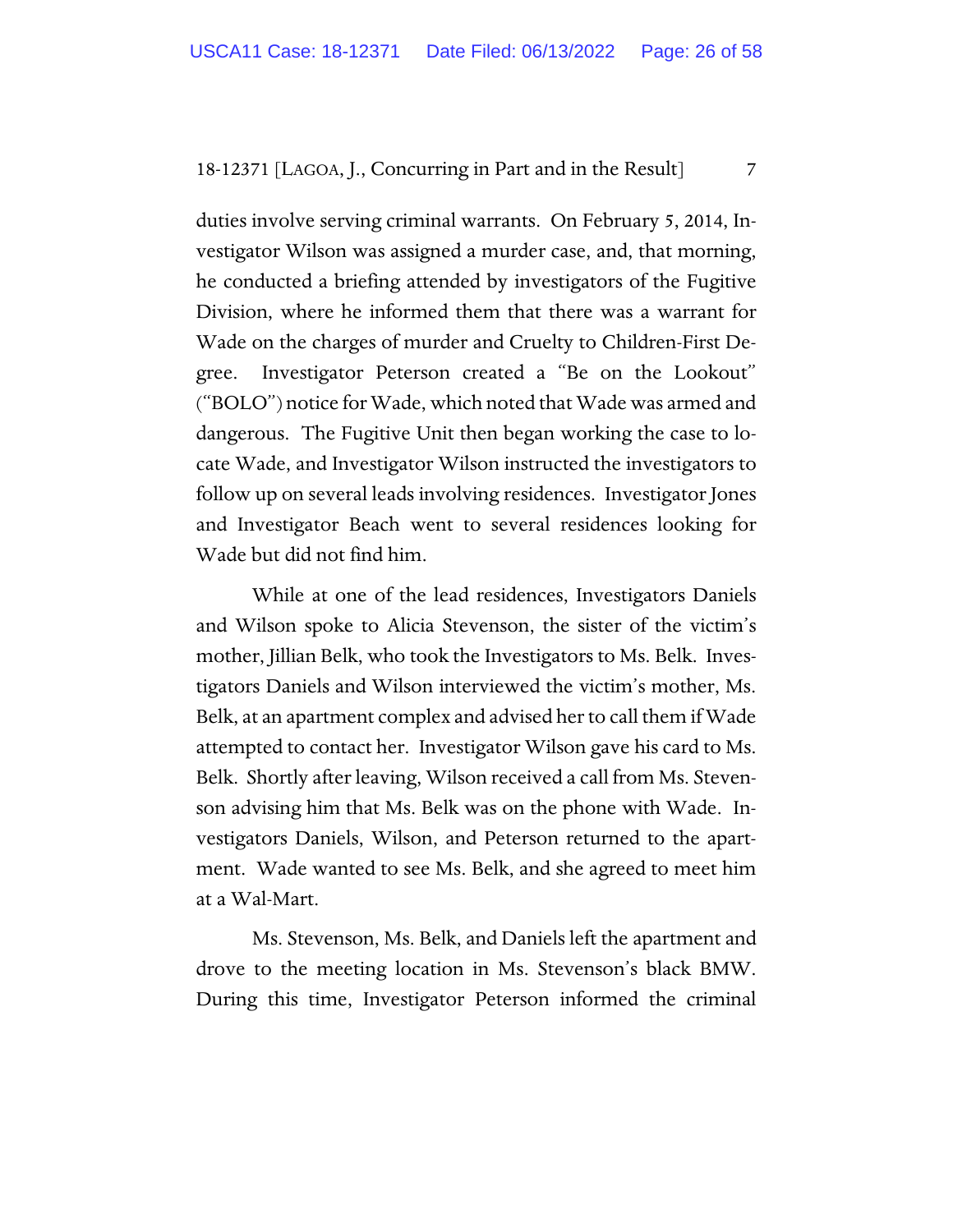process investigators to head to the Wal-Mart parking lot. Before arriving at the parking lot, Investigator Daniels had Ms. Stevenson get in the unmarked Ford Taurus driven by Investigator Peterson, and Investigator Wilson had Ms. Belk drive the black BMW. Investigator Daniels remained a passenger in the black BMW until exiting the vehicle at the corner of Chupp and Farington Road.

Wade entered the black BMW and sat in the passenger seat. Ms. Belk and Wade proceeded to travel to the New Birth Missionary Baptist Church parking lot. Investigator Peterson advised additional units to follow the black BMW down Chupp Way. After exiting the BMW, Investigator Daniels ran to the top of the street and entered the vehicle driven by Investigator Peterson. Investigator Wilson feared for Ms. Belk's safety and decided to stop the vehicle.

Investigators Daniels and Wilson exited their unmarked vehicle, removed their firearms from their holsters, and approached the driver door of the black BMW. Investigators Jones and Beach exited their unmarked Dodge Charger and approached the passenger side of the black BMW with their guns drawn. Investigator Wilson was behind Daniels and heard him yell, "Gun." Investiga-tor Daniels observed Wade place the shotgun<sup>[3](#page-26-0)</sup> to his chin, at which time he took a step back and yelled to Wade, "No. Don't do it."

<span id="page-26-0"></span><sup>&</sup>lt;sup>3</sup> Investigator Wilson, in the statement attached to his affidavit, stated that, "at approximately 1403 [or 2:03 p.m.], [the officers] noticed that the subject (Nicholas Wade) had a shotgun in the car with him and he pointed the weapon."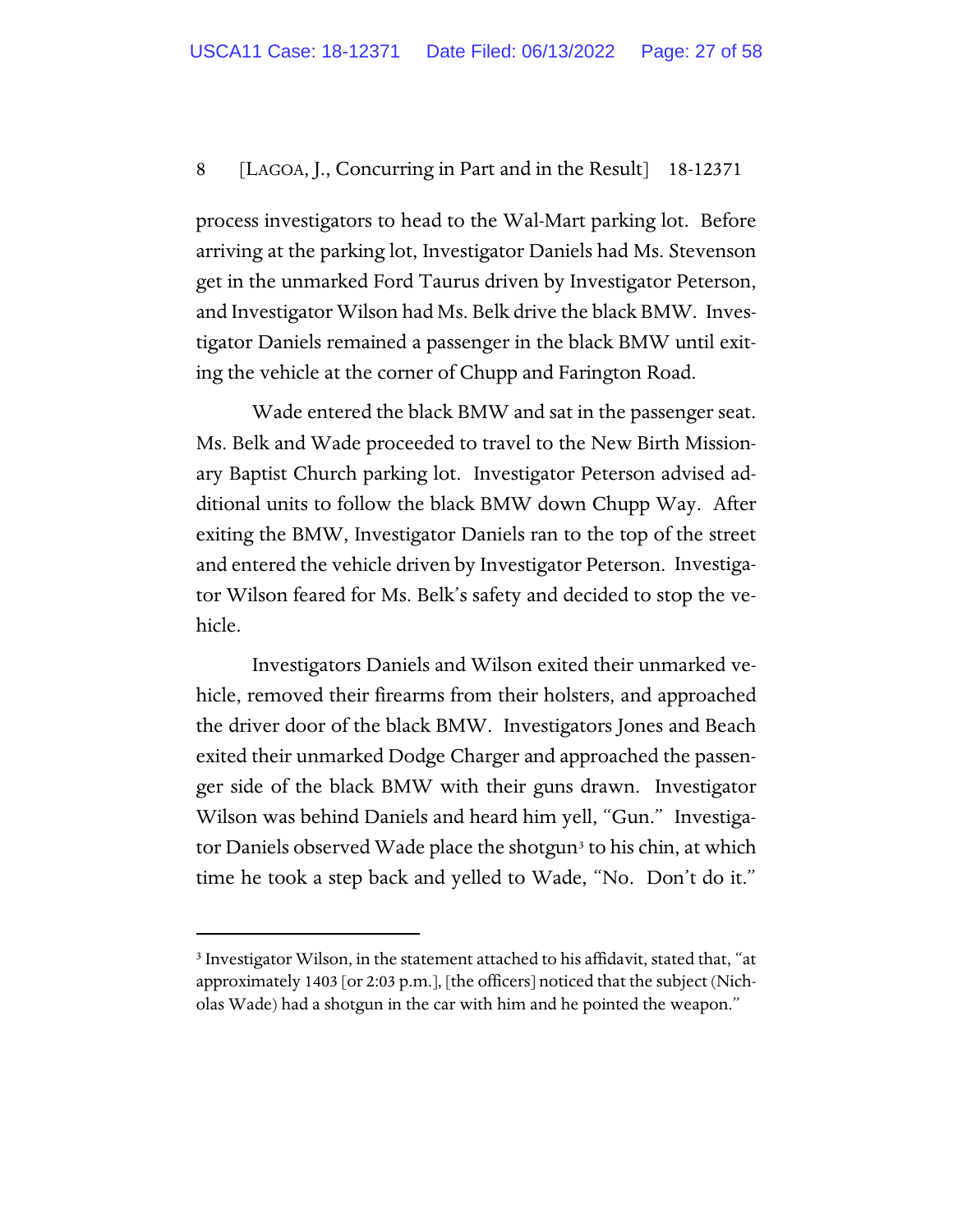Then, Investigator Daniels observed Wade "swing the shotgun in the direction of Investigator Jones," and it was only at this point that Investigator Daniels finally fired the shots into the vehicle that struck Wade. Investigator Wilson also saw Wade move the weapon in the direction of Jones. Neither Investigator Jones nor Investigator Wilson discharged their service weapons.

Wade does not dispute this characterization, and he recounts the events as follows:

I placed a single-shot weapon under my chin. As I faced Ms. Belk[,] law enforcement advanced towards the passenger door. The deputies were screaming. Before I could pull [the] trigger of [my] weapon to commit suicide[,] Deputy S. Daniels, K. Wilson and V. Jones fired upon the vehicle. Several projectiles disengage[d] through [the] driver-door pass[ed] Ms. Belk['s] face. The projectiles assaulted my cranium, left-leg and knee. Ms. Belk went into shock because [the] Deputies discharged their weapon through Ms. Belk ['s] window.

Wade further admitted in his Declaration in Opposition to the Motion for Summary Judgment that he was facing Ms. Belk as she sat in the driver seat when he "heard footsteps advance towards the vehicle [and that he] instinctively turned with [his] weapon beneath [his] chin to see who was approaching the passenger door of the vehicle."

After the shots were fired, Investigator Daniels "placed the BMW in park" by "open[ing] the door and plac[ing] [his] left foot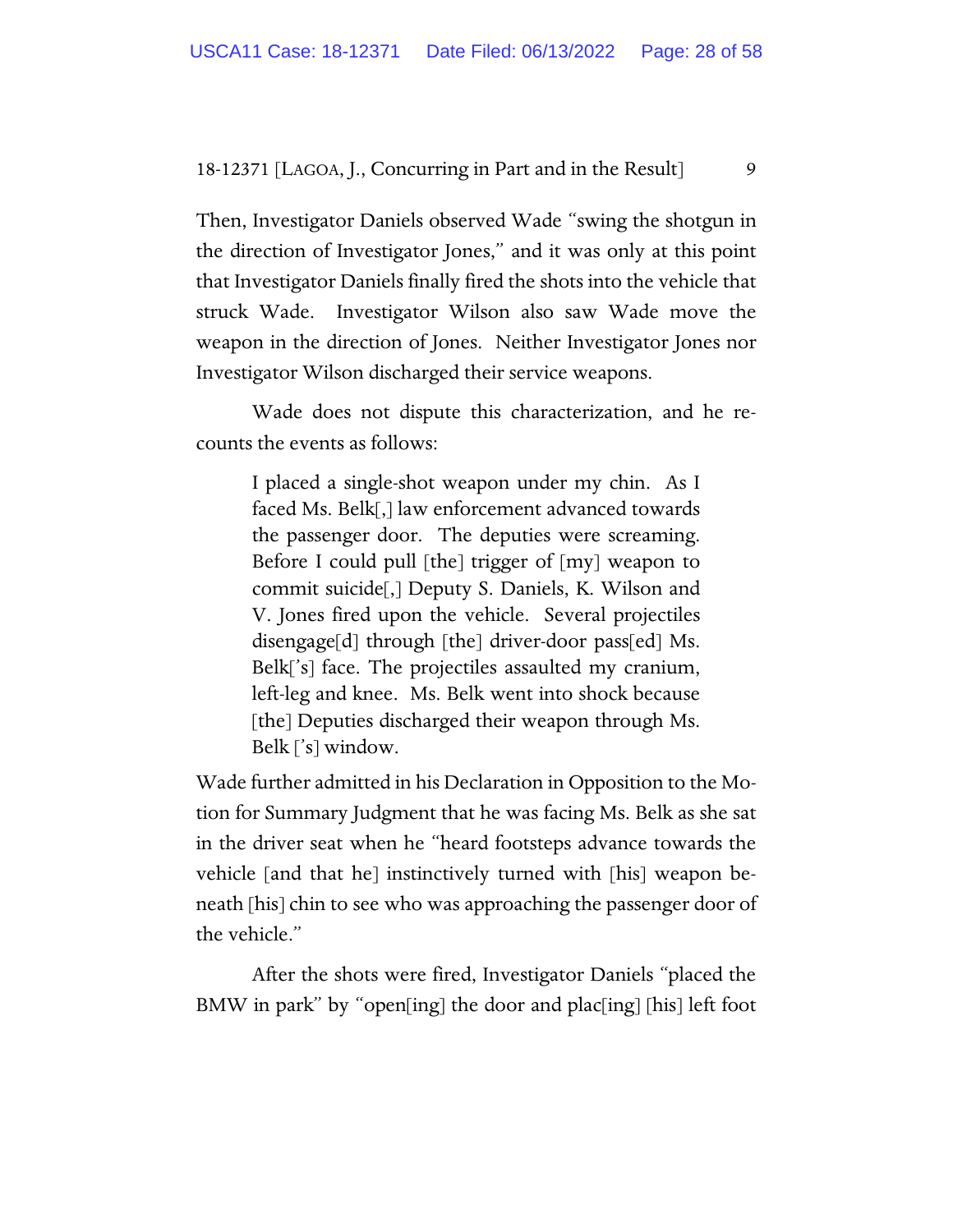on the brakes, stopping the vehicle, as well as keeping the target at gun point." Investigator Wilson intended to handcuff Wade, but he did not because Investigator Daniels vocalized "that Wade was still moving and that the weapon was still in the car." Instead, Investigator Beach asked Investigator Daniels for his handcuffs, which he passed to her over the top of the vehicle. Investigator Daniels then kept Wade "at gunpoint until the shotgun was recovered from the target." Investigator Beach then "placed Mr. Wade in handcuffs and removed the shotgun from the" vehicle. Then, as Wade himself testified, he tried to resist Investigator Beach's actions by attempting to "remove her hands and sit up-right." Investigator Wilson instructed Investigator Wortham to request an ambulance. Investigator Beach asked for bandages, but Investigator Jones was only able to find a handful of napkins which Investigator Beach used to apply pressure to Wade's gunshot wound. At some point afterwards, Investigator Daniels was asked to step back from the BMW, Sergeant D. Brown took possession of Investigator Daniels's gun as evidence, and Investigator Daniels was escorted to and placed inside Investigator Freeman's vehicle as required by department policy.

Per the CAD Incident Report, "Shots Fired" was communicated at 2:07 p.m. and a request for EMS was also made at 2:07 p.m. Also per the CAD Incident Report, "Male Shot To The Head" was communicated at 2:08 p.m. EMS arrived on scene at 2:16 p.m., and EMS transported Wade to Grady Memorial Hospital at 2:39 p.m.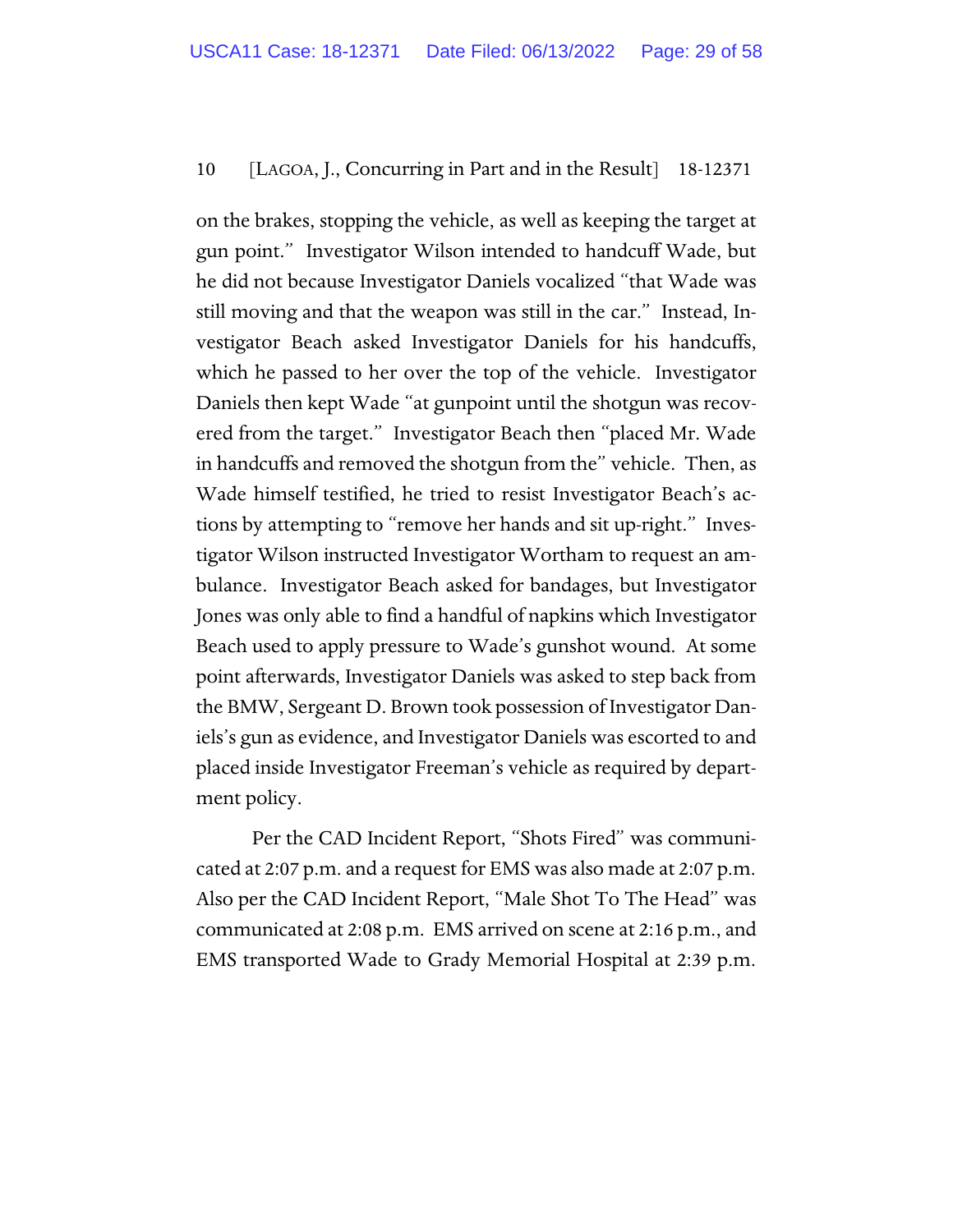Ms. Belk was also transported by EMS to the DeKalb Medical Center.

#### III. Qualified Immunity

Here, all three defendants—Investigators Daniels, Jones, and Wilson—moved for summary judgment on the deliberate indifference claim based on qualified immunity. "The defense of qualified immunity completely protects government officials performing discretionary functions from suit in their individual capacities unless their conduct violates 'clearly established statutory or constitutional rights of which a reasonable person would have known.'" Marbury v. Warden, 936 F.3d 1227, 1232 (11th Cir. 2019) (quoting Hope v. Pelzer, 536 U.S. 730, 739 (2002)); accord Gilmore v. Hodges, 738 F.3d 266, 272 (11th Cir. 2013) ("Qualified immunity protects government officials from liability for civil damages unless they violate a statutory or constitutional right that was clearly established at the time the alleged violation took place.").

 In order to assert a qualified immunity defense, a government official must first show that "he was acting within his discretionary authority" during the alleged wrongdoing. Glasscox, 903 F.3d at 1213 (quoting Skop v. City of Atlanta, 485 F.3d 1130, 1136 (11th Cir. 2007)). Here, it is undisputed that the Investigators were acting within the scope of their discretionary authority. Once a government official makes this showing, the burden shifts to the plaintiff to show: (1) that the government official violated a constitutional right; and (2) that the law was clearly established at the time of the wrongdoing. *Pearson v. Callahan*, 555 U.S. 223, 232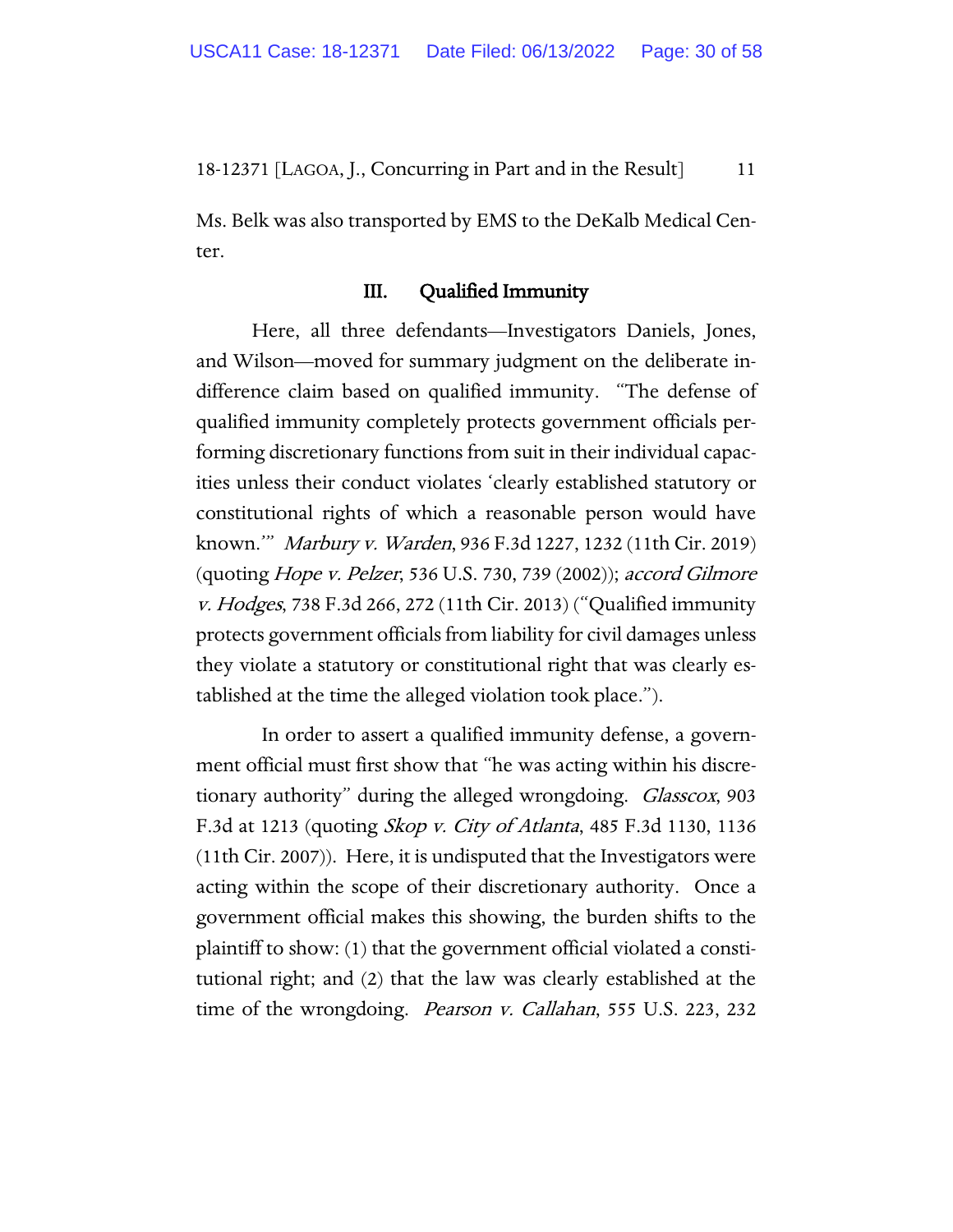(2009); Terrell v. Smith, 668 F.3d 1244, 1250 (11th Cir. 2012). A court may rest its analysis on either prong. See Pearson, 555 U.S. at 236.

Although qualified immunity protects all government officials aside from "the plainly incompetent" or those who "knowingly violat[e] federal law," it does not extend to government officials who knew or reasonably should have known that his or her actions would violate the plaintiff's constitutional rights. Alcocer v. Mills, 906 F.3d 944, 951 (11th Cir. 2018) (quoting Lee v. Ferraro, 284 F.3d 1188, 1194 (11th Cir. 2002)); Jones v. Fransen, 857 F.3d 843, 851 (11th Cir. 2017). In other words, "[u]nless a government agent's act is so obviously wrong, in the light of pre-existing law, that only a plainly incompetent officer or one who was knowingly violating the law would have done such a thing, the government actor has immunity from suit." *Youmans v. Gagnon*, 626 F.3d 557, 562 (11th Cir. 2010) (quoting Lassiter v. Ala. A&M Univ., Bd. of Trs., 28 F.3d 1146, 1149 (11th Cir. 1994) (en banc)).

"Because [42 U.S.C.]  $\S$  1983 'requires proof of an affirmative causal connection between the official's acts or omissions and the alleged constitutional deprivation,' each defendant is entitled to an independent qualified-immunity analysis as it relates to his or her actions and omissions." Alcocer, 906 F.3d at 951 (citation omitted) (quoting *Zatler v. Wainwright*, 802 F.2d 397, 401 (11th Cir. 1986)). This Court's precedent instructs us to carefully "evaluate a given defendant's qualified immunity claim, considering only the actions and omissions in which that particular defendant engaged." Id.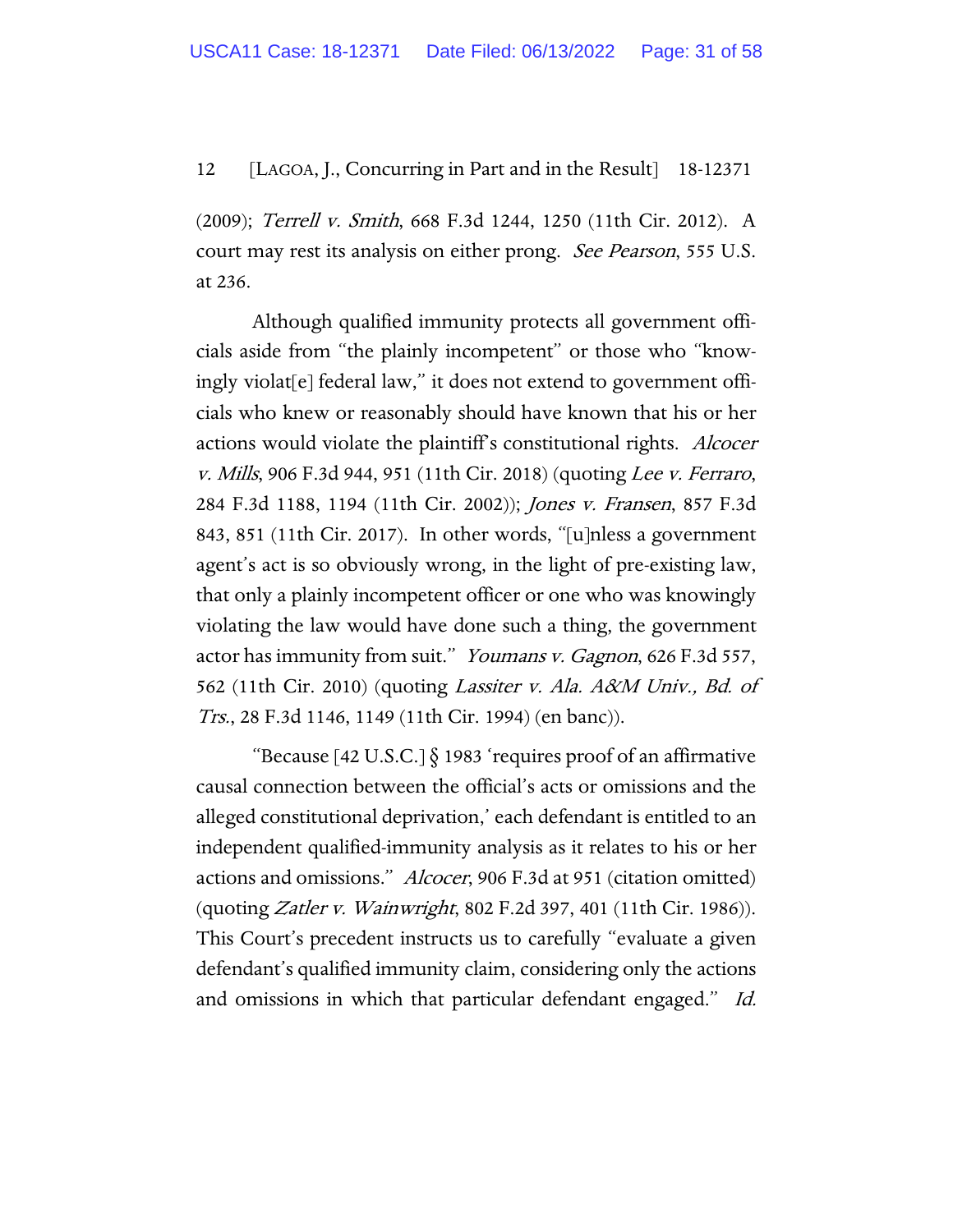Here, while the district court and the magistrate judge in its report and recommendation properly conducted that individualized analysis with respect to each defendant, the majority fails to conduct such an individualized analysis as to any defendant.

## IV. Deliberate Indifference Claim Under the Fourteenth Amendment

Individuals detained by the government are guaranteed certain minimal protections by the Constitution. The Fourteenth Amendment requires government officials to provide medical care to individuals who are injured during arrest. Valderrama v. Rousseau, 780 F.3d 1108, 1116 (11th Cir. 2015). This standard finds its roots in the Eighth Amendment's proscription of cruel and unusual punishment against prison inmates. See id. As we have noted, the Fourteenth Amendment's promise of due process provides a coextensive protection for pre-trial arrestees. *Cottrell v. Caldwell*, 85 F.3d 1480, 1490 (11th Cir. 1996) (holding that "decisional law involving prison inmates applies equally to cases involving arrestees or pretrial detainees"); see also Keith v. DeKalb County, 749 F.3d 1034, 1044 n.35 (11th Cir. 2014) ("[T]he standard for providing basic human needs to those incarcerated or in detention is the same under both the Eighth and Fourteenth Amendments." (quoting Marsh v. Butler County, 268 F.3d 1014, 1024 n.5 (11th Cir. 2001) (en banc))). Because the deliberate indifference analysis under the Eighth and Fourteenth Amendment are the same, cases discussing deliberate indifference are applicable as well in this analysis. See Cottrell, 85 F.3d at 1490.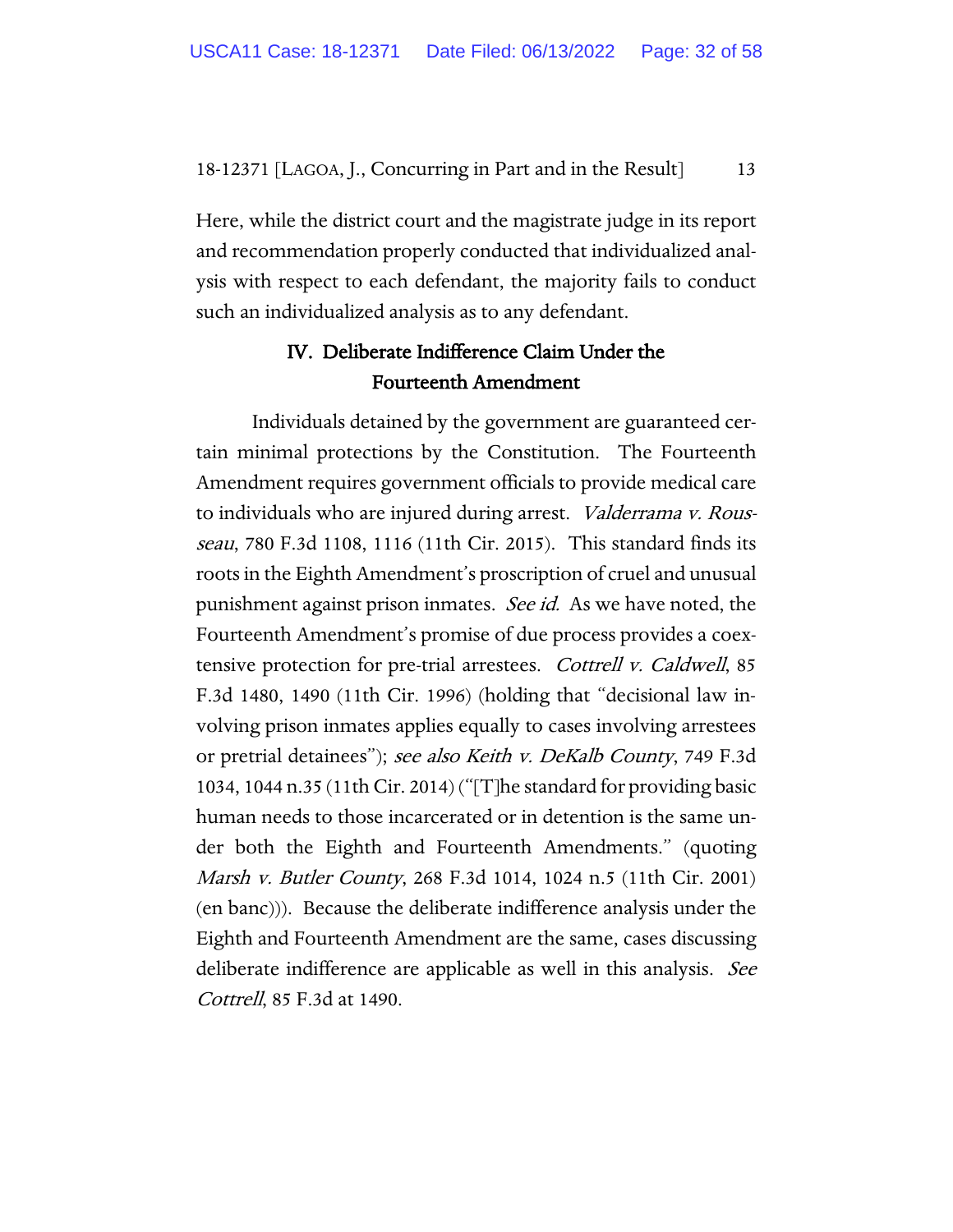Wade's complaint raises a claim under 42 U.S.C. § 1983 and the Fourteenth Amendment, alleging that the Investigators were deliberately indifferent to his serious medical needs. When officials act with deliberate indifference to a pretrial detainee's serious medical needs, they violate the Fourteenth Amendment. Valderrama, 780 F.3d at 1116. To prevail on a deliberate indifference claim, a plaintiff must satisfy both an objective and a subjective inquiry. See Swain v. Junior, 961 F.3d 1276, 1285 (11th Cir. 2020). The objective inquiry requires a plaintiff to establish the existence of an objectively serious medical need. See Goebert v. Lee County, 510 F.3d 1312, 1326 (11th Cir. 2007). As to the objective inquiry, there is no dispute here as both parties agree that a gunshot wound is an objectively serious medical condition.

To satisfy the subjective inquiry, Wade must show "(1) subjective knowledge of a risk of serious harm; (2) disregard of that risk; (3) by conduct that is more than [gross] negligence." Id. at 1327 (alteration in original) (quoting Bozeman v. Orum, 422 F.3d 1265, 1272 (11th Cir. 2005), abrogated on other grounds by Kings*ley v. Hendrickson*, 576 U.S. 389, 395 (2015)). Because it is undisputed that the Investigators had "subjective knowledge" of the risk, the subjective inquiry at issue here hinges on whether the Investigators "disregard[ed]" the risk "by conduct that is more than gross negligence." *Id.* (quoting *Bozeman*, 422 F.3d at 1272). This subjective inquiry requires Wade to prove that Investigators Daniels, Jones, and Wilson each were deliberatively indifferent, i.e., that each "acted with deliberate indifference to [Wade's] serious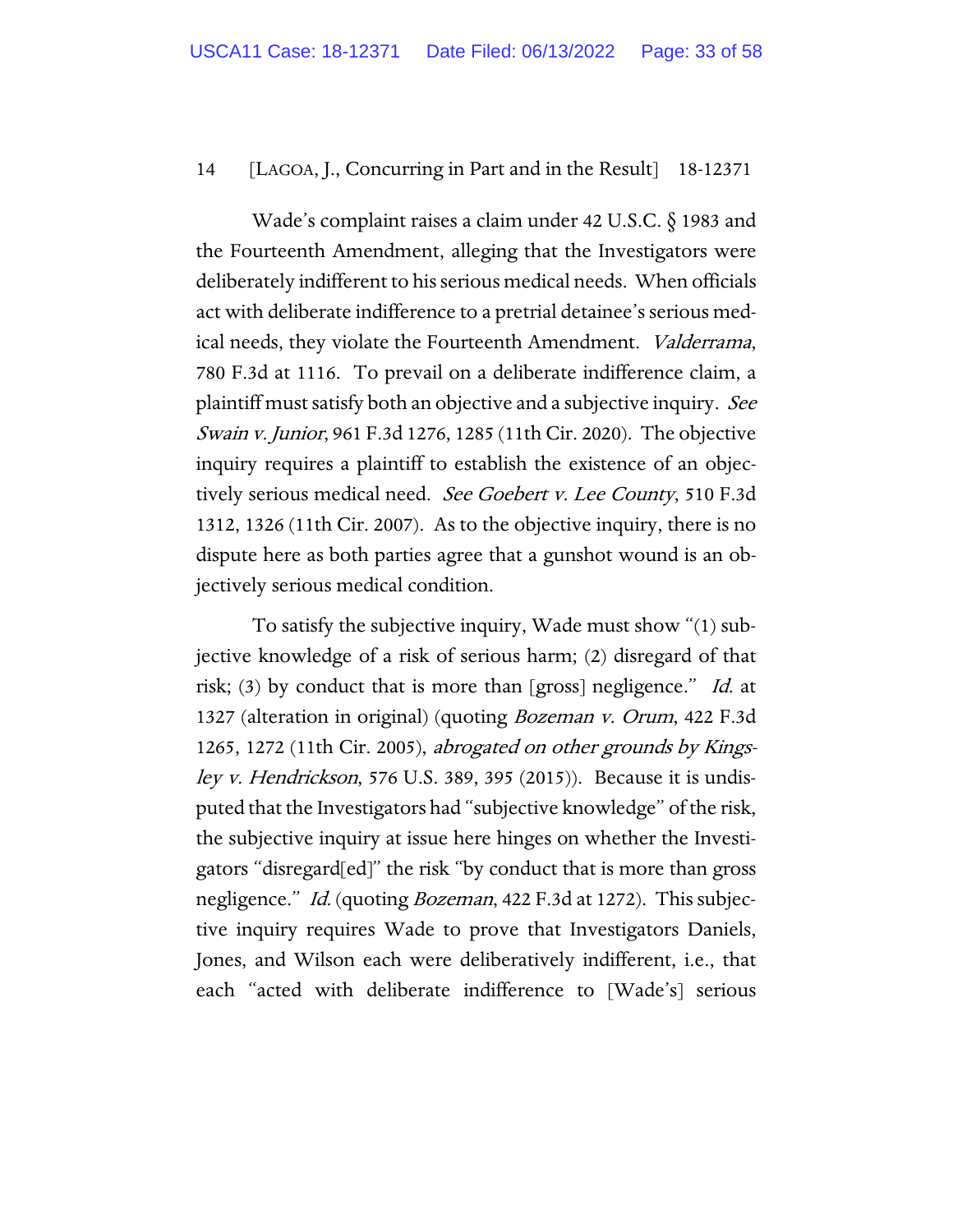medical need." *See id.* at 1326. The fact that medical care is eventually provided is insufficient, by itself, to defeat a claim for deliberate indifference, as an official may still act with deliberate indifference "by delaying the treatment of serious medical needs." McElligott v. Foley, 182 F.3d 1248, 1255 (11th Cir. 1999). But in making the determination of whether any particular delay is unconstitutional, the court must consider "the nature of the medical need and the reason for the delay." Bozeman, 422 F.3d at 1273 (quoting Harris v. Coweta County, 21 F.3d 388, 393–94 (11th Cir. 1994)). In addition, the plaintiff must present evidence from which a jury could infer more-than-grossly-negligent conduct to defeat an official's motion for summary judgment. See McElligott, 182 F.3d at 1255; Bozeman, 422 F.3d at 1272.

As noted above, a deliberate indifference claim contains a subjective component. Indeed, the word "deliberate" means "intentional," "premediated," or "fully considered." Deliberate, Black's Law Dictionary (11th ed. 2019). And "deliberate" as an adjective modifies the noun "indifference." In Farmer v. Brennan, 511 U.S. 825 (1994), the Supreme Court explained that a deliberate indifference claim focuses "on what a defendant's mental attitude actually was." *Id.* at 839. A plaintiff must therefore prove that the defendant acted with a "sufficiently culpable state of mind" that shows "subjective recklessness as used in the criminal law." Id. at 834, 839 (first quoting *Wilson v. Seiter*, 501 U.S. 294, 297 (1991)). Because there is no dispute that the objective component was satisfied, Wade must show the existence of a genuine issue of material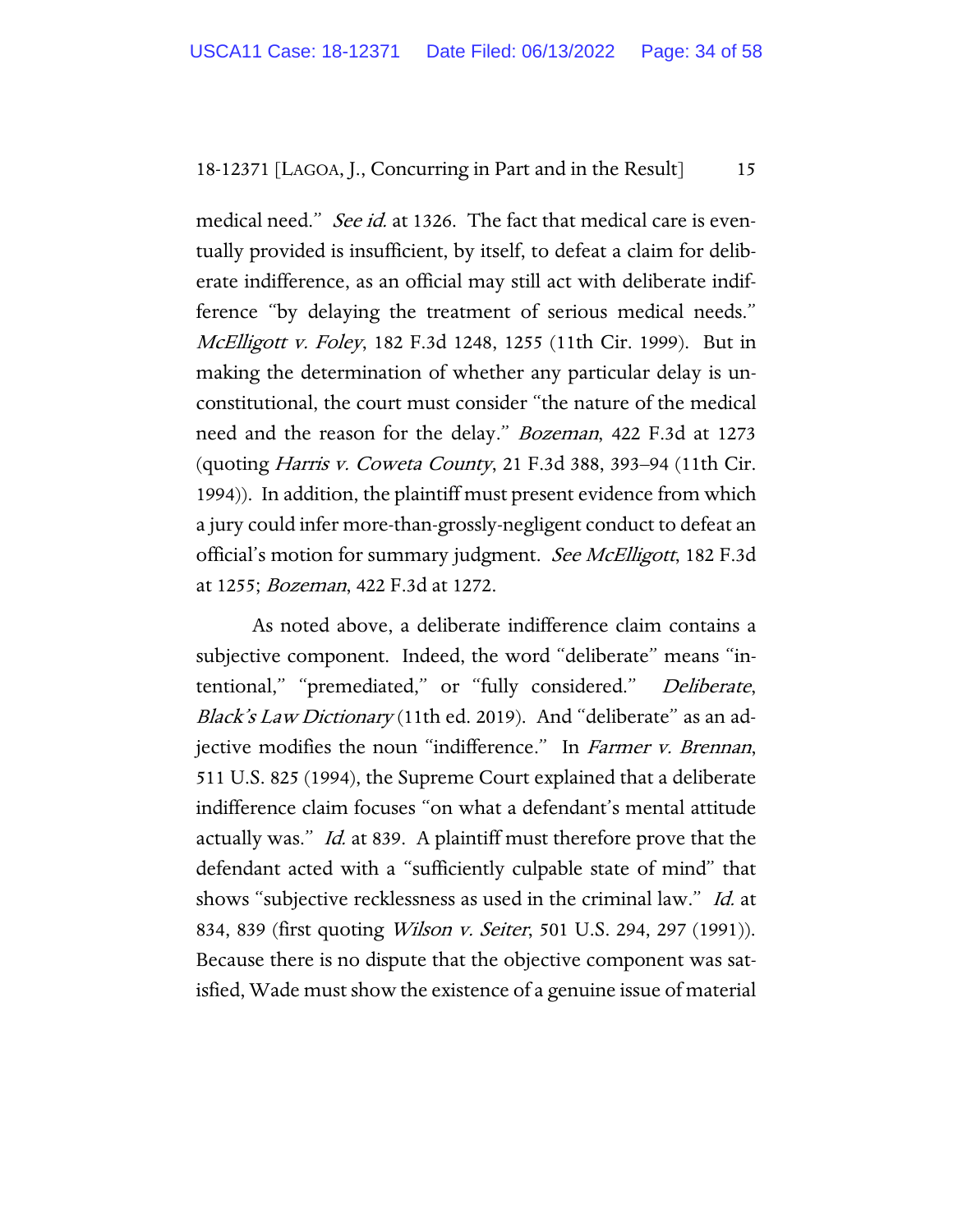fact on the subjective component in order to rebut the defense of qualified immunity. Wade, however, failed to present *any* evidence in the record establishing that Investigators Daniels, Jones, or Wilson possessed the requisite subjective intent for a deliberate indifference claim as to Wade's serious medical needs. Investigators Daniels, Jones, and Wilson are therefore entitled to judgment as a matter of law on Wade's deliberate indifference claim.

# V. A Reasonable Jury Could Not Infer Deliberate Indifference as to the Medical Deprivation Claim Against Investigators Daniels, Jones, and Wilson

Although the majority affirms the district court's grant of qualified immunity to Investigators Daniels, Jones, and Wilson on Wade's medical deprivation claim on the basis that "there was no established law on how long before officers must request medical care for a suspect that has been shot to constitute deliberate indifference," it concludes that a jury could infer deliberate indifference on their part because the Investigators have not provided a reason for the four-minute delay in requesting an ambulance. See Maj. Op. at 13–16. The question presented in this case is simple: does the Constitution permit a less-than-four-minute delay between the time an armed fugitive is shot and the time an ambulance is called? The majority says it does not, concluding that a four-minute delay, coupled with a "failure to provide any explanation for that delay," is constitutionally infirm. Maj. Op. at 15. The majority rests its conclusion on four grounds: (1) that a jury could infer the Investigators waited a full four minutes before requesting medical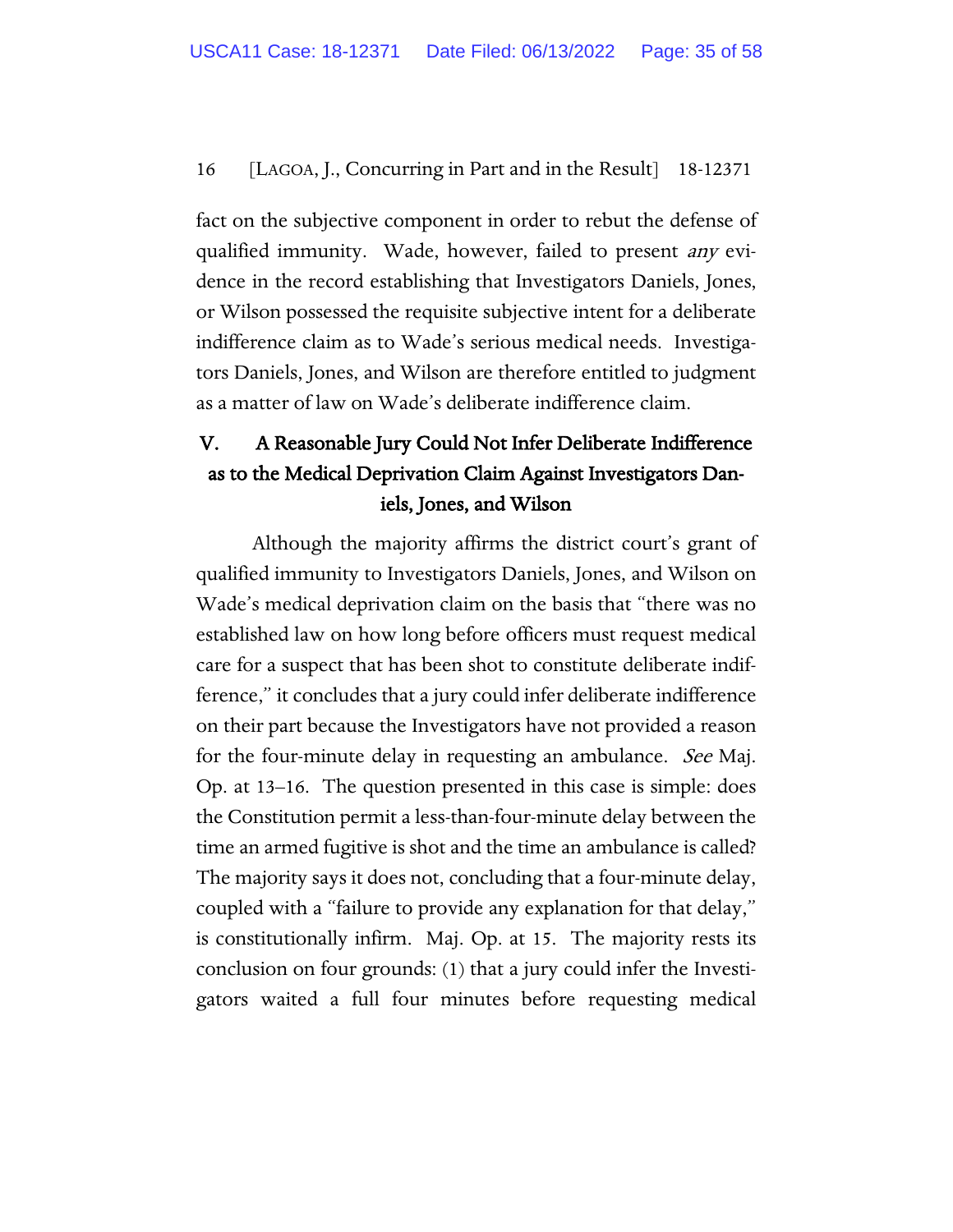assistance; (2) that the Investigators provided no explanation for the delay; and (3) that a jury could infer the Investigators intentionally delayed medical treatment. I respectfully disagree not only with the majority's conclusion, but with each step the majority took to reach that conclusion.

Before addressing the inferences that the majority makes to conclude there was deliberate indifference on the part of the defendants, I first expound on why I believe Investigators Daniels, Jones, and Wilson did not violate clearly established constitutional law.

# A. No Clearly Established Law Existed Providing Fair Warning

Even if Wade could show that Investigators Daniels, Jones, and Wilson each acted with deliberate indifference to his serious medical needs—which, as addressed in the following sections, he cannot—qualified immunity applies because Wade failed to show that the defendants violated clearly established law. "'Clearly established' means that, at the time of the officer's conduct, the law was '"sufficiently clear" that every "reasonable official would understand that what he is doing" is unlawful." District of Columbia v. Wesby, 138 S. Ct. 577, 589 (2018) (quoting Ashcroft v. al-Kidd, 563 U.S. 731, 741 (2011)); Reichle v. Howards, 566 U.S. 658, 664 (2012) ("To be clearly established, a right must be sufficiently clear 'that every "reasonable official would [have understood] that what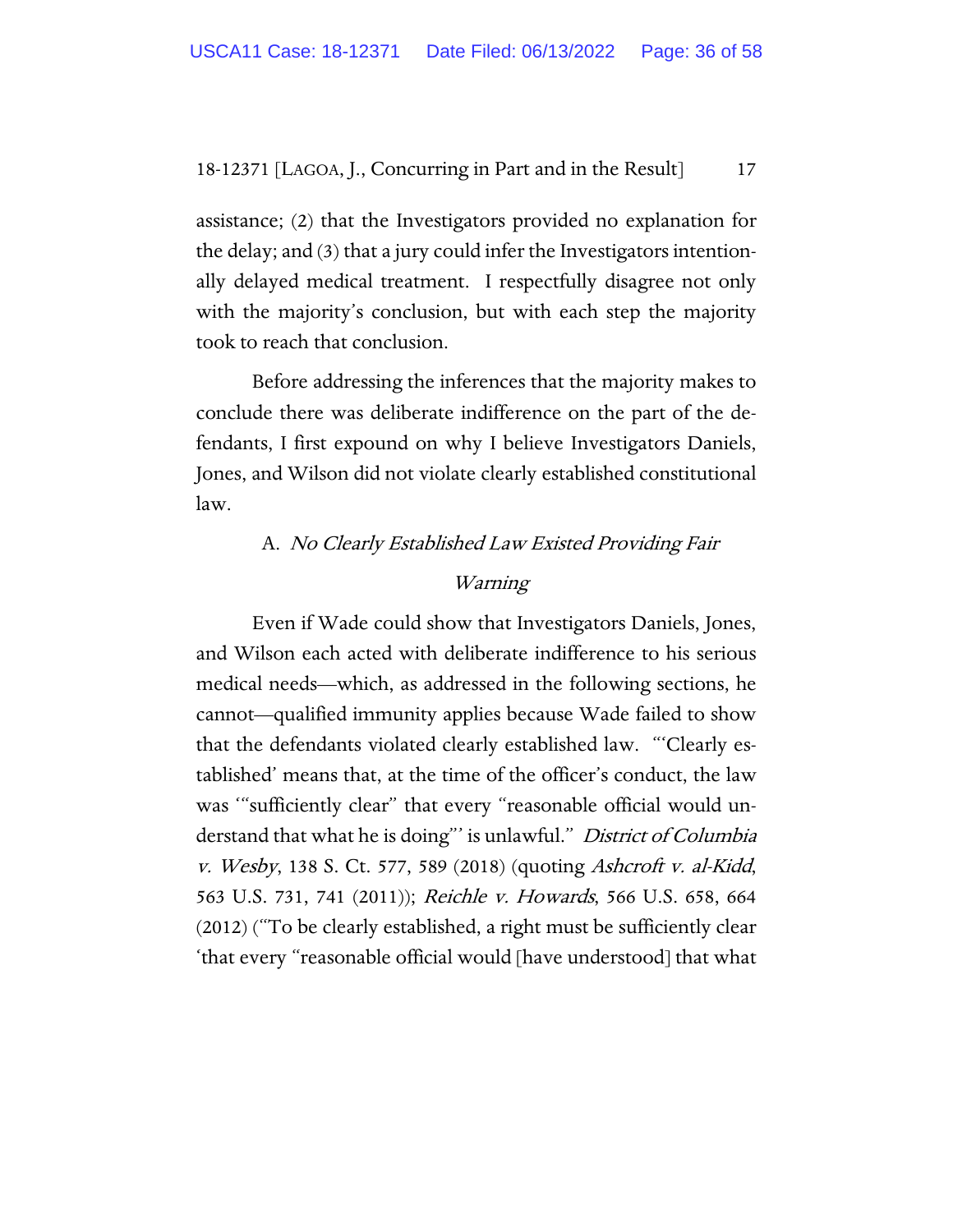he is doing violates that right."'" (alteration in original) (quoting al-Kidd, 563 U.S. at 741)).

Although Wade does not need to identify a case "directly on point, . . . existing precedent" must "place[] the statutory or constitutional question beyond debate." al-Kidd, 563 U.S. at 741. Indeed, a "plaintiff must establish more than broad legal truisms; he or she must demonstrate that the law fixed the contours of the right so clearly that a reasonable official would have understood his acts were unlawful." Dolihite v. Maughon ex rel. Videon, 74 F.3d 1027, 1040–41 (11th Cir. 1996). That precedent must "define[ ] the contours of the right in question with a high degree of particularity." Morgan v. Swanson, 659 F.3d 359, 371–72 (5th Cir. 2011). In order to answer this "salient question," we must ask whether the state of the law at the time of the incident "gave [the Investigators] fair warning that their alleged treatment of [Wade] was unconstitutional." Hope, 536 U.S. at 741. Indeed, "[t]he sine qua non of the 'clearly-established inquiry' is 'fair warning.'" Baynes v. Cleland, 799 F.3d 600, 612–13 (6th Cir. 2015) (quoting Hope, 536 U.S. at 741). The answer to the question of whether the law at the time of the incident gave the Investigators fair warning is a resounding no.

Wade has not identified any sufficiently analogous case that would have made it obvious that a clearly established right was violated, such that the Investigators had "fair warning" or were on notice that their actions constituted deliberate indifference to Wade's medical needs. See Youmans, 626 F.3d at 563 (holding that a violation was not clearly established where no precedent made it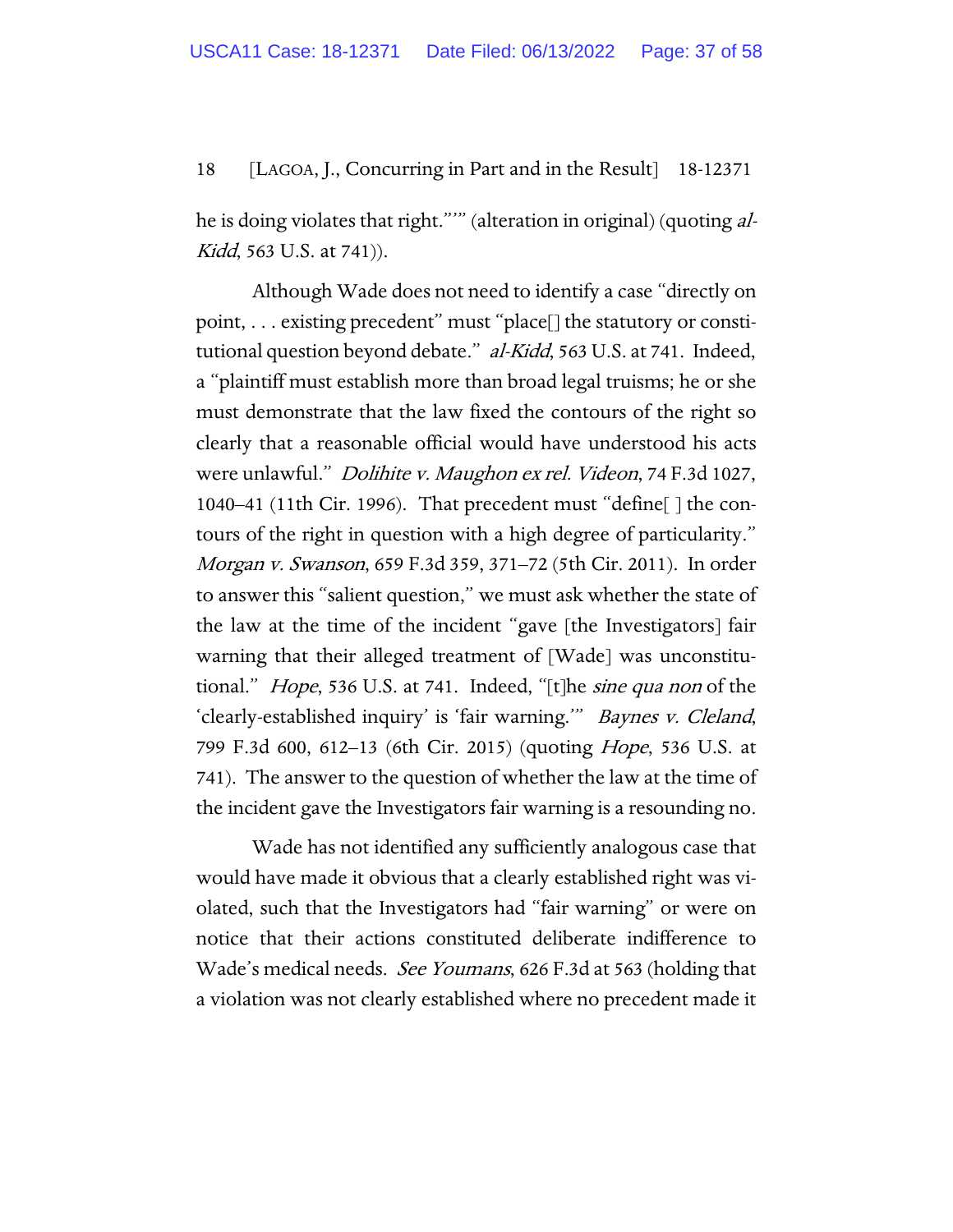"obvious that the defendant's acts violated the plaintiff's rights in the specific set of circumstances at issue" in the case). As the Supreme Court has explained, qualified immunity is designed to "give[] government officials breathing room to make reasonable but mistaken judgments about open legal questions." al-Kidd, 563 U.S. at 743. "[T]he focus is on whether the [defendant] had fair notice that [his or] her conduct was unlawful." Kisela v. Hughes, 138 S. Ct. 1148, 1152 (2018) (per curiam) (quoting Brosseau v. Haugen, 543 U.S. 194, 198 (2004) (per curiam)). The qualified immunity defense thus protects "all but the plainly incompetent or those who knowingly violate the law." Ziglar v. Abbasi, 137 S. Ct. 1843, 1867 (2017) (quoting Malley v. Briggs, 475 U.S. 335, 341 (1986)).

Because the focus of the analysis is on notice, the qualified immunity analysis "requires that the legal principle clearly prohibit the [defendant's] conduct in the particular circumstances before him." *Wesby*, 138 S. Ct. at 590. So, whether the defense "can be invoked turns on the 'objective legal reasonableness' of the official's acts." Ziglar, 137 S. Ct. at 1866 (quoting Harlow v. Fitzgerald, 457 U.S. 800, 819 (1982)). Because the inquiry into clearly established law is inherently objective—looking to whether an official's actions were *objectively* reasonable—the qualified immunity analysis remains objective even when the constitutional claim at issue involves subjective elements. See Crawford-El v. Britton, 523 U.S. 574, 588–89 (1998) ("[A]lthough evidence of improper motive is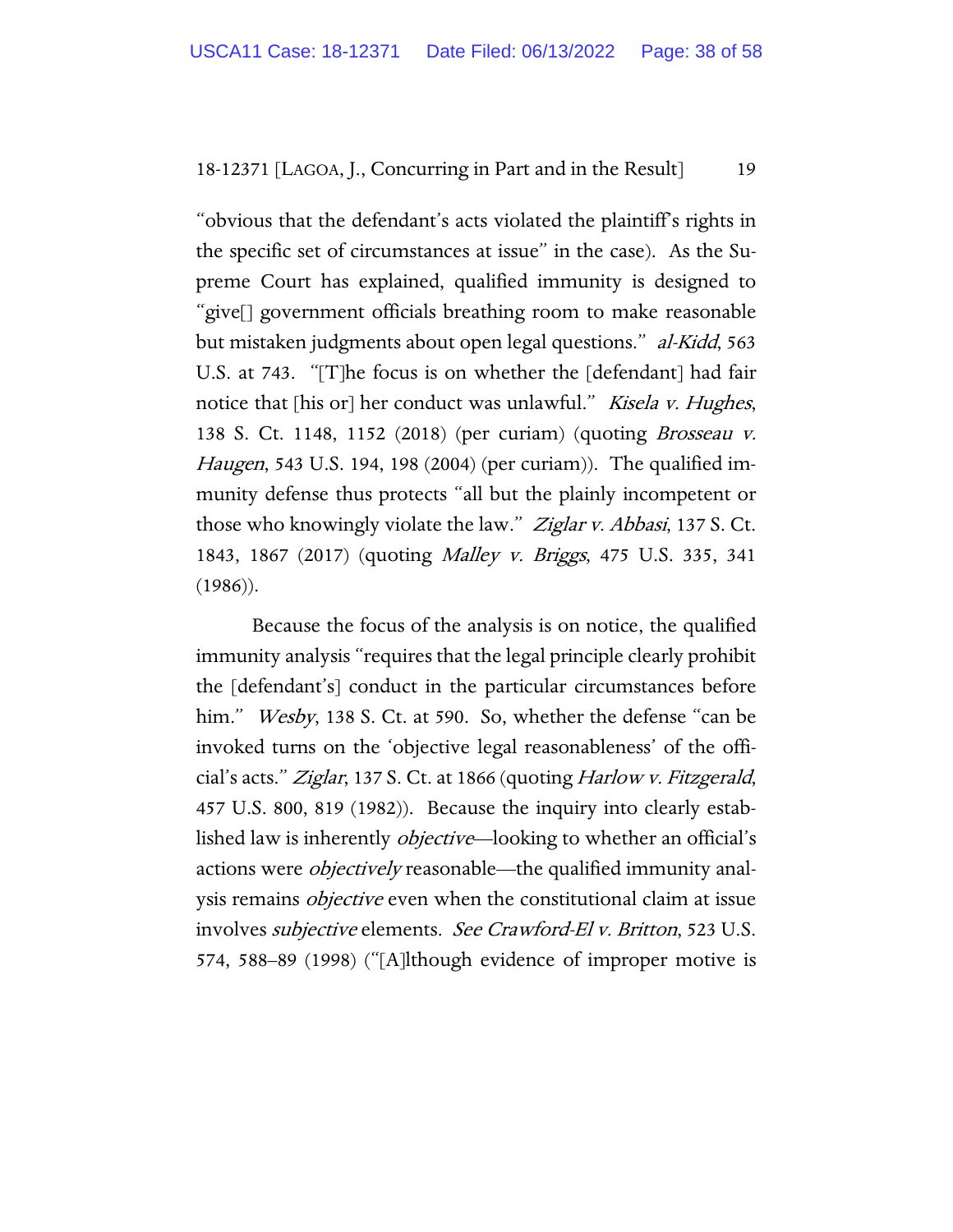irrelevant on the issue of qualified immunity, it may be an essential component of the plaintiff's affirmative case.").

It bears repeating that no case from the Supreme Court or this Court stands for, or even suggests, the proposition that when an armed fugitive is shot, but remains conscious, armed, and unrestrained with an innocent bystander in the car, the Constitution guarantees him a call for medical care within 240 seconds. While Wade raises this Court's decisions in Valderrama and Bozeman for this proposition, neither case does so. Indeed, even a cursory review of Valderrama and Bozeman shows that the officers' conduct at issue in both cases was intentional—i.e., more than grossly negligent—and thus wholly incongruous with the conduct at issue here.

In Valderrama, the record showed that after an officer shot the plaintiff in the genitals, instead of calling for an ambulance, the officer immediately began discussing with his co-officers "the need to concoct a story that would justify [his] use of deadly force." 780 F.3d at 1109, 1118. Then, in the moments after the shooting, the officer began searching the plaintiff's car "in violation of department policy" and offered "to drop the cocaine-possession charge against [one of the witnesses] to secure his cooperation." Id. at 1118. When the plaintiff then begged for an ambulance, the officer told him to sit down. *Id.* at 1117. Then, after three and a half minutes, the officers called for an ambulance but, when they did so, they misreported the gunshot wound as a simple laceration, which delayed medical treatment for *another* seven minutes. See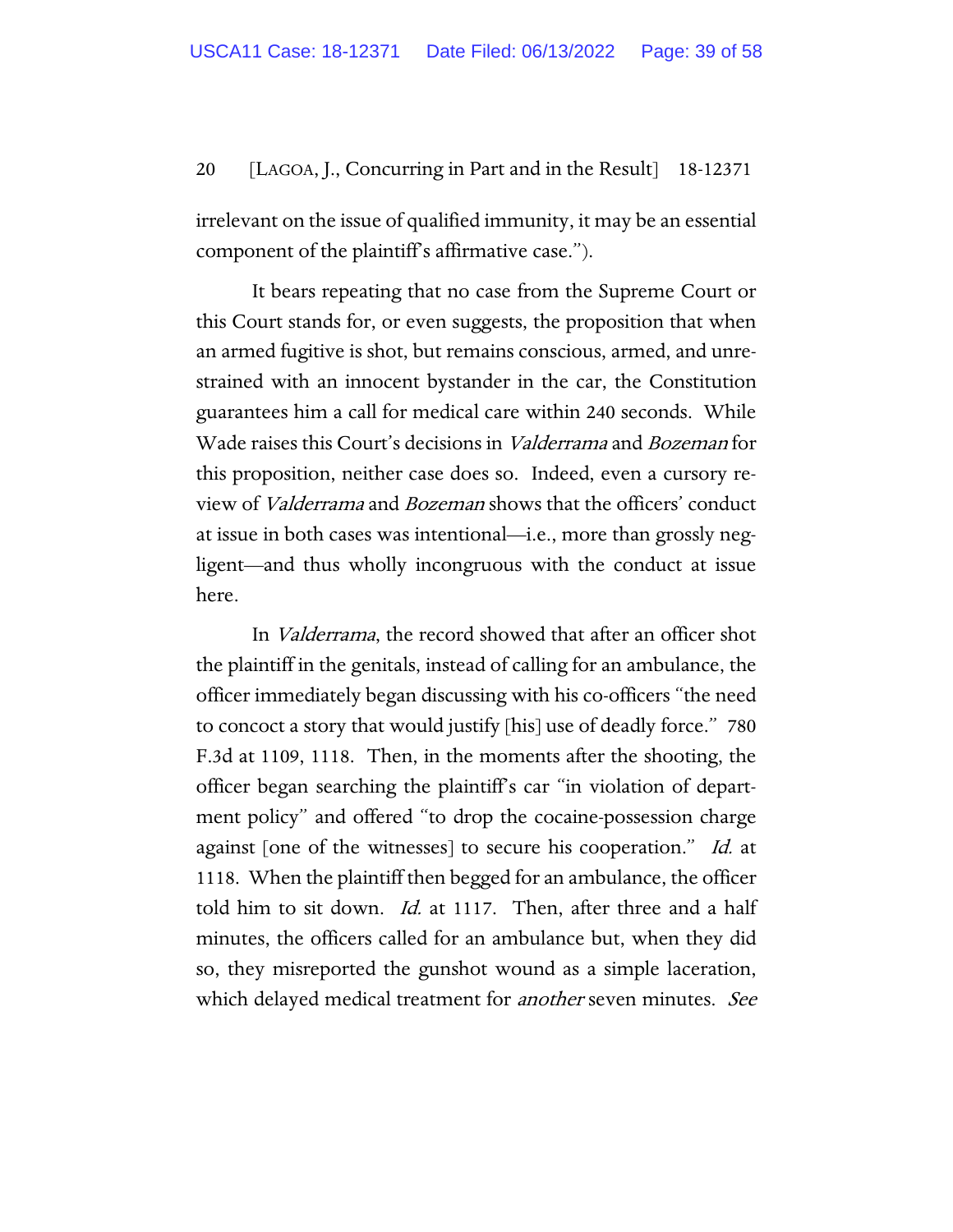*id.* at 1117–18. All in all, then, the officers intentionally delayed the plaintiff's medical treatment for over ten minutes. See id. at 1120.

In addressing the plaintiff's claims, this Court in Valderrama explained that a plaintiff must present evidence that, among other things, each officer "disregarded the risk of serious harm" and such conduct "amounted to more than gross negligence" in order to show deliberate indifference to the plaintiff's serious medical need. Id. at 1116. We also noted that "when officials 'ignore without explanation a[n arrestee's] serious [medical] condition that is known or obvious to them, the trier of fact may infer deliberate indifference." Id. at 1122 (alteration in original) (quoting Brown v. Hughes, 894 F.2d 1533, 1538 (11th Cir. 1990)). Applying those principles, this Court concluded that the officers' conduct amounted to more than gross negligence because they "delayed [the plaintiff's] medical care for more than ten minutes" while trying to fabricate evidence, concoct a corroborating story, and bribe a witness's compliance. *See id.* at 1117–20. Based on the undisputed record evidence regarding *each* officer's conduct, this Court held that a jury could find that the officers knowingly disregarded a serious risk of harm to the plaintiff. *Id.* at 1119.

Our holding in Valderrama was thus based on the reasonable inference that the officers intentionally attempted to delay medical treatment and use that time for nefarious purposes—i.e., intentional conduct beyond gross negligence. The holding was not based solely on the period of delay in making the initial call. In fact, we were explicit in our repudiation of the notion that the short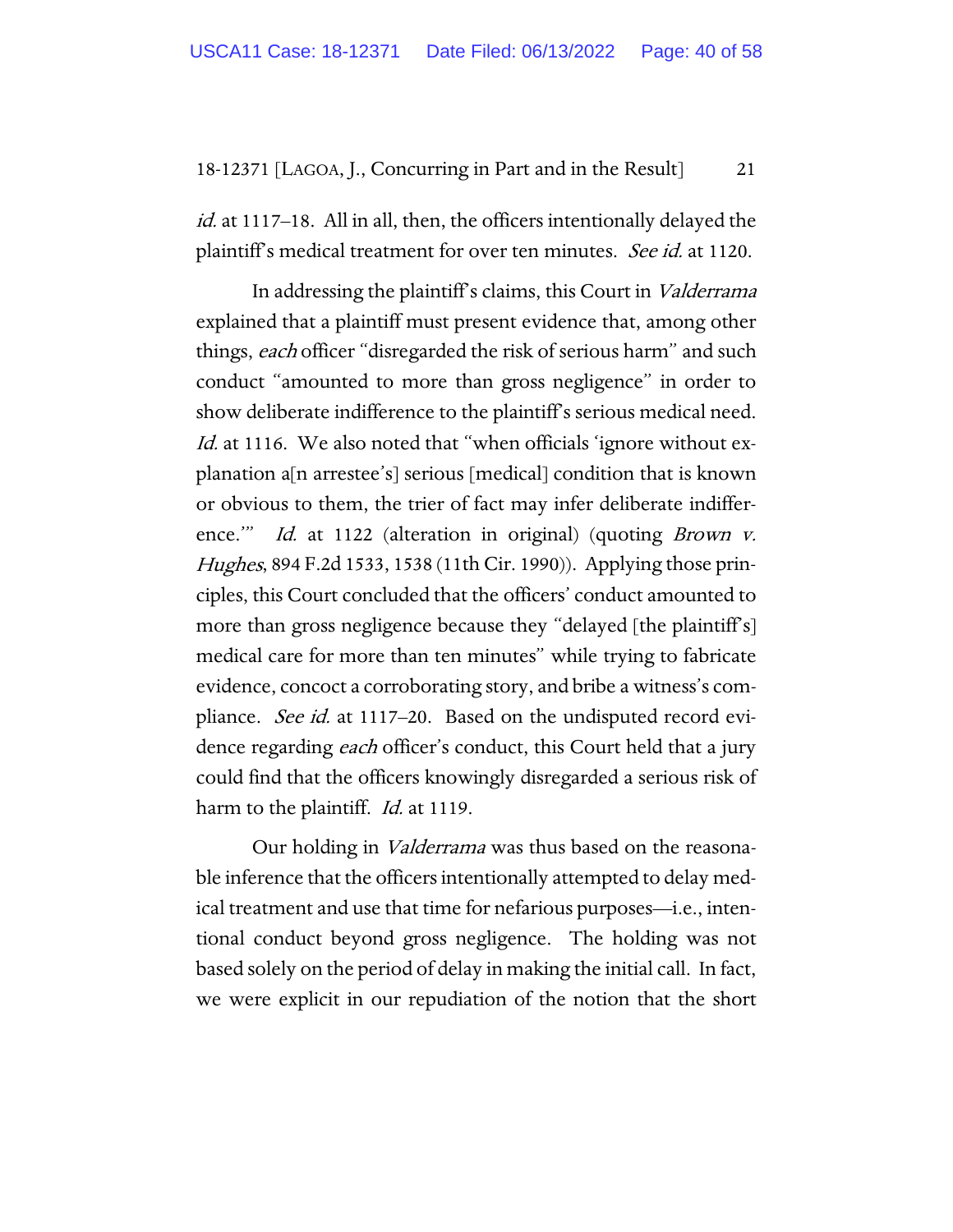delay before calling an ambulance, standing alone, would have been enough to escape summary judgment. Specifically, this Court held that:

> While a three and half minute delay standing alone may be insufficient to establish deliberate indifference, under the facts of this case, a reasonable jury could conclude that [the officers] were more than grossly negligent when they delayed Mr. Valderrama's medical care for more than ten minutes for no good or legitimate reason as he faced life-threatening injuries.

Id. at 1120; cf. Pourmoghani-Esfahani v. Gee, 625 F.3d 1313, 1318– 19 (11th Cir. 2010) ("No preexisting law clearly establishe[s] that an approximately two-to-five-minute delay of medical care . . . is a constitutional violation . . . .").

The facts of this case do not bear even a passing resemblance to those of Valderrama. Here, there is no evidence in the record from which a jury could infer that any of the three defendants delayed medical treatment with deliberate indifference. Indeed, even Wade, who admits he was conscious throughout the entire time period, failed to identify a single action taken by any of the three Investigators after he was handcuffed and before the ambulance was called. By contrast, *Valderrama* is a case about officers intentionally delaying medical treatment for "more than ten minutes" in order to try and cover up their use of excessive force. See 780 F.3d at 1120. *Valderrama* thus has no application to this case and does not constitute clearly established law that put Investigators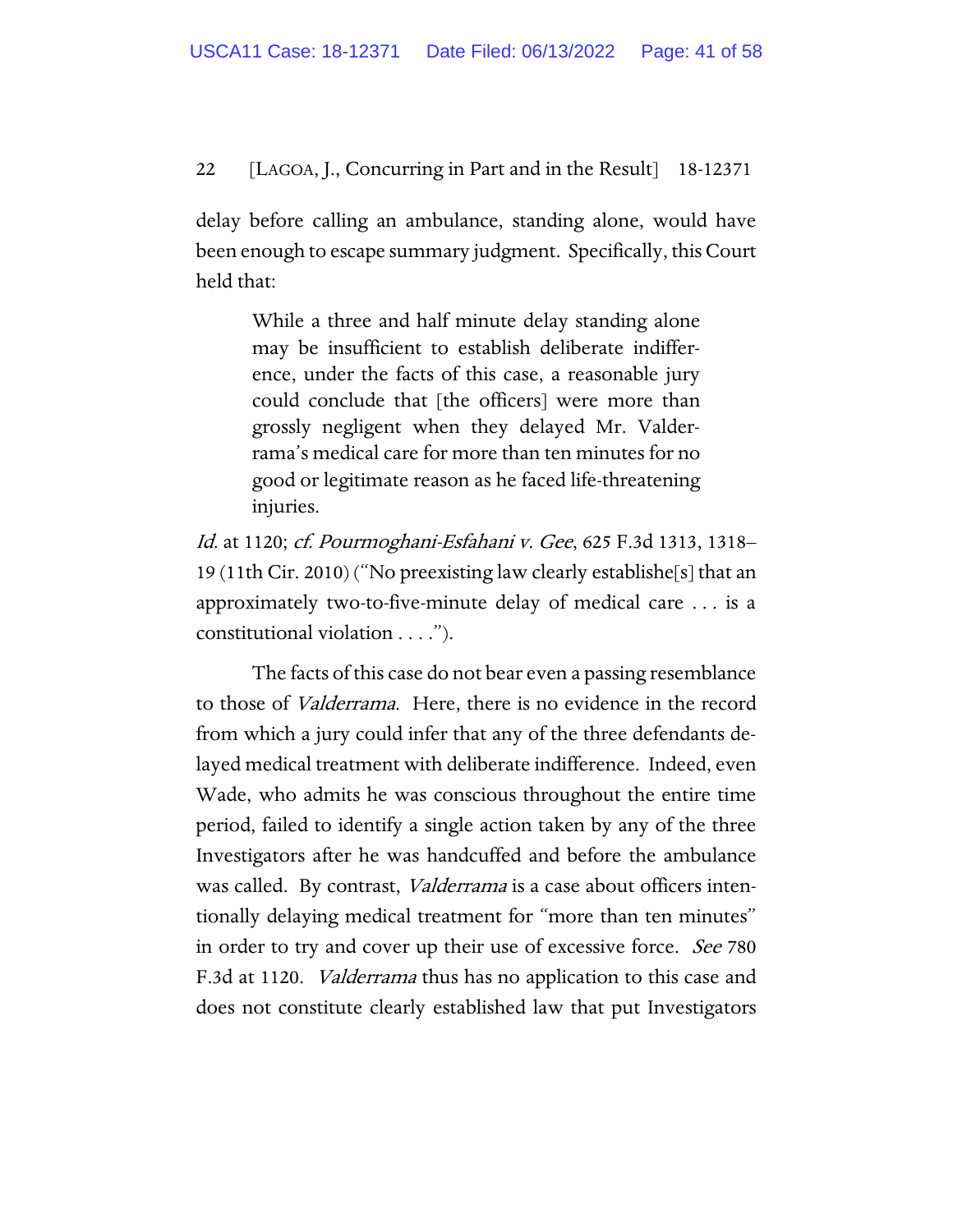Daniels, Jones, and Wilson on notice that their treatment of Wade was unconstitutional.

In Bozeman, the victim (a juvenile detainee) was sitting in his cell at a detention facility when four officers entered. 422 F.3d at 1268. A scuffle ensued, during which other inmates testified they heard "choking sounds" and someone "gagging for air," followed by the victim's silence. Id. at 1269. An inmate who was one of the members of the detention facility's custodial staff was outside the cell as this occurred and testified that, during the scuffle, the victim was lying "face-down on the bed" while the officers applied "weight to him," with one officer "pushing down on [the victim's] head." *Id.* The inmate also testified that even after the victim said "I give . . . I've had enough," the officers responded, "Oh, we don't think you've had enough," and continued to apply pressure to the victim. Id. At some point, the inmate heard "a sound like . . . the wind went out" of the victim, and when the officers carried him out of his cell, one officer was heard saying, "damn, damn, damn." Id.

The victim had lost consciousness due to the beating and suffocation he suffered at the hands of the prison guards. *Id.* at 1269–70. And for the next *fourteen minutes*, the officers dragged and carried his "lifeless" body, which "hung and flopped in an uncontrolled manner," around the detention facility. *Id.* at 1269. At one point, they laid him down on the ground to attempt to unlock a door, and another inmate could see from his own cell that the victim's ankles had turned blue and swollen from the lack of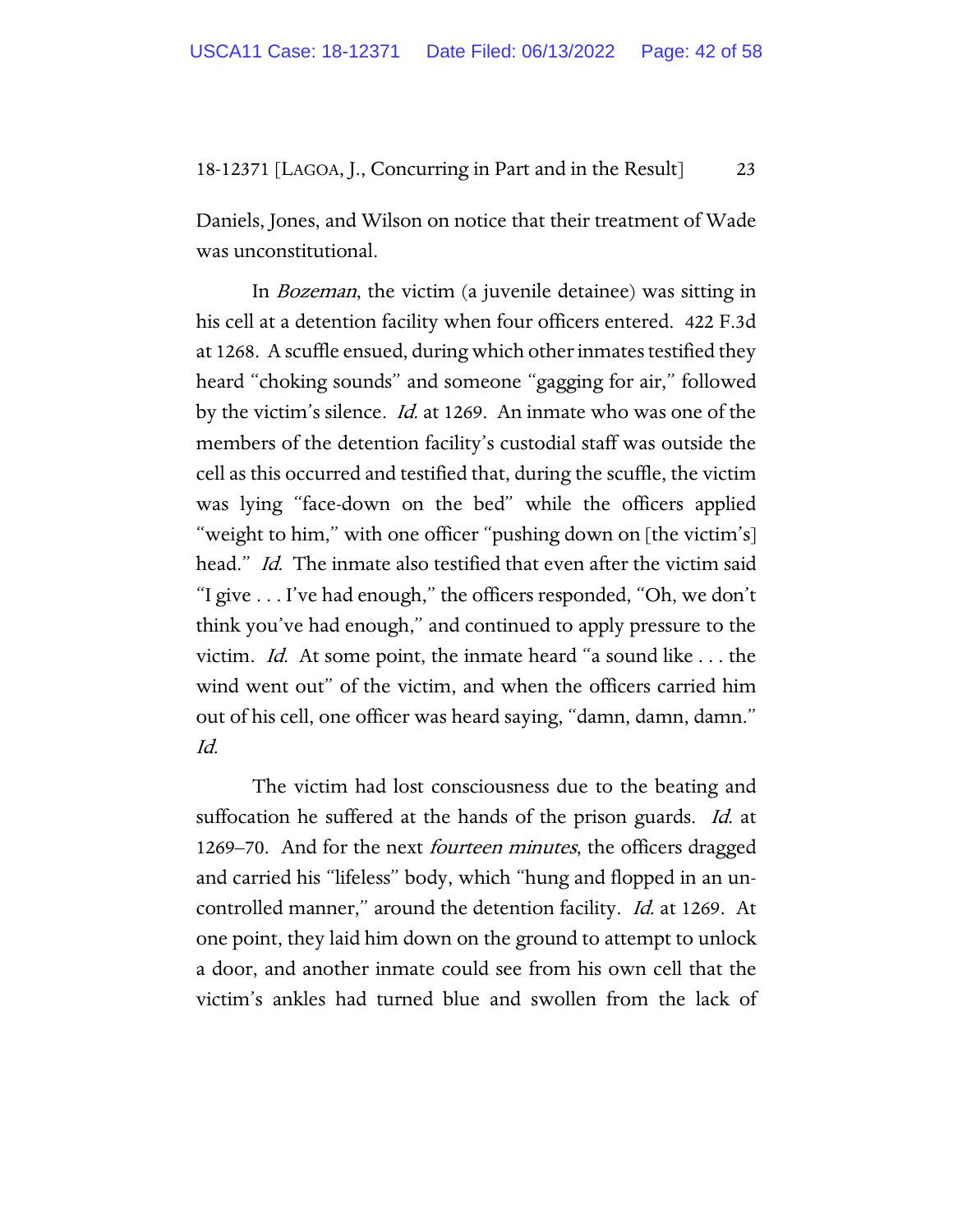oxygen. *See id.* at 1270. After fourteen minutes had passed—during which every witness, other than the officers involved, testified that the victim was clearly unconscious—the officers reached their destination (in front of a solitary confinement cell) and claimed that only then did they notice that the victim had lost consciousness. See id. Finally, they radioed for medical attention. See id. After being transported to the hospital, the victim died; his autopsy listed "asphyxia" as the cause of death. Id.

This Court noted that, viewed in the light most favorable to the plaintiff, the officers had become subjectively aware of his need for medical attention after the struggle, when they exited his cell. See id. at 1273. Accordingly, we concluded that the prison guards "failed for fourteen minutes to check [his] condition, call for medical assistance, administer CPR or do anything else to help, [thereby] disregard[ing] the risk facing [the victim] in a way that exceeded gross negligence." Id. We noted that "[t]he tolerable length of delay in providing medical attention depends on the nature of the medical need and the reason for the delay," but that "the right reason for the delay can make a delay of any duration tolerable." *Id.* (quoting *Harris*, 21 F.3d at 393–94). Nonetheless, we concluded that the prison guards' fourteen-minute delay in calling for medical help was actionable because they "offer[ed] no explanation—medical or non-medical—for the failure to (1) check [the victim]'s breathing or pulse; (2) call for medical assistance; or (3) administer CPR themselves, during the fourteen minutes in question." Id. The prison guards therefore "ignore[d] without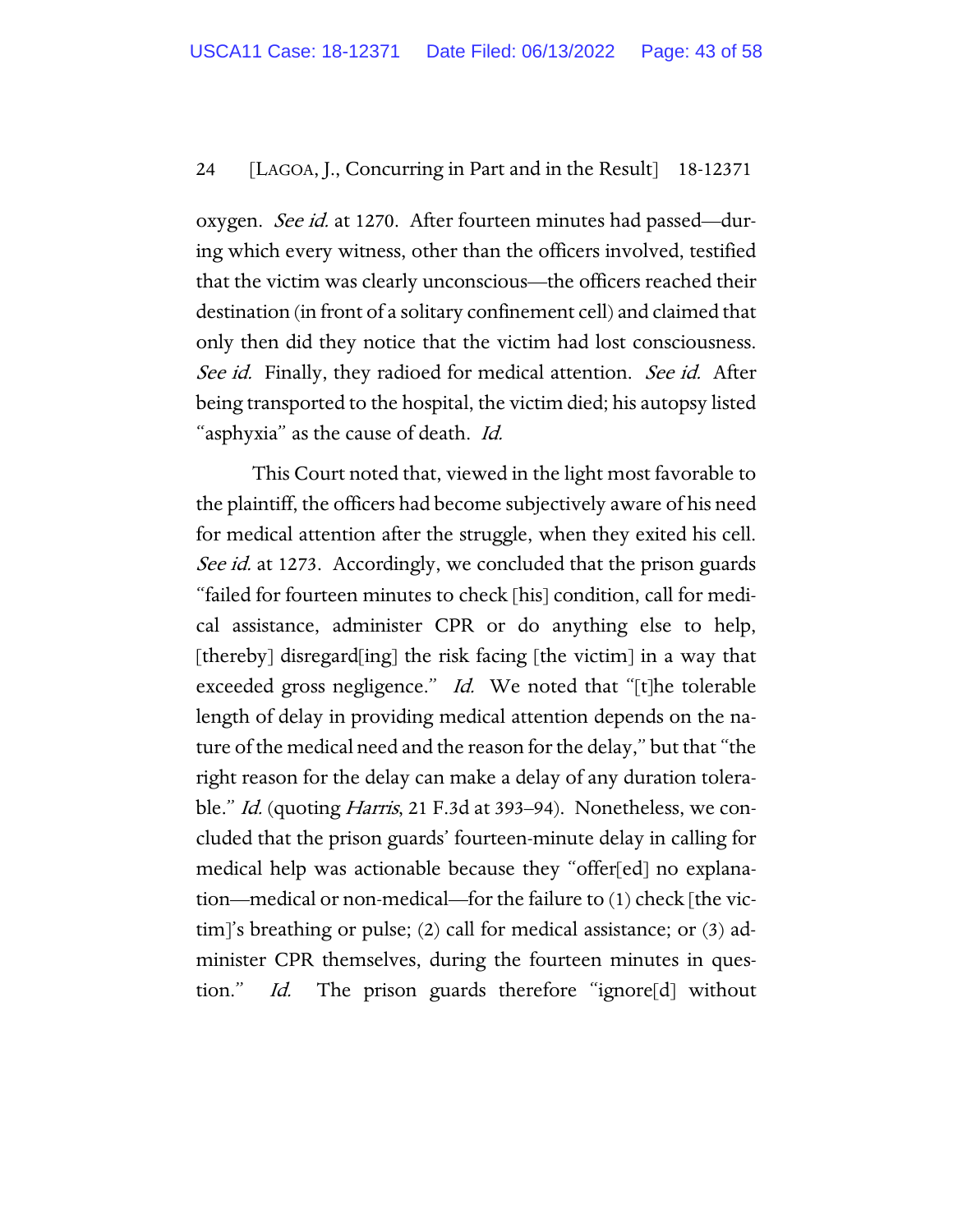explanation" the victim's serious medical needs because they "did nothing" for fourteen minutes and could not justify their inaction. See id. at 1273–74; see also Brown, 894 F.2d at 1536, 1538–39 (finding issue of fact as to deliberate indifference because of evidence suggesting that correctional officer ignored the plaintiff's broken foot, resulting in a six-hour delay of medical care).

As the facts of *Bozeman* illustrate, our holding there is not applicable here. Not only was the delay in *Bozeman* over three times longer than the delay at issue here, but the guards in Bozeman did not (and could not) provide any explanation for it. See 422 F.3d at 1273 ("We conclude, therefore, that because of the urgent nature of the medical need in this case and because of the (lack of any) reason for the corresponding delay in care, a delay of fourteen minutes is actionable under the constitution, given the circumstances here."). After all, the victim in *Bozeman* was not only unarmed—he was *unconscious*. And the guards presented no evidence of any reason for not immediately placing him down and calling for medical assistance. Here, by contrast, the officers had to separate the *conscious* victim from his sawed-off shotgun and restrain him before they could seek medical aid.

Significantly, neither Valderrama nor Bozeman clearly establish the alleged unconstitutionality of the officer's actions here. These two cases stand only for the rather unremarkable proposition that when an official intentionally and without legitimate reason delays medical treatment for a life-threatening medical condition that he was subjectively aware of for more than ten minutes,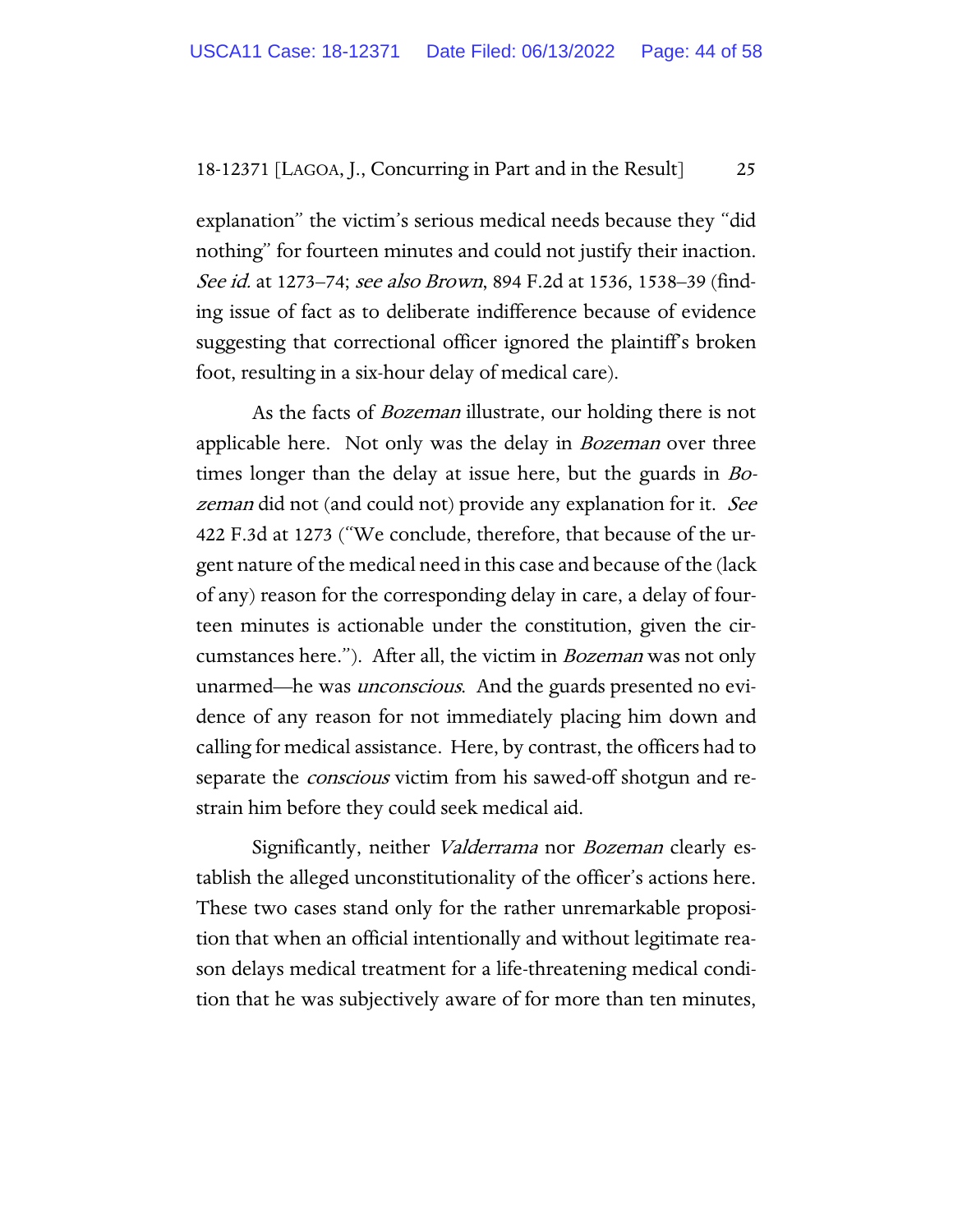his actions violate the constitution. *See Bozeman*, 422 F.3d at 1273 (noting that with the "urgent nature of the medical need . . . , a delay of fourteen minutes is actionable"); Valderrama, 780 F.3d at 1120 (noting that "a reasonable jury could conclude that [the officers] were more than grossly negligent when they delayed [the victim's] medical care for more than ten minutes for no good or legitimate reason as he faced life-threatening injuries").

Here, the record evidence—viewed in the light most favorable to Wade—shows that immediately after the shooting, while Wade was still moving and the shotgun was still in the car, Investigator Wilson instructed another officer to call for an ambulance. The record evidence further shows that then, Investigator Beach opened the passenger-side door, placed handcuffs on Wade, and removed the shotgun from the vehicle. Investigator Beach unsuccessfully sought a first aid kit and then applied pressure on Wade's gunshot wounds, attempting to stop the bleeding by using napkins that she received from Investigator Jones. Even if the first aid was rudimentary, it was rendered almost immediately after the shotgun was removed from the car and Wade was handcuffed. These facts are undisputed.

Wade must show—as to each defendant—that the defendant delayed medical treatment out of deliberate indifference. This he has not done. The record does not show that the Investigators "did nothing," like in *Bozeman*, or ignored requests for help and mischaracterized the injuries for improper purposes, like in Valderrama. Although Investigators Daniels, Jones, and Wilson did not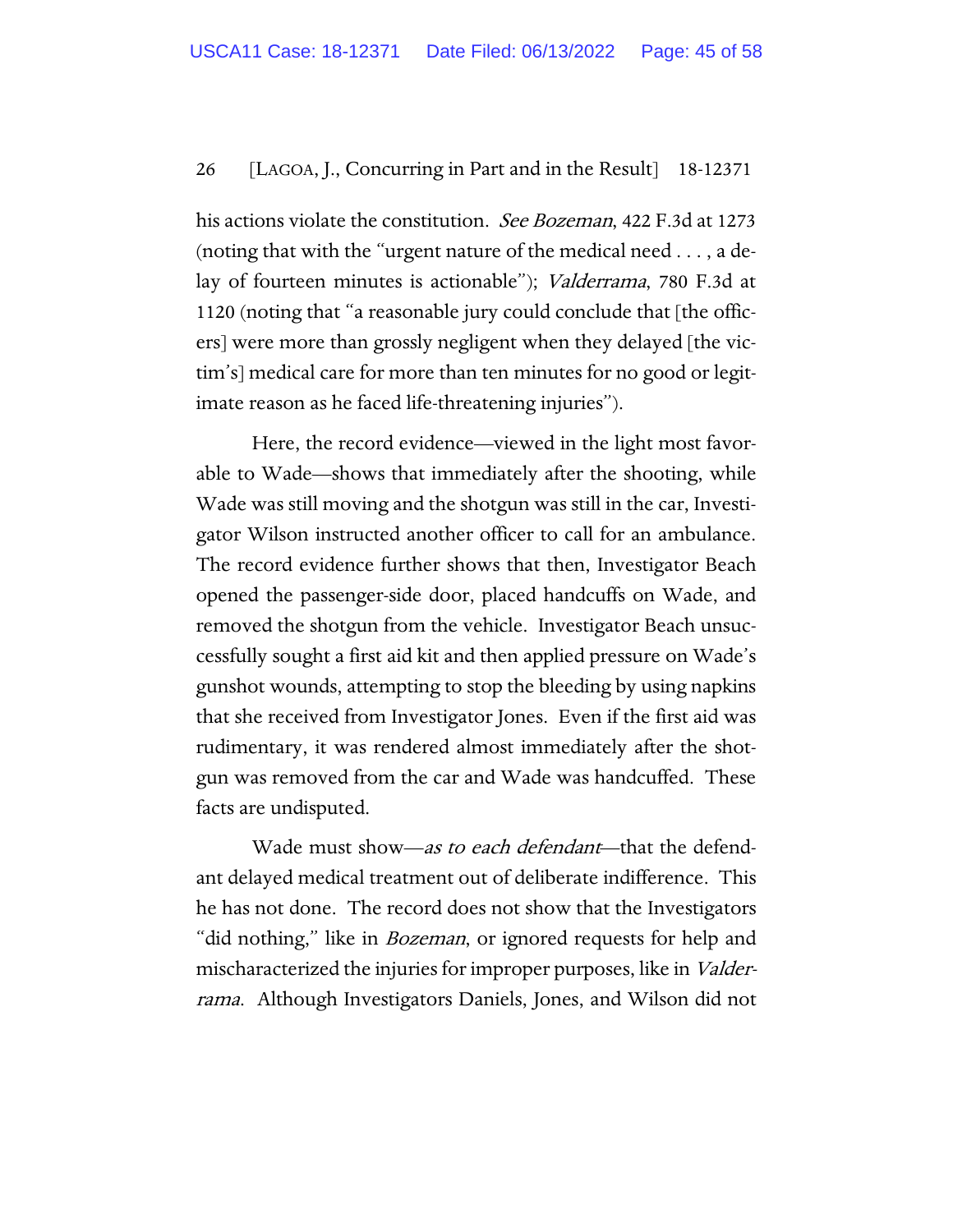personally render medical aid to Wade, the record is devoid of any evidence suggesting that Investigators Daniels, Jones, or Wilson either hindered Investigator Beach from providing aid to Wade or hindered EMS from accessing Wade. Instead, the record evidence shows that Investigator Jones went searching for bandages following Investigator Beach's request and brought Investigator Beach what he found—napkins as a substitute for bandages that she used to staunch Wade's bleeding. The record evidence also shows that Investigator Wilson instructed Investigator Wortham to call for an ambulance. Both of these actions occurred immediately following the shooting and before the call requesting EMS. Finally, after Wade was secured, Investigator Daniels was escorted to and placed in a patrol car and was relieved of his weapon in conformance with department policy after an officer has shot an individual.

The uncontroverted evidence further establishes that—unlike in *Valderrama* where the officers intentionally misrepresented the plaintiff's injuries—dispatch was notified at 2:07 p.m. of "shots fired" and was notified at 2:08 p.m. of a "male shot to head." Dispatch was also notified at 2:08 p.m. that officers were "blocking traffic" and "setting up perimeter to let EMS in."

"[Q]ualified immunity attaches unless it is 'already clearly established in such a particularized way to make obvious the conclusion for all reasonable, similarly situated . . . [officers] that what Defendants were doing violated [the arrestee's] federal rights under the circumstances.'" Burnette v. Taylor, 533 F.3d 1325, 1332 n.7 (11th Cir. 2008) (alteration in original) (quoting Bozeman, 422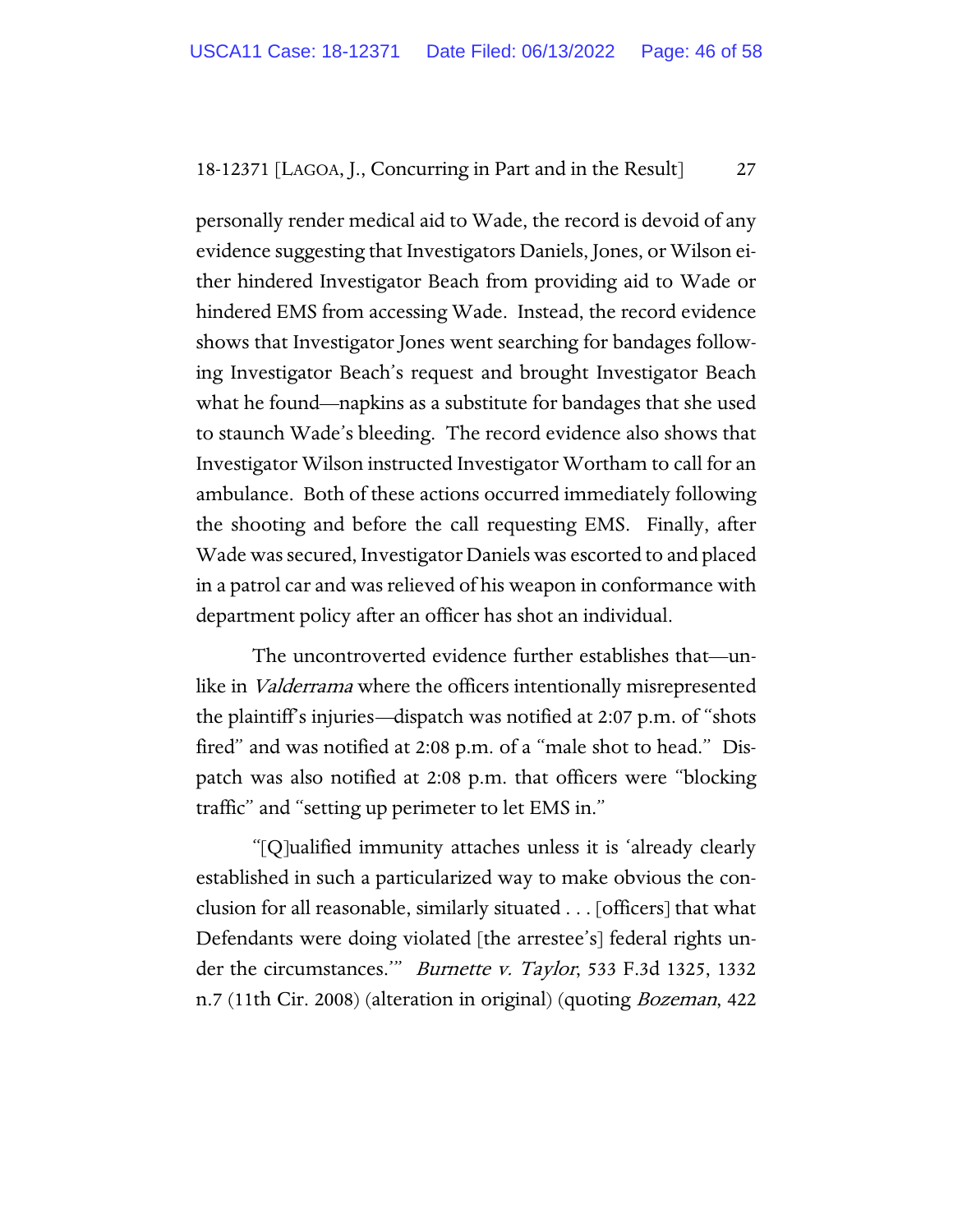F.3d at 1270–71). Because there is no clearly established law that placed Investigators Daniels, Jones, and Wilson on notice that their actions violated Wade's constitutional rights, they are entitled to qualified immunity on Wade's medical deprivation claim.

2. No Reasonable Juror Could Infer that the Investigators Waited a Full Four Minutes Before Requesting Medical

#### Assistance.

I part ways, however, with the majority's conclusion that there was a four-minute delay between the shooting and the time the ambulance was called, as a *de novo* review of the record evidence does not support this determination. Wade presented no evidence that the shooting occurred exactly at 2:03 p.m. Instead, Wade and the majority rely on a statement from Investigator Wilson, who stated that "at *approximately* 1403 [or 2:03 p.m.], [the officers] noticed that the subject (Nicholas Wade) had a shotgun in the car with him and he pointed the weapon." (emphasis added). The key word here is "approximately"—which means in a manner "very near," "closely situated," or "nearly resembling." Approximate, Oxford English Dictionary (3d ed.). The majority and Wade base their computation on a statement by one defendant based on an approximation. Viewing this in the light most favorable to Wade, this statement demonstrates *only* that the four-minute period in question was between the time when the Investigators first realized that Wade was armed with a sawed-off shotgun and the time when the ambulance was called. Nothing in this statement suggests that the shots were fired exactly at 2:03 p.m. The four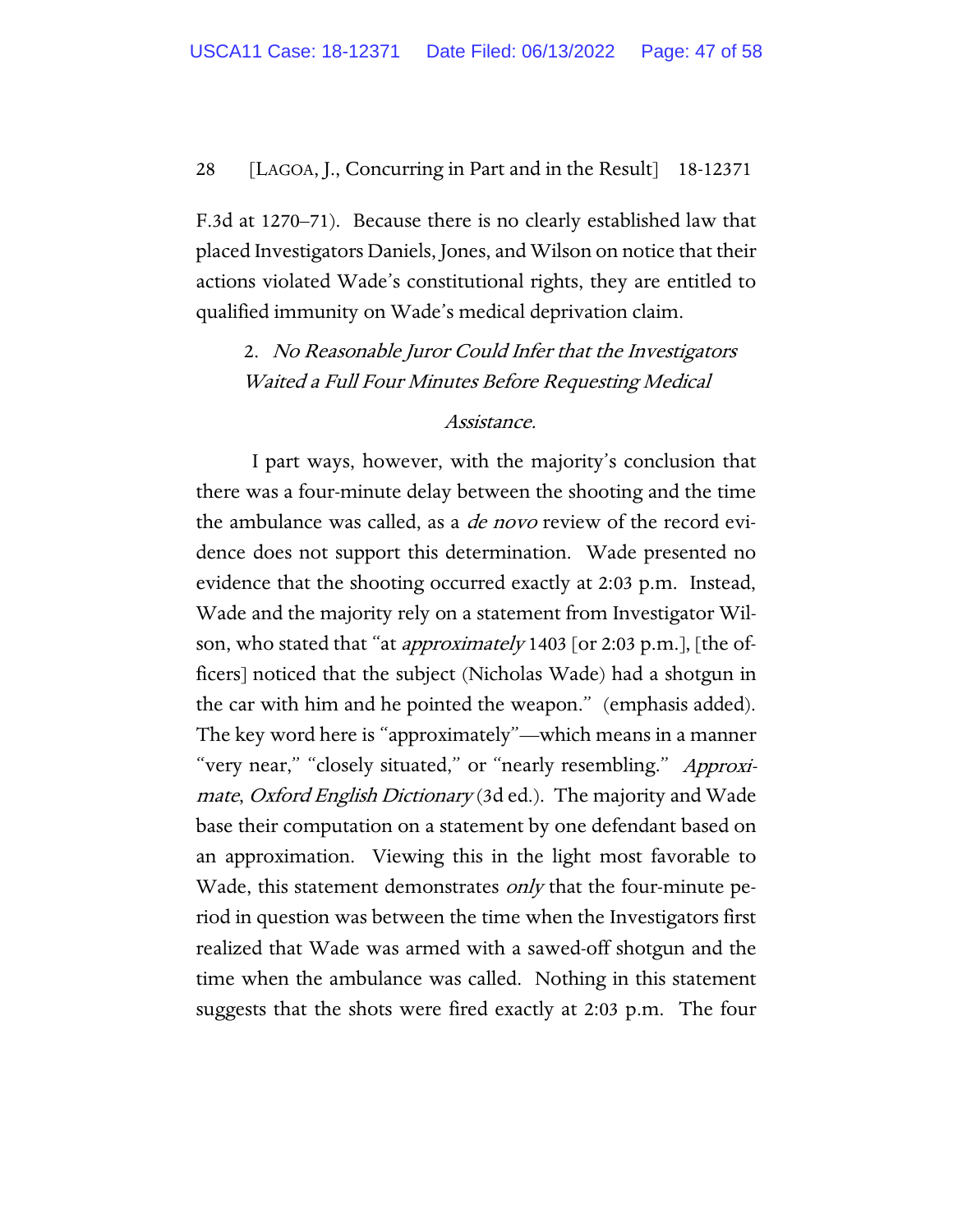minutes do not, in other words, refer to the time period between when the officers were aware of Wade's need for medical attention and when the ambulance was called.

Moreover, while Wade and the majority rely on the notation in the CAD report that establishes that EMS was called at 2:07 p.m., they completely disregard the notation immediately below that line that states "shots fired" at  $14:07$  (2:07 p.m.). Thus, the *only* evidence in the record of an *exact time* when shots were fired establishes that they were fired at 2:07 p.m.

# 3. No Reasonable Juror Could Infer that the Investigators Provided "No Explanation" for the Delay in Medical Treatment

I also disagree with the majority's conclusion that a reasonable juror could infer that the officers provided "no explanation" for the delay in medical treatment. *See Brown*, 894 F.2d at 1538 (noting that officials may not "ignore without explanation a prisoner's serious medical condition that is known or obvious to them"). Even if we assume that the shooting did occur exactly at 2:03 p.m., and further infer that the Investigators became aware of Wade's need for medical attention also exactly at 2:03 p.m., the undisputed record evidence shows that the delay in calling for an ambulance was justified and does not rise to deliberate indifference.

This is because—even assuming the shooting happened exactly at 2:03 p.m.—in the moments immediately following the shooting, Wade remained conscious and in possession of a sawedoff shotgun. In addition, the car that Wade was in began moving,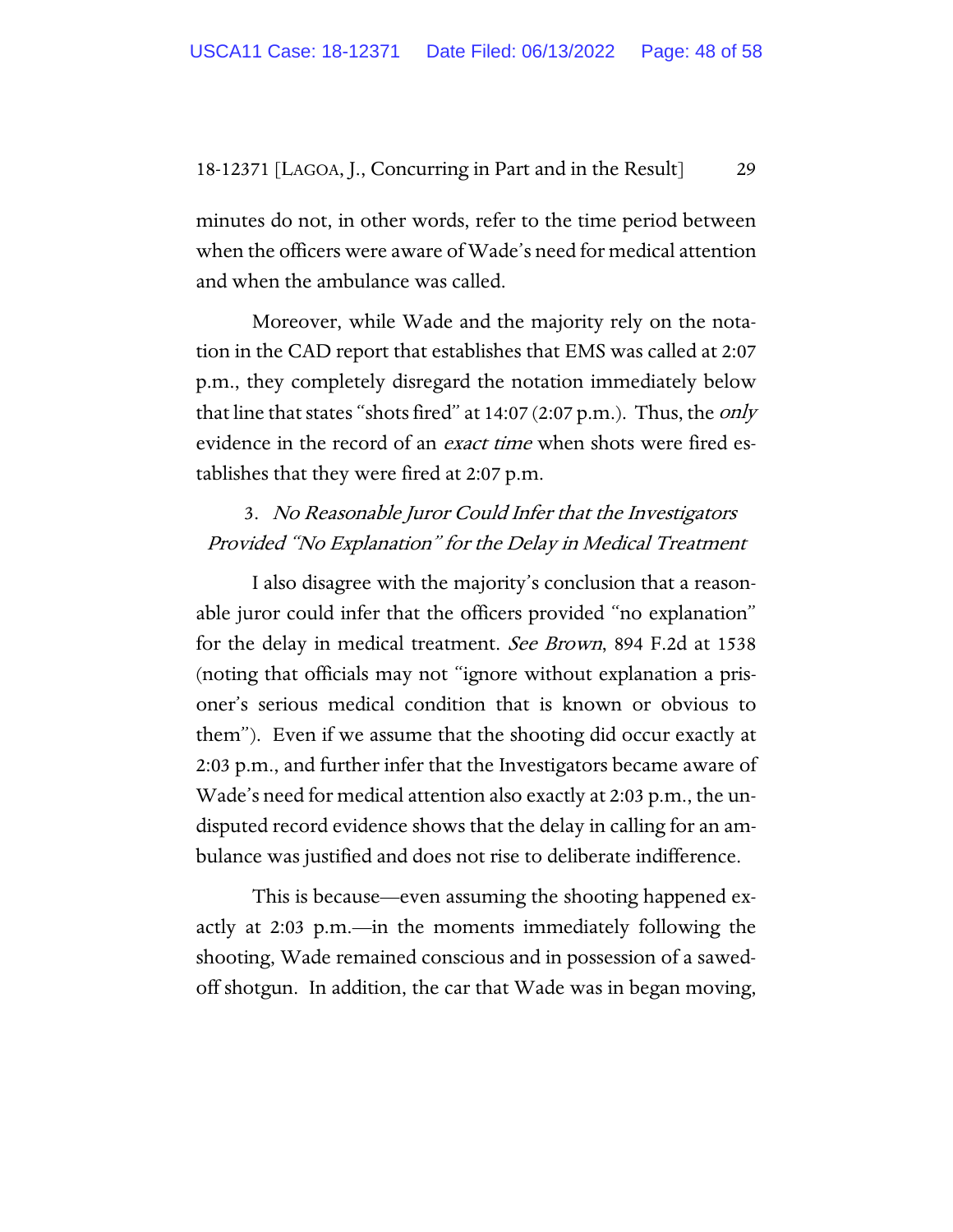as the driver of the vehicle, Ms. Belk, apparently went into shock. Therefore, before seeking medical attention, Investigators Daniels, Jones, and Wilson had to secure the situation. Investigator Daniels opened the door of the vehicle, stopped its movement, and placed it in park. Ms. Belk ran out of the vehicle. Investigator Beach opened the passenger door, disengaged Wade from his shotgun, placed Wade in handcuffs, and assessed the severity of Wade's injuries. These facts—viewed in the light most favorable to Wade as the plaintiff—constitute the "justification" for the delay in seeking medical treatment for Wade.

The majority, however, suggests that the Investigators' decision to secure the safety of themselves, Wade, and Ms. Belk—the driver of the vehicle and the mother of the child Wade had murdered earlier—and to separate Wade from his sawed-off shotgun and place him in handcuffs is insufficient to even qualify as an explanation for the delay. I strongly disagree with the majority's conclusion. The record shows and establishes that all three Investigators have, in fact, provided an explanation for the delay in medical treatment. Their explanation is constitutionally sufficient and more than justified the brief delay occasioned before calling for an ambulance.

Turning to the majority's statement that the "investigators provide no justification for why it took *eleven* investigators *four* minutes to call an ambulance when Beach had searched, handcuffed, and restrained Wade," Maj. Op. at 15 (emphasis in original), there are three problems with it. First, the deliberate indifference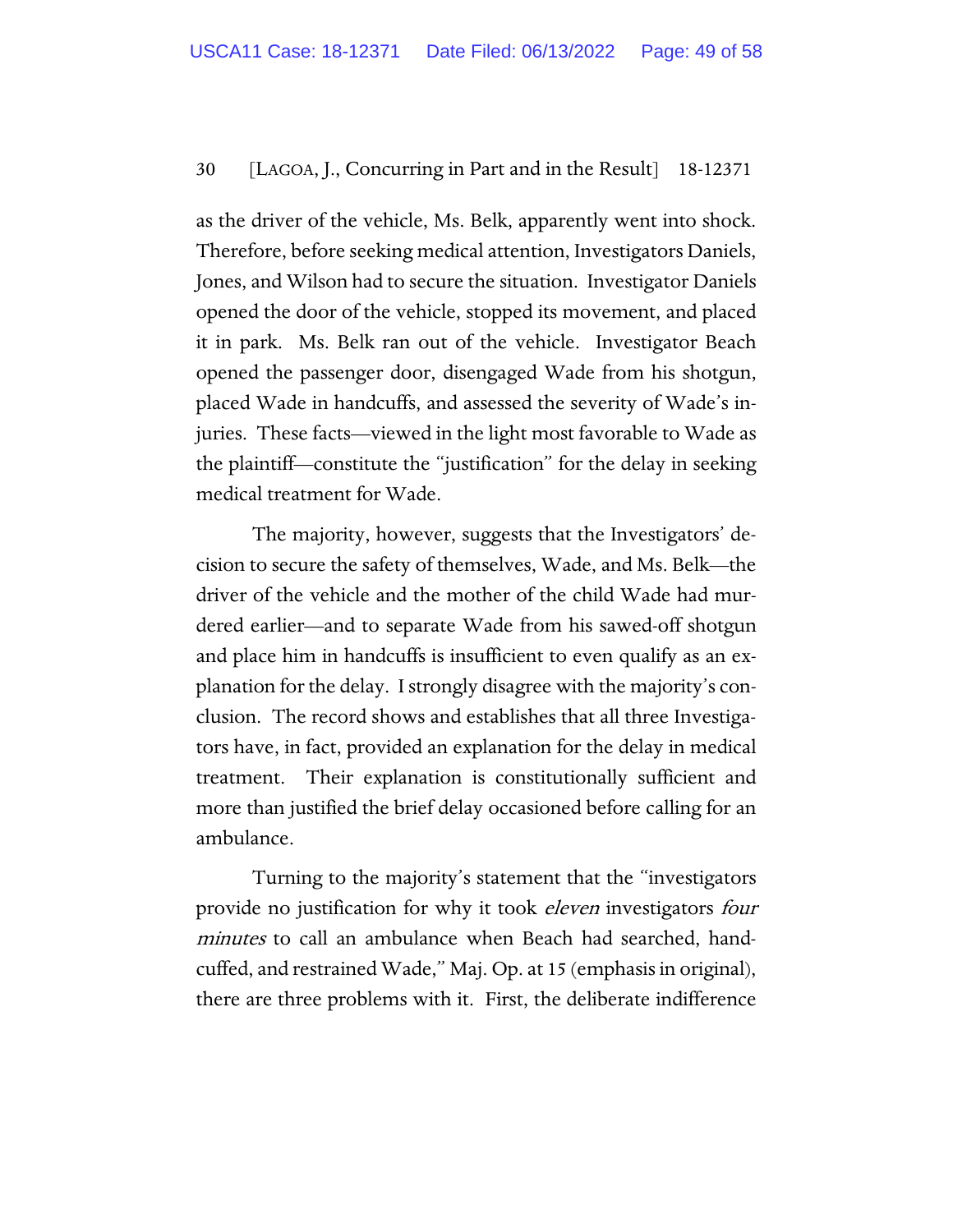claim is brought against only *three* investigators—Investigators Daniels, Jones, and Wilson. Accordingly, the question of why other investigators at the scene purportedly delayed calling an ambulance is irrelevant to the deliberate indifference claim at issue against these three Defendants. This Court's precedent on a claim of deliberate indifference is clear—"each individual [d]efendant must be judged separately and on the basis of what that person knows." Burnette, 533 F.3d at 1331. "[I]mputed or collective knowledge cannot serve as the basis for a claim of deliberate indifference." Id.

Second, even if the clock started to run at exactly 2:03 p.m., Investigator Beach searched, handcuffed, and restrained Wade after the clock started at 2:03 p.m. Thus, even when viewed in the light most favorable to Wade, Beach's actions took place after the shooting and after 2:03 p.m. Viewing the evidence in the light most favorable to Wade, the four-minute time period in question was between when the Investigators first realized that Wade was armed with a sawed-off shotgun and when the ambulance was called. In other words, the four minutes do not refer to the time period between when the Investigators were aware of Wade's need for medical attention and when the ambulance was called.

Third, and in response to the majority's statement that there was no justification for why it took eleven investigators four minutes to call the ambulance, Maj. Op. at 15, because our review is *de novo*, it is not a mystery what the other investigators were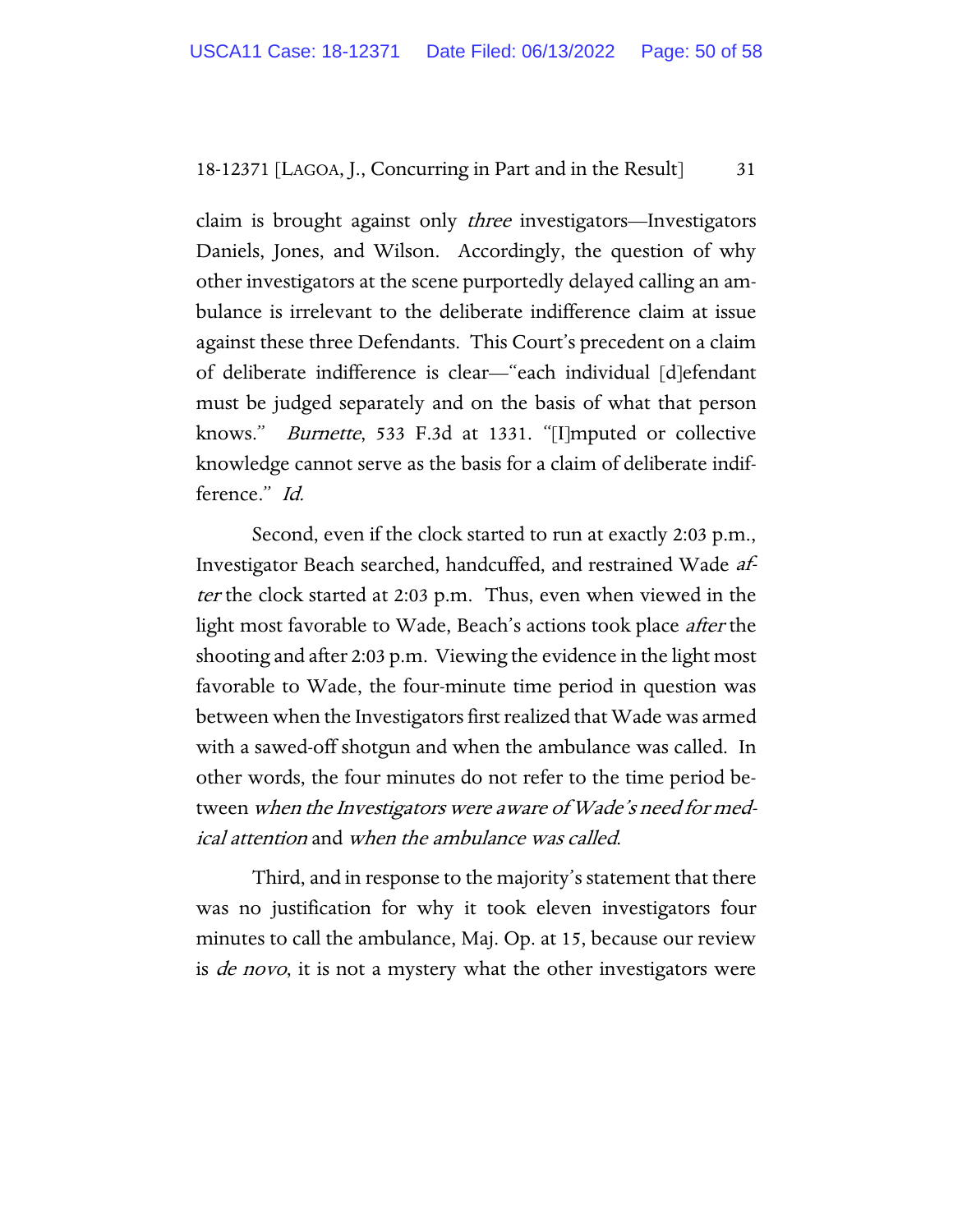doing at the scene following the shooting. The record evidence establishes the following.

Investigator Beach, as already outlined, removed the shotgun from the vehicle, handcuffed Wade, and administered first aid to him. Investigator C. Robinson, after hearing the shots, waited until the scene was safe, moved his vehicle to prevent any traffic from coming into the area, placed crime scene tape at the scene, and then was told to report to the hospital to receive statements from Ms. Belk and Ms. Stevenson.

After Sergeant D. Brown heard the shots, he moved from cover, and, once Wade was handcuffed, checked Wade's pulse for responsiveness. Sergeant Brown then radioed that shots were fired and requested EMS. Sergeant Brown also took possession of Investigator Daniel's weapon to secure it as evidence after Daniels informed him that he shot Wade. Brown secured the weapon in the trunk of his car until he relinquished it to a DeKalb County Police CID Detective. Daniels was then escorted to and placed inside Investigator Freeman's vehicle as required by department policy.

Investigator A. Bell, after the shooting, approached the BMW, observed Wade bleeding from his head, radioed for EMS, and then secured the crime scene with crime scene tape. Deputy McRae and his K-9, Viper, stood by Wade until EMS arrived.

Investigator T. Wortham, after the shots were fired, assisted Ms. Belk and her sister away from the scene and requested EMS. Investigator N. Mendez after the shooting likewise called in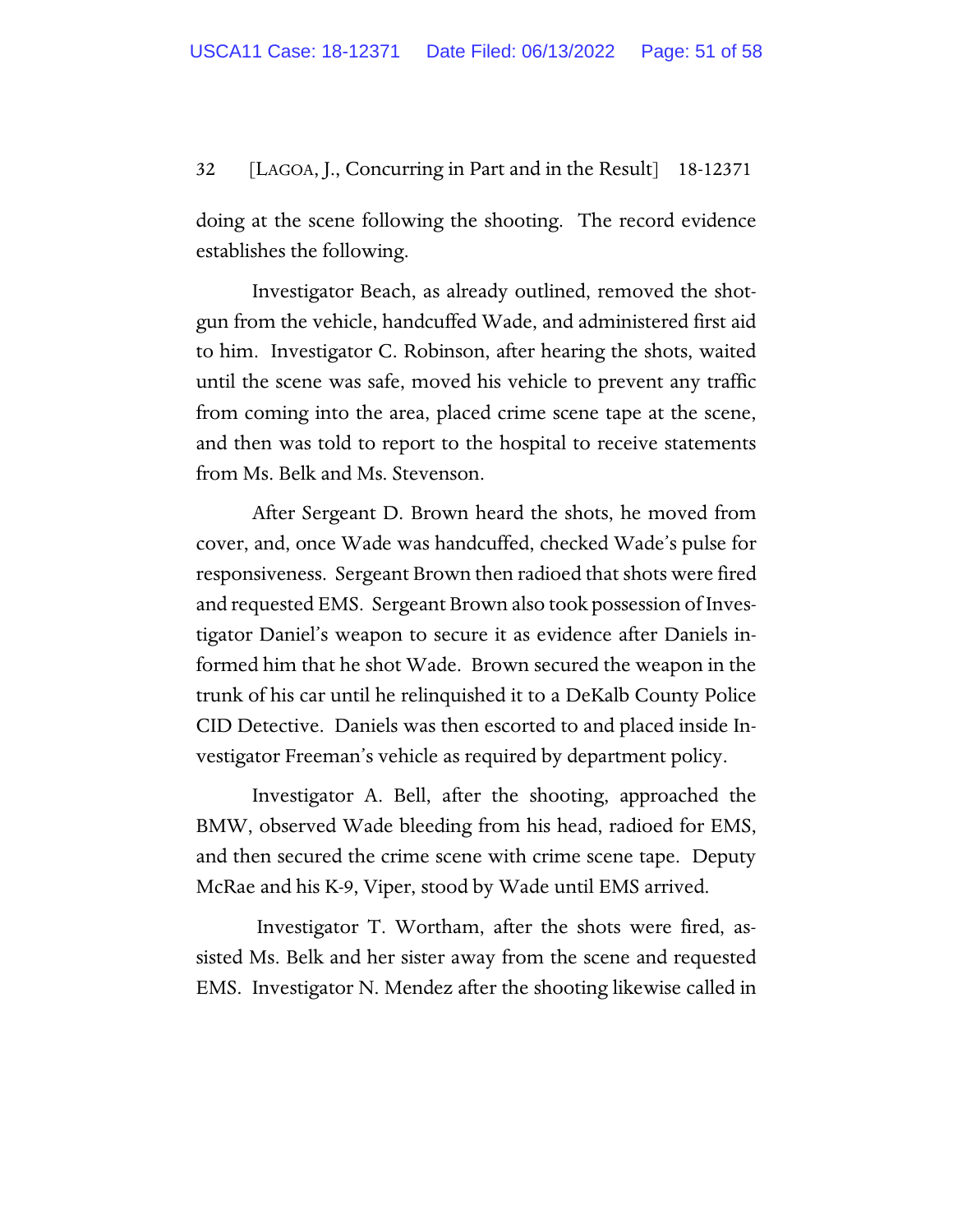to have EMS enroute and assisted in securing the scene with crime tape. Investigator Mendez was also instructed to accompany Wade via EMS to the hospital.

Thus, the record shows that the other officers were securing the scene, taking care of the witnesses, calling EMS for both Wade and one of the two females, monitoring Wade until EMS arrived, securing Daniels's weapon as evidence, and placing Daniels in a patrol car.

# 4. No Reasonable Juror Could Infer that the Investigators Intentionally Delayed Medical Treatment

Finally, and for largely the same reasons, I disagree with the majority's conclusion that a reasonable juror could infer that the three officers intentionally delayed seeking medical treatment for Wade. See Brown, 894 F.2d at 1538 (noting that an "intentional denial or delay of medical care is evidence of deliberate indifference"). As support for this position, the majority cites the aforementioned "four-minute" delay in requesting emergency medical care—as well as the extra one minute it took to identify the specific type of injury Wade suffered—and Wade's recollection that Investigator Daniels stated—at some unidentified time before Wade had been placed in handcuffs—that "[he] shot that motherfucker in the head" and that "motherfucker will die any minute." Because of Investigator Daniels's statements, the majority suggests "a reasonable jury could infer that the investigators intentionally delayed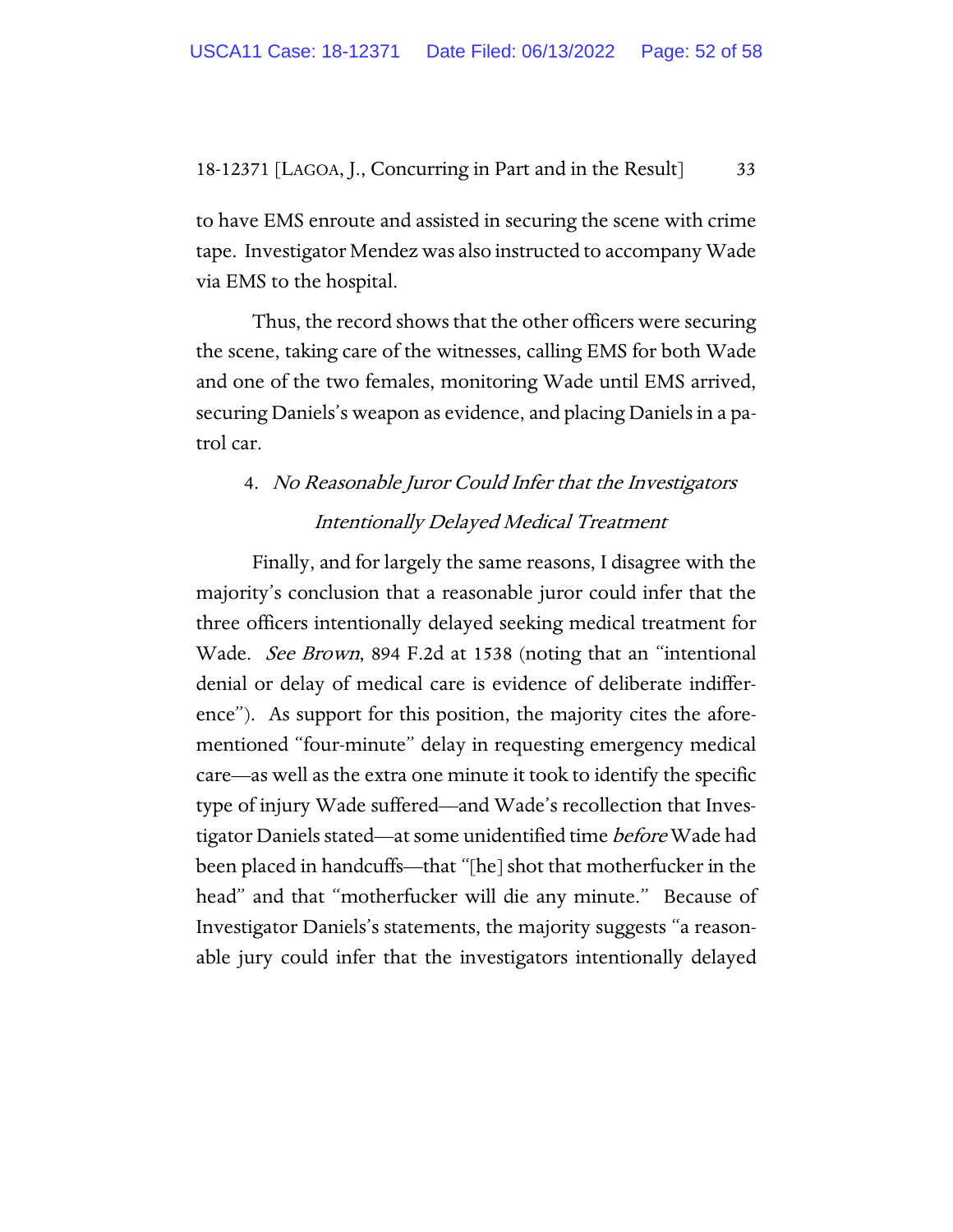seeking medical attention to see if Wade would die of his injuries." Maj. Op. at 15.

There are at least two things wrong with the majority's reasoning. First, the statements are attributed *only* to Investigator Daniels, and thus say nothing of whether Investigators Jones or Wilson (the other defendants) were deliberately indifferent to Wade's need for medical assistance. See Alcocer, 906 F.3d at 951– 52 (remanding a § 1983 case for the district court to conduct individualized analyses as to each officer, i.e., by parsing the actions each officer undertook and omitted, on the one hand, and the actions others engaged in without each officer's knowledge or participation); Jackson v. West, 787 F.3d 1345, 1354–56 (11th Cir. 2015) (explaining that, as to the individualized assessment requirement, "[b]ecause we must consider each officer individually, we analyze what each officer knew about [plaintiff's] risk for suicide at the time of his death [and] conclude that none of the seven officers appealing the District Court's order had subjective knowledge of a strong risk that [plaintiff] would attempt suicide, and that none of the seven officers were deliberately indifferent for qualified immunity purposes," i.e., by delineating not only what each defendant did and did not do, but also what each knew at the time of the incident).

Indeed, these statements do not refute that, immediately after the shooting, Investigator Wilson asked another officer to call for an ambulance and that Investigator Jones searched for and returned with napkins to help Investigator Beach began rendering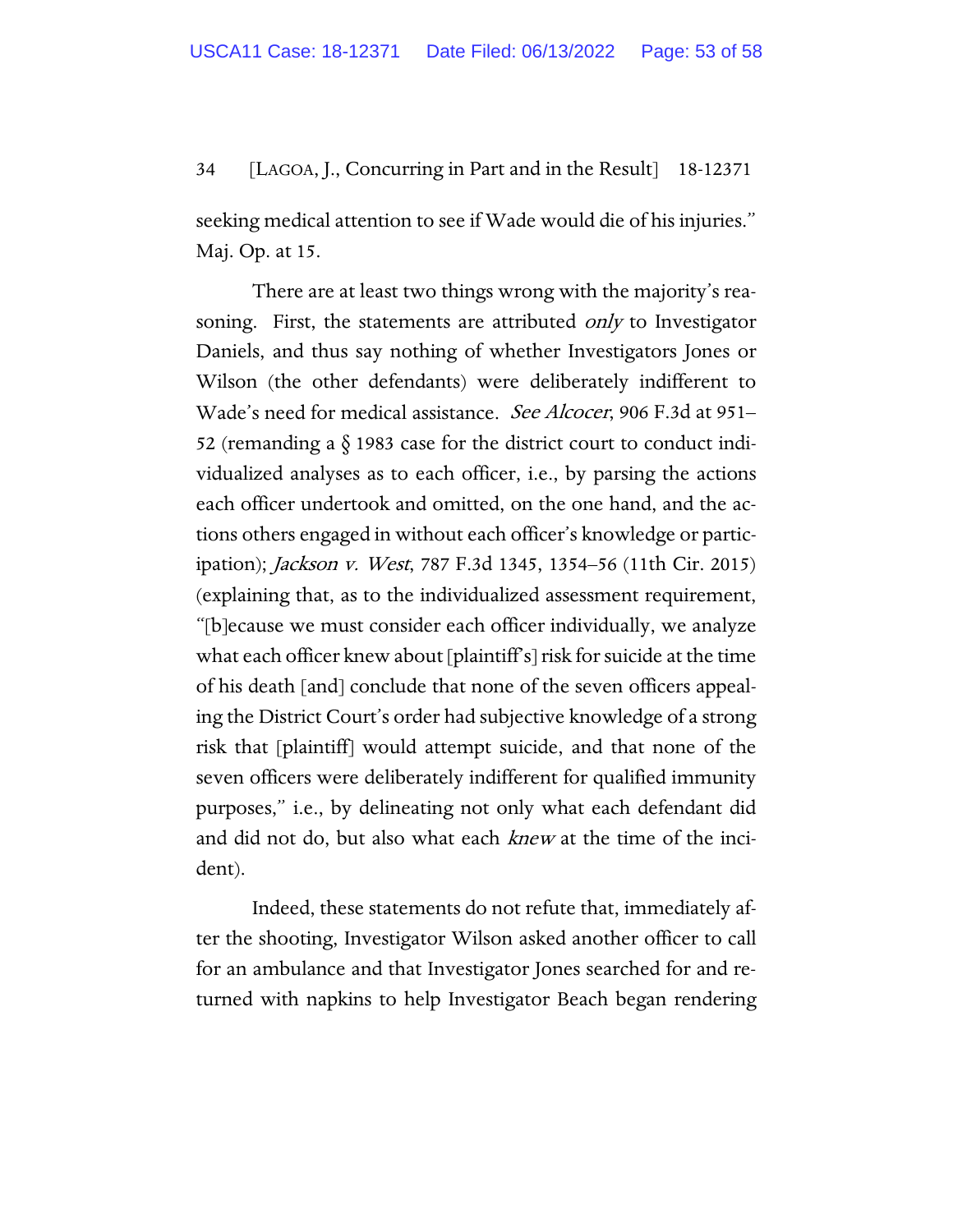medical care to Wade. As such, even if Investigator Daniels expected Wade to die from his gunshot wounds, his statements do not suggest that each of the other two defendants—Wilson and Jones—ignored Wade's medical needs or wanted Wade to die or suffer, which is what Wade must show.

Second, these two statements do not support an inference that Investigator Daniels himself sought to delay medical care. The uncontroverted evidence shows that, following the shooting, Investigator Daniels remained with his gun pointed at Wade as Wade was moving and the shotgun was still in the car. Investigator Daniels kept his gun pointed at Wade while Investigator Beach removed the shotgun from the car, handcuffed Wade, and rendered first aid to Wade. Even Wade admits that Investigator Daniels made these statements while "Inv. Spears[[4](#page-53-0)] was placing resistance [handcuffs] on my hands." Moreover, the undisputed record evidence shows that Investigator Daniels was present when Investigator Wilson asked Investigator Wortham to request medical assistance, and nothing in the record suggests that Investigator Daniels hindered or attempted to stop the request for medical assistance. The undisputed evidence also does not show that Investigator Daniels attempted to stop or otherwise hinder Investigator Beach from

<span id="page-53-0"></span><sup>4</sup> As the record evidence establishes—and Wade concedes on appeal—Investigator Spears was not at the scene at the time of the shooting or immediately thereafter. The record establishes that Investigator Spears received a call at approximately 2:15 p.m. and arrived at the scene at approximately 2:30 p.m. to conduct witness interviews.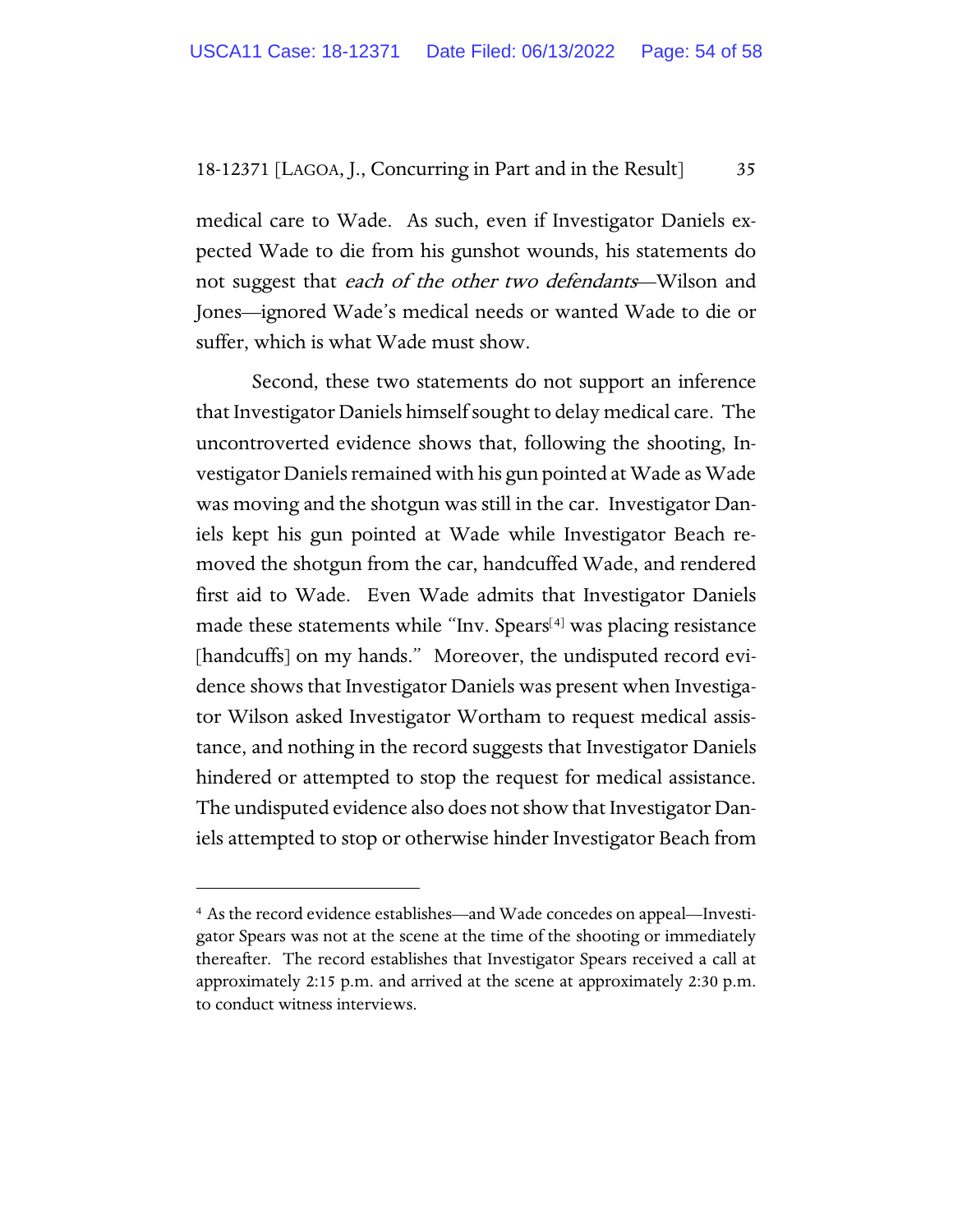providing Wade with basic first aid. Additionally, the undisputed record shows that other officers asked Investigator Daniels to step away from the BMW, took possession of Investigator Daniels' gun as evidence, and placed him inside Investigator Freeman's vehicle as was required by department policy.

While it remains our duty to give the plaintiff the benefit of all reasonable inferences drawn from the evidence, a plaintiff does not reap the benefit of unreasonable inferences or of nonexistent evidence. And the inferential leap required to conclude, as the majority does, that a descriptive statement or statements made by one officer are probative of whether he or other officers wanted to "see if Wade would die of his injuries" is not reasonable. Deliberate indifference, as understood by its plain meaning, cannot and does not allow for any reasonable inference to be made by a jury that Investigators Daniels, Jones, or Wilson were deliberately indifferent to Wade's medical needs.

\* \* \* \*

In sum, while I agree with the majority that the Investigators' actions did not violate any clearly established law such that they are entitled to qualified immunity, I disagree with the majority's conclusion that a reasonable jury could conclude that Investigators Daniels, Jones, and Wilson acted with deliberate indifference. Specifically, Wade failed to present *any* evidence from which an inference could be drawn that the Investigators' conduct exceeded the standard of gross negligence. Indeed, the record evidence shows that the Investigators amply detailed what occurred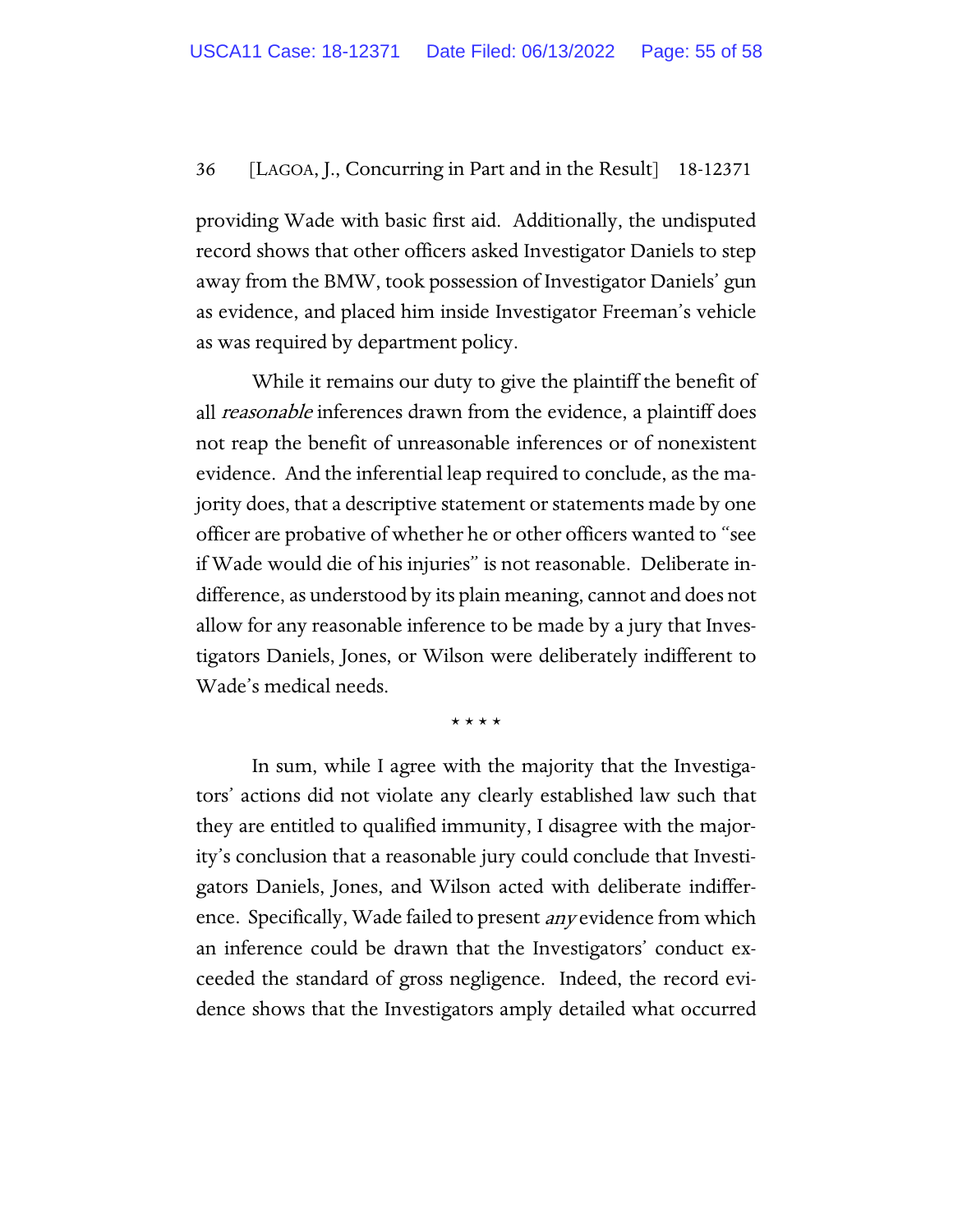from the moment they saw Wade at 2:03 p.m. in the parking lot of the New Birth Missionary Baptist Church to the moment EMS was called. First, the Investigators approached the vehicle Wade was in. Investigator Daniels observed Wade, in the vehicle, first place a sawed-off shotgun to his chin before turning the shotgun in the direction of Investigator Jones. Then, the shooting occurred. Investigator Daniels, after noticing the vehicle was moving, stopped the moving vehicle and placed the car in park. Investigator Beach opened the passenger side door, secured the shotgun, handcuffed Wade, assessed Wade's injuries, asked for bandages, received napkins from Jones, and proceeded to provide first aid to stop Wade's bleeding. And Investigator Wilson instructed Investigator Wortham to call an ambulance.

Furthermore, I respectfully disagree with the majority's failure to limit its holding to the facts of this case. The majority's reasoning suggests that *any* period of delay between a shooting and an emergency call will be sufficient to reach a jury. But, as we have previously noted, these "cases are highly fact-specific and involve an array of circumstances pertinent to just what kind of notice is imputed to a government official and to the constitutional adequacy of what was done to help and when." Bozeman, 422 F.3d at 1274. Indeed, "[m]ost cases in which deliberate indifference is asserted are far from obvious violations of the Constitution." Id. In this case—when viewing the facts in the light most favorable to the plaintiff and even accepting the contention that shots were fired at 2:03—medical assistance was requested within four minutes (faster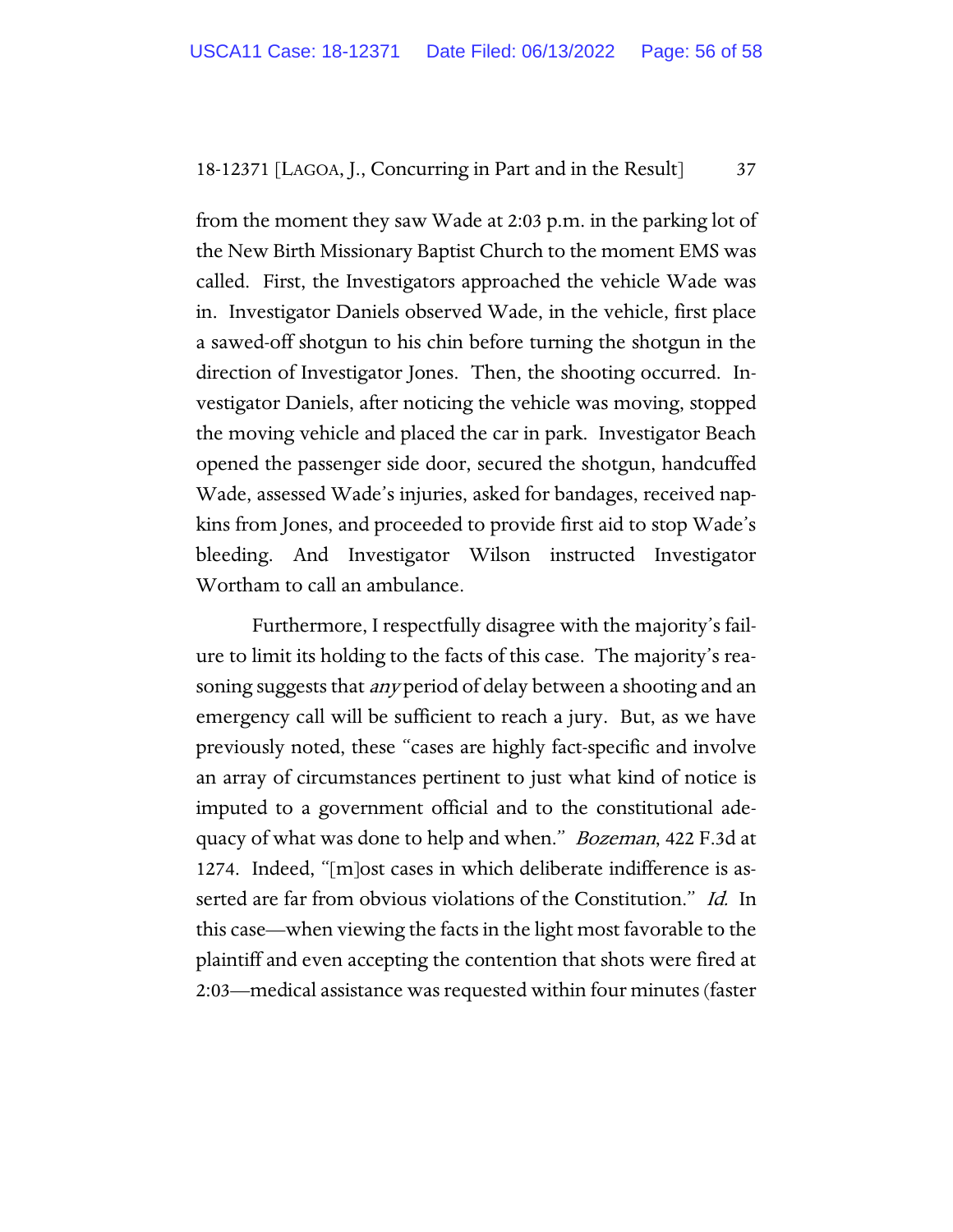than any case cited by the majority) for a victim who was armed and dangerous in the moments after the injury was sustained (a fact also absent from any case cited by the majority). Moreover, during that four-minute window, first aid was also administered to Wade. If this first aid by Officer Beach was not enough, how many more officers needed to provide medical assistance?

Here, a jury could not reasonably infer that any of the Investigators exhibited deliberate indifference, as understood by its plain meaning, to Wade's medical needs. If the facts here are enough to reach a jury, then every case with a life-threatening injury will be, regardless of the cause for delay.

#### VI. Conclusion

Based on the foregoing, I concur only in the result of the majority's affirmance of Wade's medical deprivation claim against Investigators Daniels, Jones, and Wilson. For the reasons stated, I respectfully disagree with the majority's determination that a reasonable jury could conclude Investigators Daniels, Jones, and Wilson acted with deliberate indifference. Additionally, I concur only in the result as to Wade's excessive force claim against Investigator Daniels. While the majority reaches the conclusion that Investigator Daniels is entitled to qualified immunity for his actions based on a determination that Investigator Daniels did not violate clearly established rights, I would instead affirm the grant of qualified immunity by holding that Investigator Daniels' use of force was not excessive under the facts of this case, which involved an armed and dangerous fugitive.